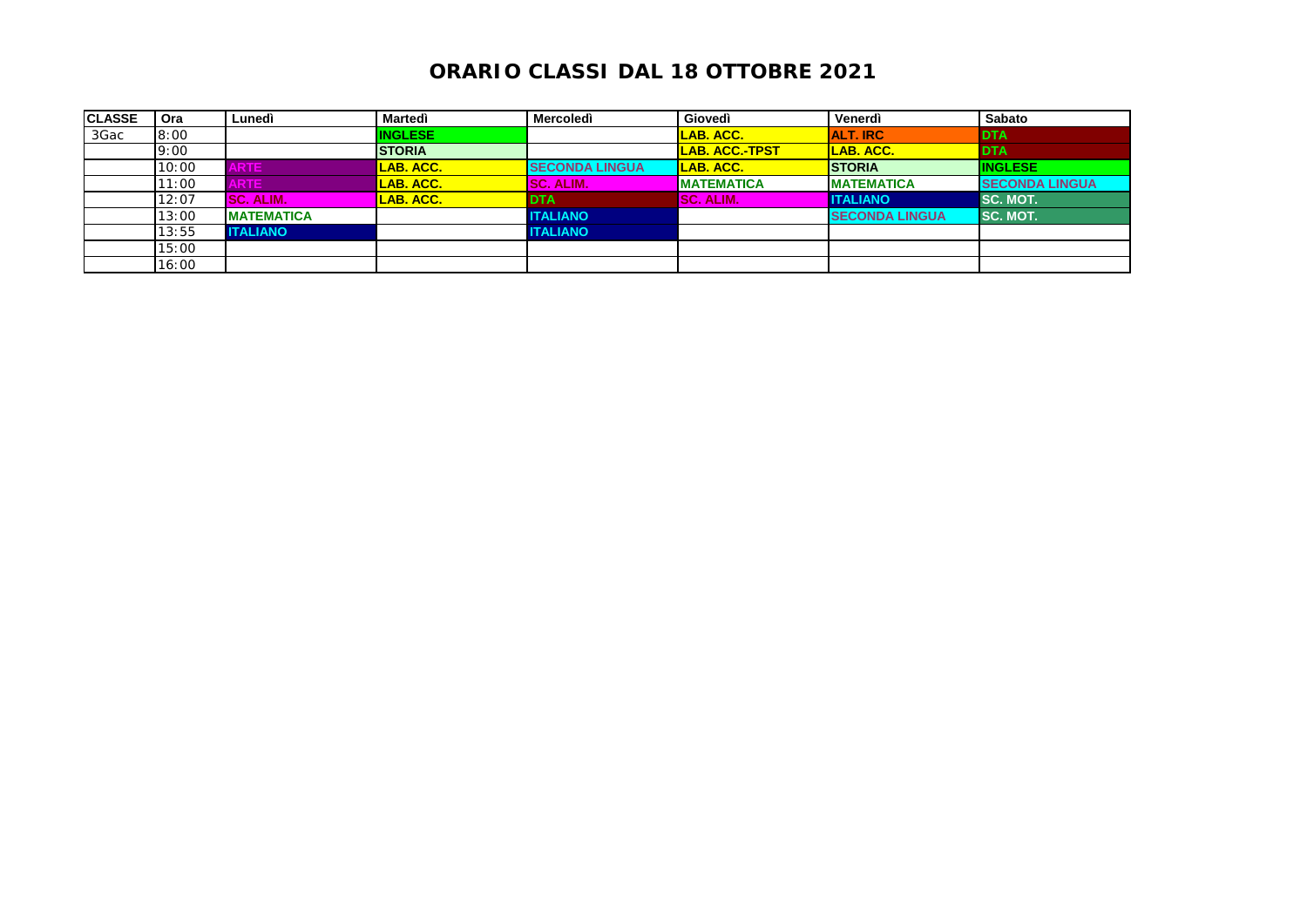| <b>CLASSE</b> | Ora   | Lunedì            | <b>Martedì</b>   | Mercoledì         | Giovedì           | Venerdì          | Sabato       |
|---------------|-------|-------------------|------------------|-------------------|-------------------|------------------|--------------|
| 4Gac          | 8:00  | (LIANO, STORIA)   |                  | <b>DTA</b>        |                   |                  |              |
|               | 9:00  | <b>ARTE</b>       |                  | CONDA LINGUA      |                   | LIANU, ƏTUNIA    | CONDA LINGUA |
|               | 10:00 | <b>MATEMATICA</b> | <b>INGLESE</b>   | <b>MATEMATICA</b> | CONDA LINGUA      | <b>ALT. IRC</b>  | SC. MOT.     |
|               | 11:00 | LAB. ACC.         |                  | <b>LAB. ACC.</b>  | <b>TCR</b>        | LAB. ACC.        | SC. MOT.     |
|               | 12:07 | LAB. ACC.         | <b>TCR</b>       | LIANO. STOKIA     | <b>IDTA</b>       | <b>SC. ALIM.</b> | <b>ARTE</b>  |
|               | 13:00 |                   | <b>LAB. ACC.</b> | <b>SC. ALIM.</b>  | <b>DTA</b>        | <b>INGLESE</b>   |              |
|               | 13:55 |                   | LAB. ACC.        |                   | <b>MATEMATICA</b> |                  |              |
|               | 15:00 |                   |                  |                   |                   |                  |              |
|               | 16:00 |                   |                  |                   |                   |                  |              |

 $\blacksquare$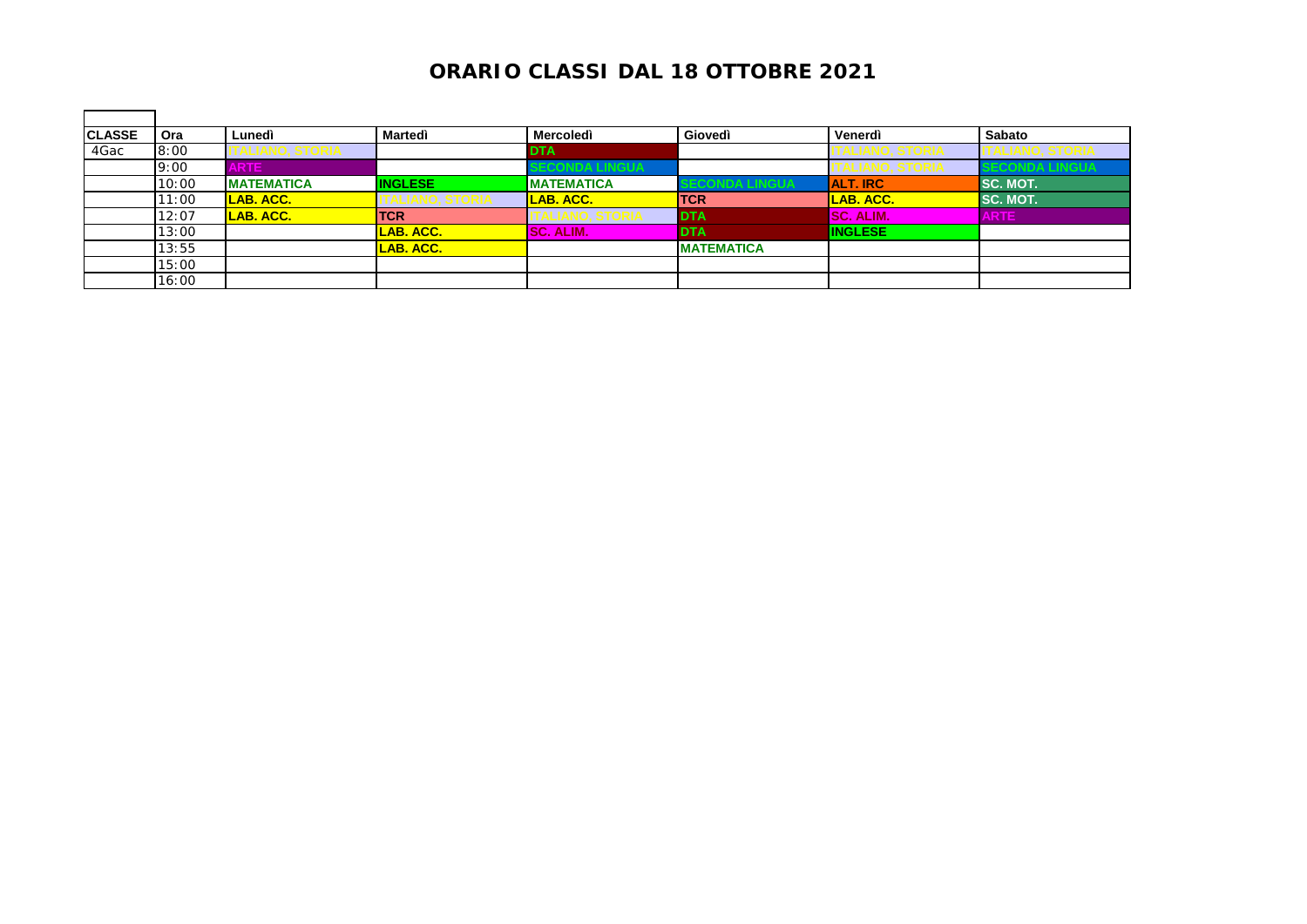| <b>CLASSE</b> | Ora   | Lunedì              | Martedì               | <b>Mercoledì</b> | Giovedì               | Venerdì          | Sabato                 |
|---------------|-------|---------------------|-----------------------|------------------|-----------------------|------------------|------------------------|
| 5Gac          | 8:00  | LAB. ACC.           |                       |                  | <b>TCR</b>            | <b>IDTA</b>      | <b>TCR</b>             |
|               | 9:00  | ALIANU, JI UNIA     |                       |                  | <b>MATEMATICA</b>     | <b>DTA</b>       | (LIANU, ƏTUNIA         |
|               | 10:00 | <u>IANU, ƏTUNIA</u> | <b>DTA</b>            |                  | <b>DTA</b>            | <b>LAB. ACC.</b> | <b>MATEMATICA</b>      |
|               | 11:00 | <b>INGLESE</b>      | <b>DTA</b>            | <b>DTA</b>       | <b>SECONDA LINGUA</b> |                  | <b>SC. ALIM.</b>       |
|               | 12:07 | <b>MATEMATICA</b>   | <b>SECONDA LINGUA</b> | <b>LAB. ACC.</b> | <b>INGLESE</b>        | <b>INGLESE</b>   | <b>TALIANO, STORIA</b> |
|               | 13:00 |                     | <b>SECONDA LINGUA</b> | <b>LAB. ACC.</b> |                       | <b>ALT. IRC</b>  |                        |
|               | 13:55 |                     | <b>SC. ALIM.</b>      | SC. MOT.         |                       |                  |                        |
|               | 15:00 |                     |                       | SC. MOT.         |                       |                  |                        |
|               | 16:00 |                     |                       |                  |                       |                  |                        |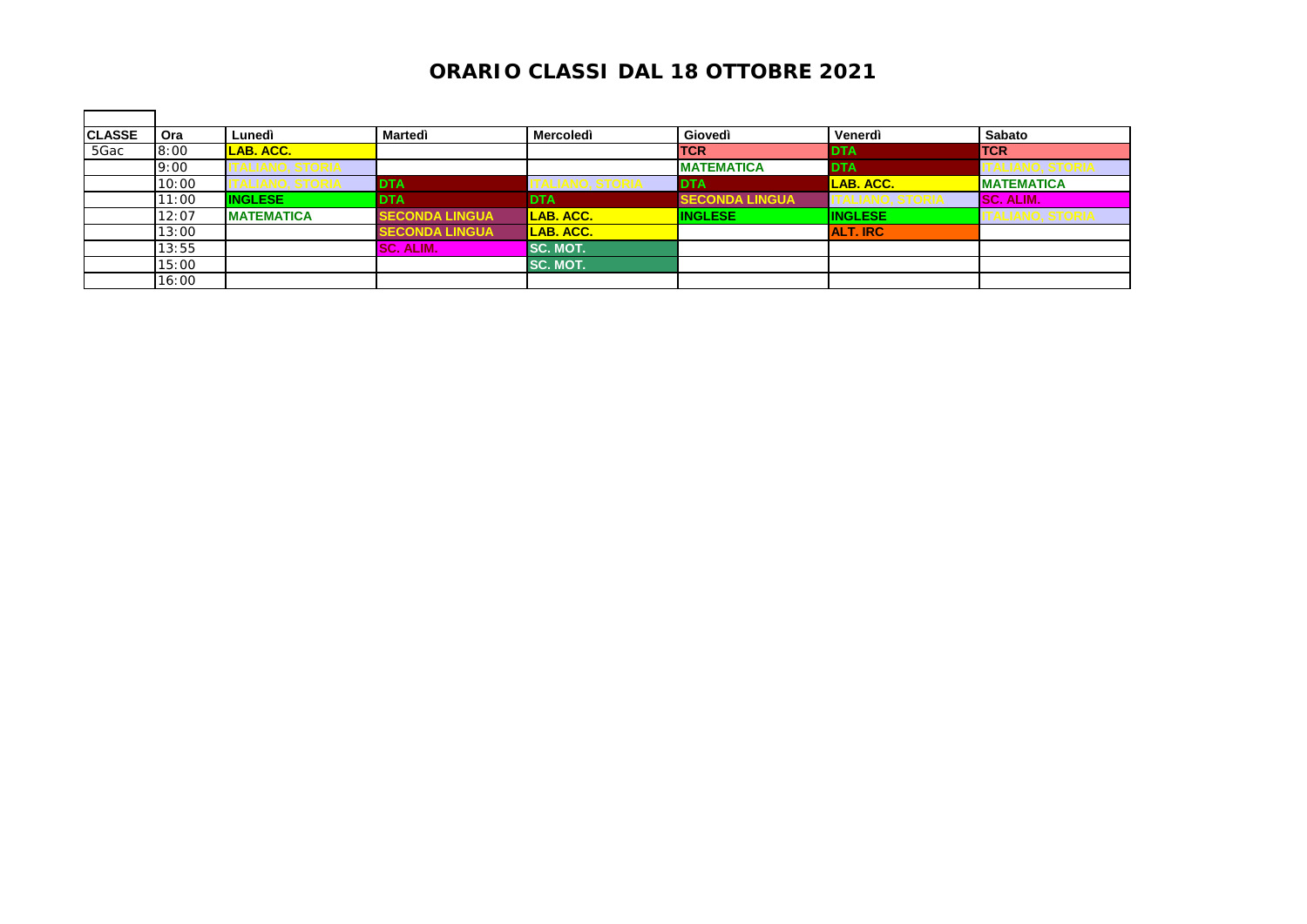| Ora   | Lunedì                  |                         |                   |                          |                  | Sabato          |
|-------|-------------------------|-------------------------|-------------------|--------------------------|------------------|-----------------|
| 8:00  | <b>LAB. CUCINA-SALA</b> | <b>ALT. IRC</b>         |                   |                          |                  |                 |
| 9:00  | <b>LAB. CUCINA-SALA</b> | <b>SC.AL LAB. TECN.</b> | <b>DIRITTO</b>    |                          |                  |                 |
| 10:00 | <b>LAB. CUCINA-SALA</b> |                         | LAB. ACC.         | <b>CUC.- SC. ALIM.</b>   | <b>INGLESE</b>   | <b>FRANCESE</b> |
| 11:00 | <b>FRANCESE</b>         | <b>CUC.- TIC</b>        | LAB. ACC.         | <u>VALIANU. STOKIA</u>   | <b>SC. MOT.</b>  | <b>INGLESE</b>  |
| 12:07 |                         | <b>CUC. - SC.INT.</b>   | <b>MATEMATICA</b> | <b>CUC. - SALA</b>       | <b>ISC. MOT.</b> | <b>DIRITTO</b>  |
| 13:00 | <b>INGLESE</b>          |                         | <b>MATEMATICA</b> | <b>SC.INT. LAB.TECN.</b> | CUC. - TIC       |                 |
| 13:55 |                         |                         |                   | <b>MATEMATICA</b>        | <b>GEOGRAFIA</b> |                 |
| 15:00 |                         |                         |                   |                          |                  |                 |
| 16:00 |                         |                         |                   |                          |                  |                 |
|       |                         | <b>MATEMATICA</b>       | Martedì           | <b>Mercoledì</b>         | Giovedì          | Venerdì         |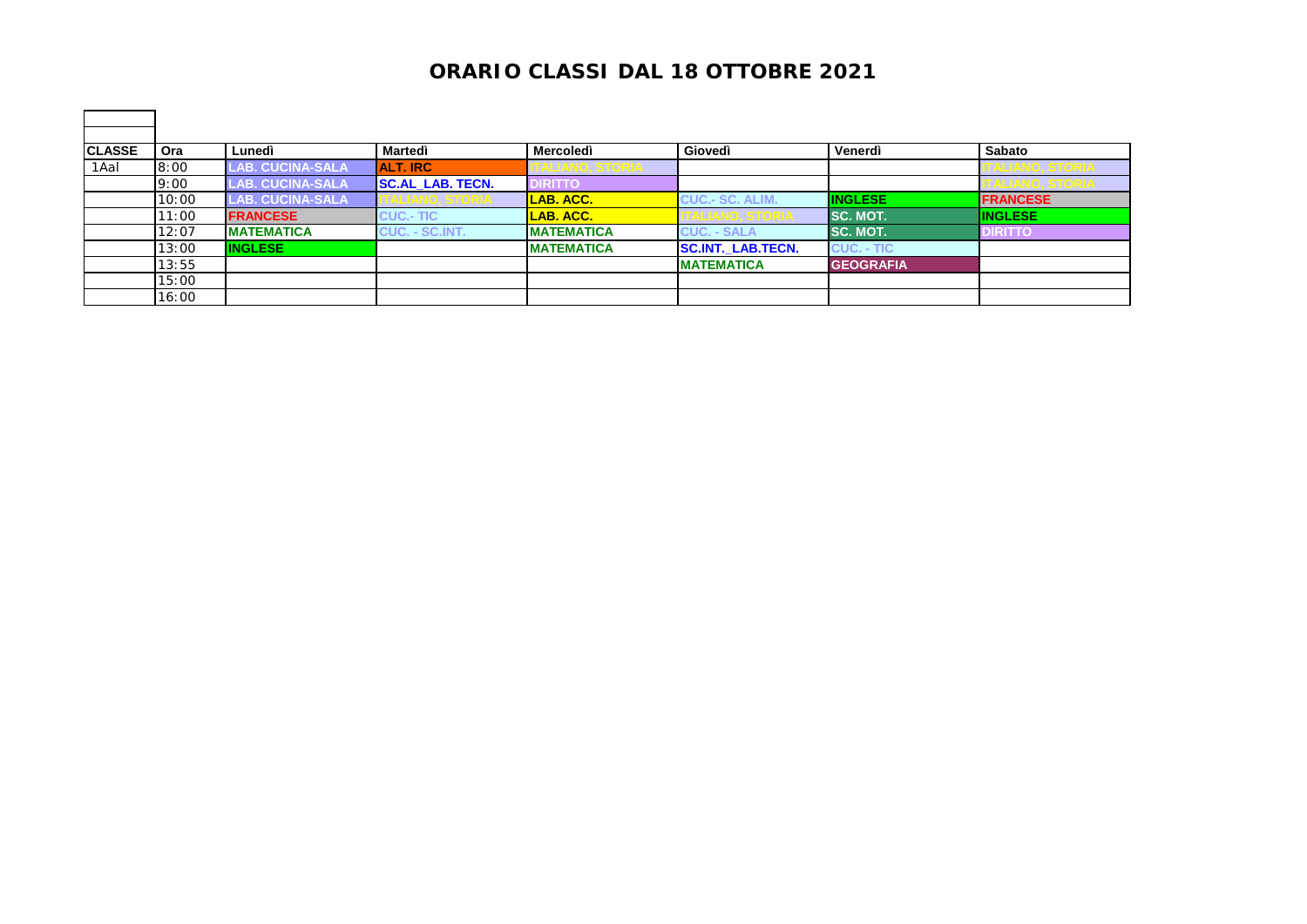| <b>CLASSE</b> | Ora   | Lunedì                 | Martedì                  | <b>Mercoledì</b> | Giovedì            | Venerdì                   | <b>Sabato</b>             |
|---------------|-------|------------------------|--------------------------|------------------|--------------------|---------------------------|---------------------------|
| 2Aal          | 8:00  |                        |                          |                  | <b>MATEMATICA</b>  | <b>INGLESE</b>            | <b>FRANCESE</b>           |
|               | 9:00  |                        |                          |                  | <b>MATEMATICA</b>  | <b>SC.ALIM. LAB.TECN.</b> | <b>MATEMATICA</b>         |
|               | 10:00 | <b>MATEMATICA</b>      | <b>CUCINA TIC</b>        |                  |                    | LAB. ACC.                 | <b>DIRITTO</b>            |
|               | 11:00 |                        | <b>FRANCESE</b>          | <b>DIRITTO</b>   | <b>CUCINA TIC</b>  | <b>LAB. ACC.</b>          | <b>LAB. CUCINA-SALA</b> ' |
|               | 12:07 | <b>CUC.- SC. ALIM.</b> | <b>INGLESE</b>           | SC. MOT.         | <b>CUC. - SALA</b> | CUC. - SC.INT.            | <b>LAB. CUCINA-SALA</b>   |
|               | 13:00 | <b>ALT. IRC</b>        | <b>SC.INT. LAB.TECN.</b> | SC. MOT.         |                    |                           | <b>LAB. CUCINA-SALA</b>   |
|               | 13:55 | <b>GEOGRAFIA</b>       |                          | <b>INGLESE</b>   |                    |                           |                           |
|               | 15:00 |                        |                          |                  |                    |                           |                           |
|               | 16:00 |                        |                          |                  |                    |                           |                           |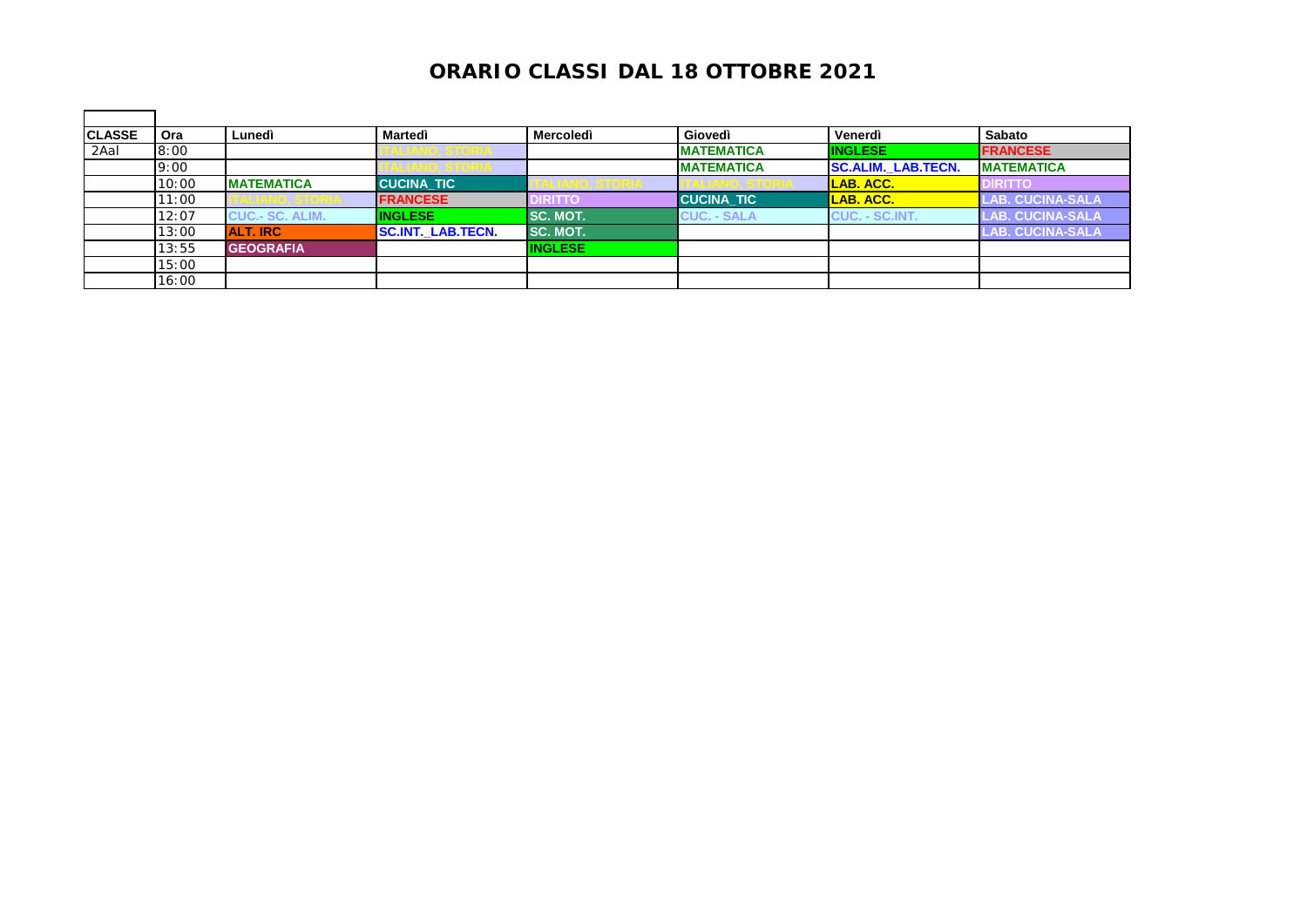| <b>CLASSE</b> | Ora   | Lunedì                  | Martedì           | Mercoledì                | Giovedì                | Venerdì                    | Sabato                    |
|---------------|-------|-------------------------|-------------------|--------------------------|------------------------|----------------------------|---------------------------|
| 1Bal          | 8:00  |                         | SC. MOT.          |                          | <b>ITALIANO</b>        | <b>MATEMATICA</b>          | <b>DIRITTO</b>            |
|               | 9:00  |                         | SC. MOT.          |                          | <b>ITALIANO</b>        | <b>CUCINA TIC</b>          | <b>INGLESE</b>            |
|               | 10:00 | <b>MATEMATICA</b>       | <b>INGLESE</b>    | <b>SC.INT. LAB.TECN.</b> | <b>CUC.- SC. ALIM.</b> | <b>CUCINA-SALA</b>         | <b>SC.ALIM. LAB.TECN.</b> |
|               | 11:00 | <b>LAB. CUCINA-SALA</b> | <b>DIRITTO</b>    | <b>CUCINA TIC</b>        | <b>ALT. IRC</b>        | <b>CUCINA SCIENZE INT.</b> | <b>ITALIANO</b>           |
|               | 12:07 | <b>LAB. CUCINA-SALA</b> | <b>I</b> ITALIANO | <b>INGLESE</b>           | <b>MATEMATICA</b>      | <b>GEOGRAFIA</b>           | <b>STORIA</b>             |
|               | 13:00 | <b>LAB. CUCINA-SALA</b> | <b>MATEMATICA</b> | LAB. ACC.                | <b>SPAGNOLO</b>        |                            |                           |
|               | 13:55 | <b>SPAGNOLO</b>         |                   | <b>LAB. ACC.</b>         |                        |                            |                           |
|               | 15:00 |                         |                   |                          |                        |                            |                           |
|               | 16:00 |                         |                   |                          |                        |                            |                           |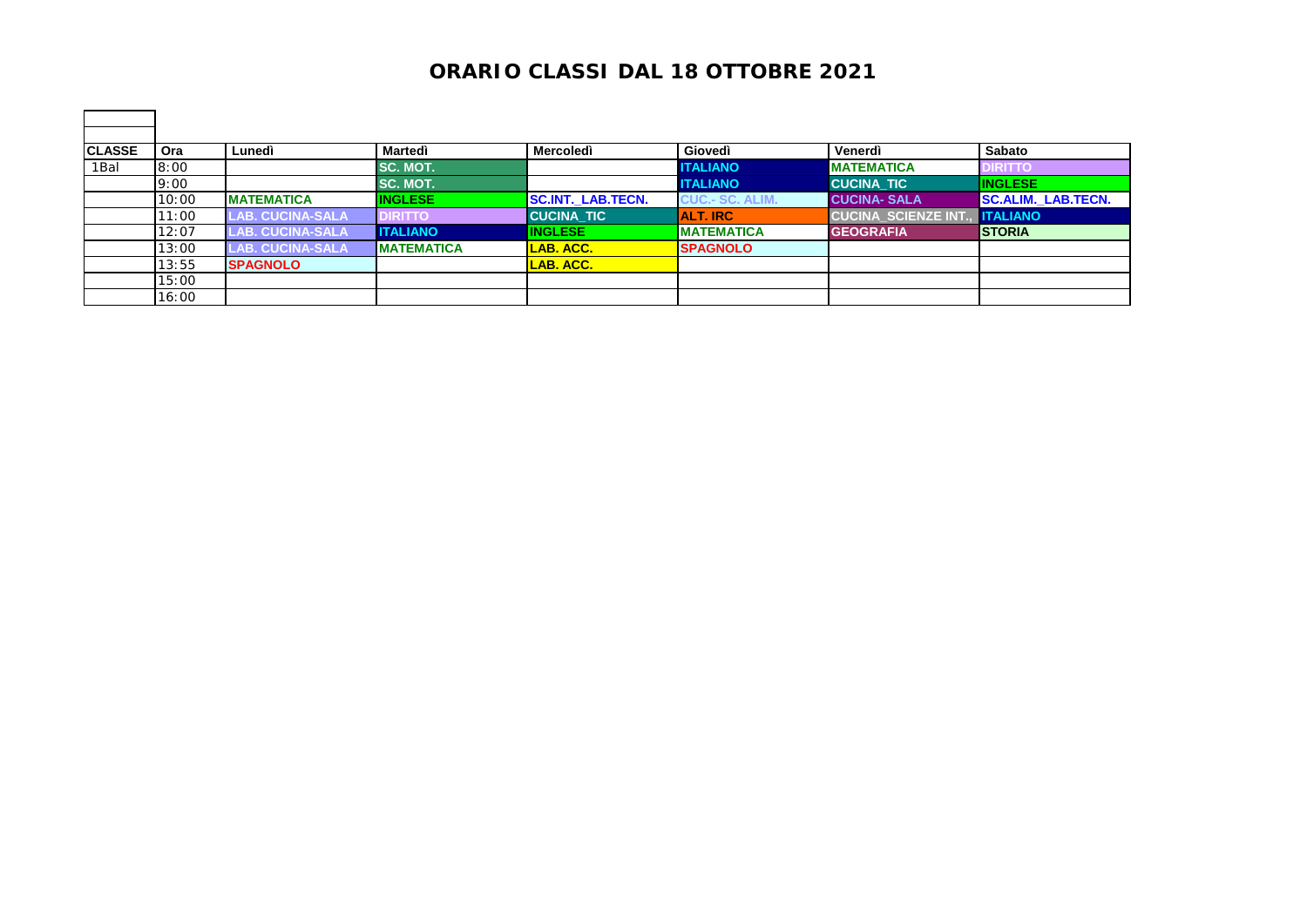| <b>CLASSE</b> | Ora   | Lunedì             | Martedì                  | <b>Mercoledì</b>        | Giovedì           | Venerdì                    | Sabato          |
|---------------|-------|--------------------|--------------------------|-------------------------|-------------------|----------------------------|-----------------|
| 2Bal          | 8:00  | DIRITTO            |                          | <b>LAB. CUCINA-SALA</b> |                   | <b>SC.ALIM. LAB.TECN.</b>  | <b>ITALIANO</b> |
|               | 9:00  | <b>CUCINA SALA</b> |                          | <b>LAB. CUCINA-SALA</b> |                   | <b>INGLESE</b>             | <b>ITALIANO</b> |
|               | 10:00 | <b>ITALIANO</b>    | <b>IMATEMATICA</b>       | <b>LAB. CUCINA-SALA</b> | <b>ISC. MOT.</b>  | <b>GEOGRAFIA</b>           | <b>INGLESE</b>  |
|               | 11:00 | <b>MATEMATICA</b>  | <b>SC.INT. LAB.TECN.</b> | <b>CUC.- SC. ALIM.</b>  | <b>ISC. MOT.</b>  | <b>IMATEMATICA</b>         | <b>DIRITTO</b>  |
|               | 12:07 | <b>INGLESE</b>     | LAB. ACC.                | <b>ALT. IRC</b>         | <b>CUCINA TIC</b> | <b>ITALIANO</b>            | <b>STORIA</b>   |
|               | 13:00 | <b>SPAGNOLO</b>    | LAB. ACC.                |                         | <b>MATEMATICA</b> | <b>CUCINA SCIENZE INT.</b> |                 |
|               | 13:55 |                    | <b>CUCINA TIC</b>        |                         | <b>SPAGNOLO</b>   |                            |                 |
|               | 15:00 |                    |                          |                         |                   |                            |                 |
|               | 16:00 |                    |                          |                         |                   |                            |                 |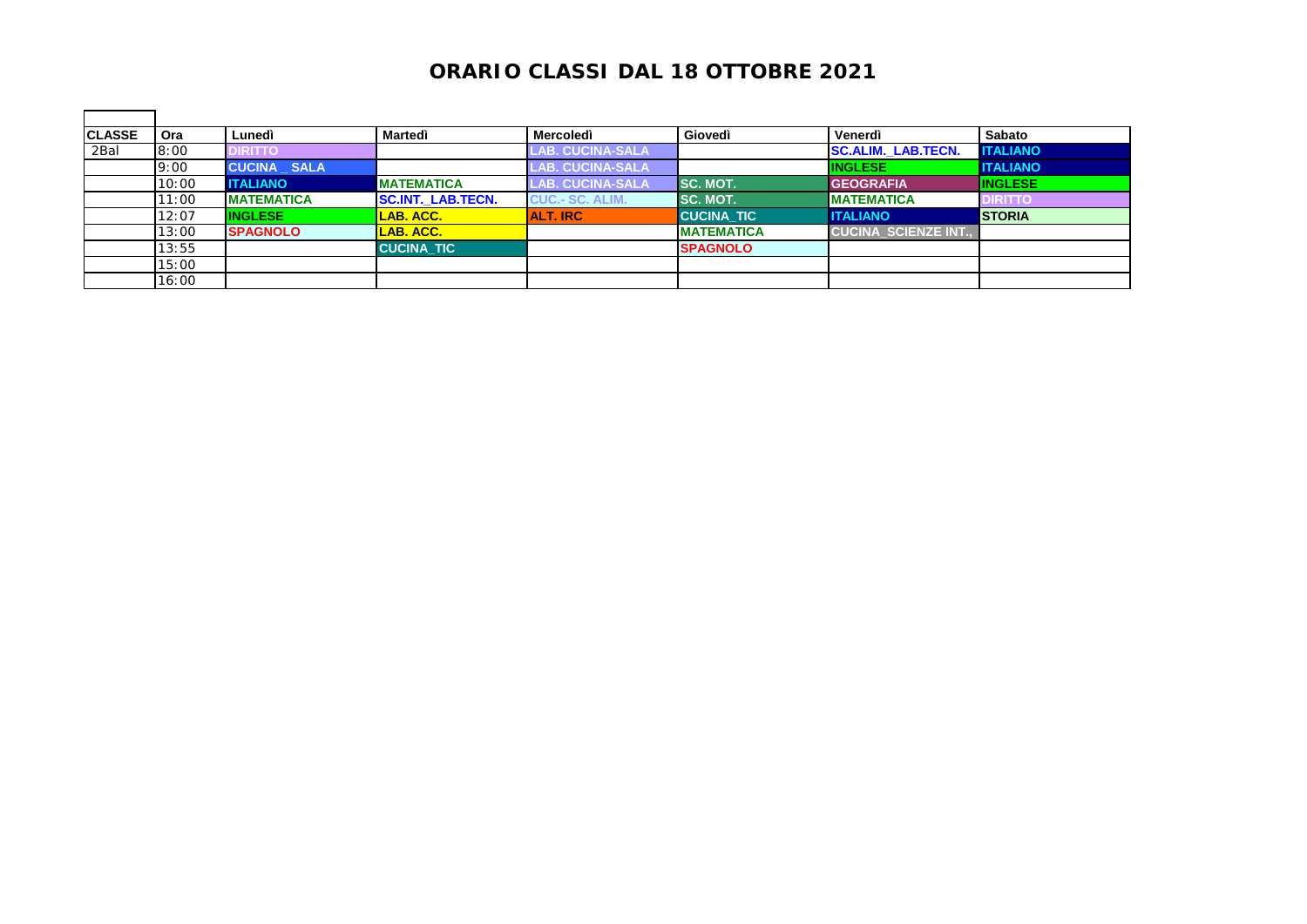| <b>CLASSE</b> | Ora   | Lunedì            | Martedì                   | Mercoledì         | Giovedì                   | Venerdì           | Sabato                 |
|---------------|-------|-------------------|---------------------------|-------------------|---------------------------|-------------------|------------------------|
| 1Cal          | 8:00  | <b>INGLESE</b>    | <b>LAB. CUCINA-SALA</b>   |                   | <b>MATEMATICA</b>         |                   | <b>CUC.- SC. ALIM.</b> |
|               | 9:00  |                   | LAB. CUCINA-SALA          |                   | <b>SC.INT._LAB.TECN.</b>  |                   | <b>DIRITTO</b>         |
|               | 10:00 | LAB. ACC.         | <b>LAB. CUCINA-SALA</b>   | <b>DIRITTO</b>    | <b>CUCINA SCIENZE INT</b> | <b>CUCINA TIC</b> |                        |
|               | 11:00 | LAB. ACC.         |                           | <b>GEOGRAFIA</b>  | <b>CUC.-SALA</b>          | <b>SPAGNOLO</b>   | <b>ALT. IRC</b>        |
|               | 12:07 | <b>SPAGNOLO</b>   | <b>SC.ALIM. LAB.TECN.</b> | <b>CUCINA TIC</b> |                           | <b>INGLESE</b>    | <b>MATEMATICA</b>      |
|               | 13:00 | <b>MATEMATICA</b> |                           | <b>MATEMATICA</b> |                           | <b>ISC. MOT.</b>  |                        |
|               | 13:55 |                   |                           | <b>INGLESE</b>    |                           | SC. MOT.          |                        |
|               | 15:00 |                   |                           |                   |                           |                   |                        |
|               | 16:00 |                   |                           |                   |                           |                   |                        |

 $\blacksquare$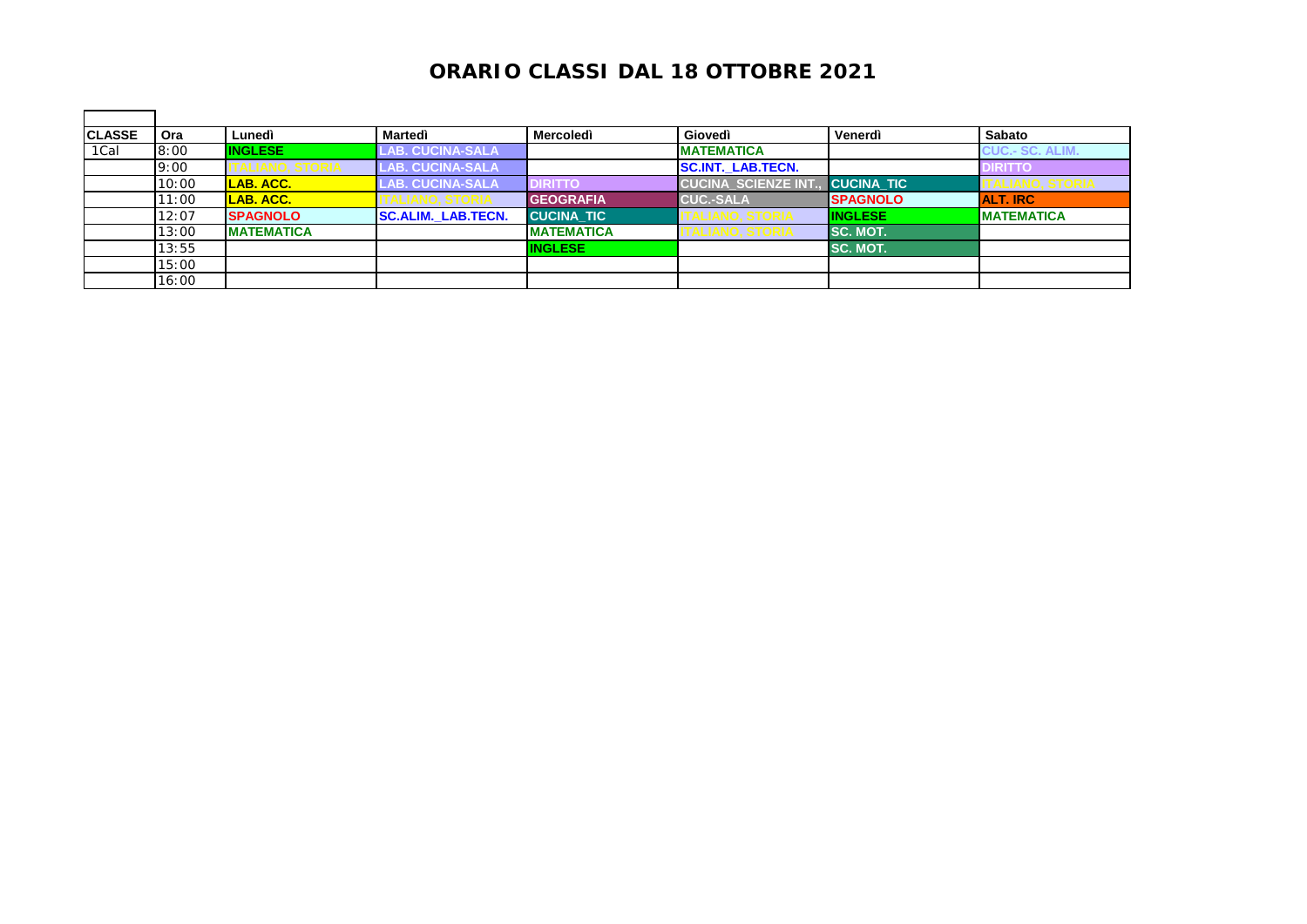| <b>CLASSE</b> | Ora   | Lunedì           | Martedì                | Mercoledì                  | Giovedì          | Venerdì                   | Sabato             |
|---------------|-------|------------------|------------------------|----------------------------|------------------|---------------------------|--------------------|
| 2Cal          | 8:00  |                  | <b>AB. CUCINA-SALA</b> | <b>DIRITTO</b>             | <b>ISC. MOT.</b> |                           | <b>IMATEMATICA</b> |
|               | 9:00  |                  | LAB. CUCINA-SALA       | <b>ITALIANO</b>            | SC. MOT.         |                           | <b>CUC.-SALA</b>   |
|               | 10:00 | <b>ITALIANO</b>  | LAB. CUCINA-SALA.      | <b>ITALIANO</b>            | <b>INGLESE</b>   | <b>DIRITTO</b>            | LAB. ACC.          |
|               | 11:00 | <b>INGLESE</b>   | <b>CUC.- SC. ALIM.</b> | <b>CUCINA SCIENZE INT.</b> | <b>ISTORIA</b>   | <b>IMATEMATICA</b>        | LAB. ACC.          |
|               | 12:07 | <b>SPAGNOLO</b>  | <b>CUCINA TIC</b>      | <b>SC.INT. LAB.TECN.</b>   | <b>SPAGNOLO</b>  | <b>CUCINA TIC</b>         | <b>ITALIANO</b>    |
|               | 13:00 | <b>GEOGRAFIA</b> | <b>MATEMATICA</b>      | <b>MATEMATICA</b>          |                  | <b>SC.ALIM. LAB.TECN.</b> |                    |
|               | 13:55 | ALT. IRC         |                        |                            |                  | <b>INGLESE</b>            |                    |
|               | 15:00 |                  |                        |                            |                  |                           |                    |
|               | 16:00 |                  |                        |                            |                  |                           |                    |

 $\blacksquare$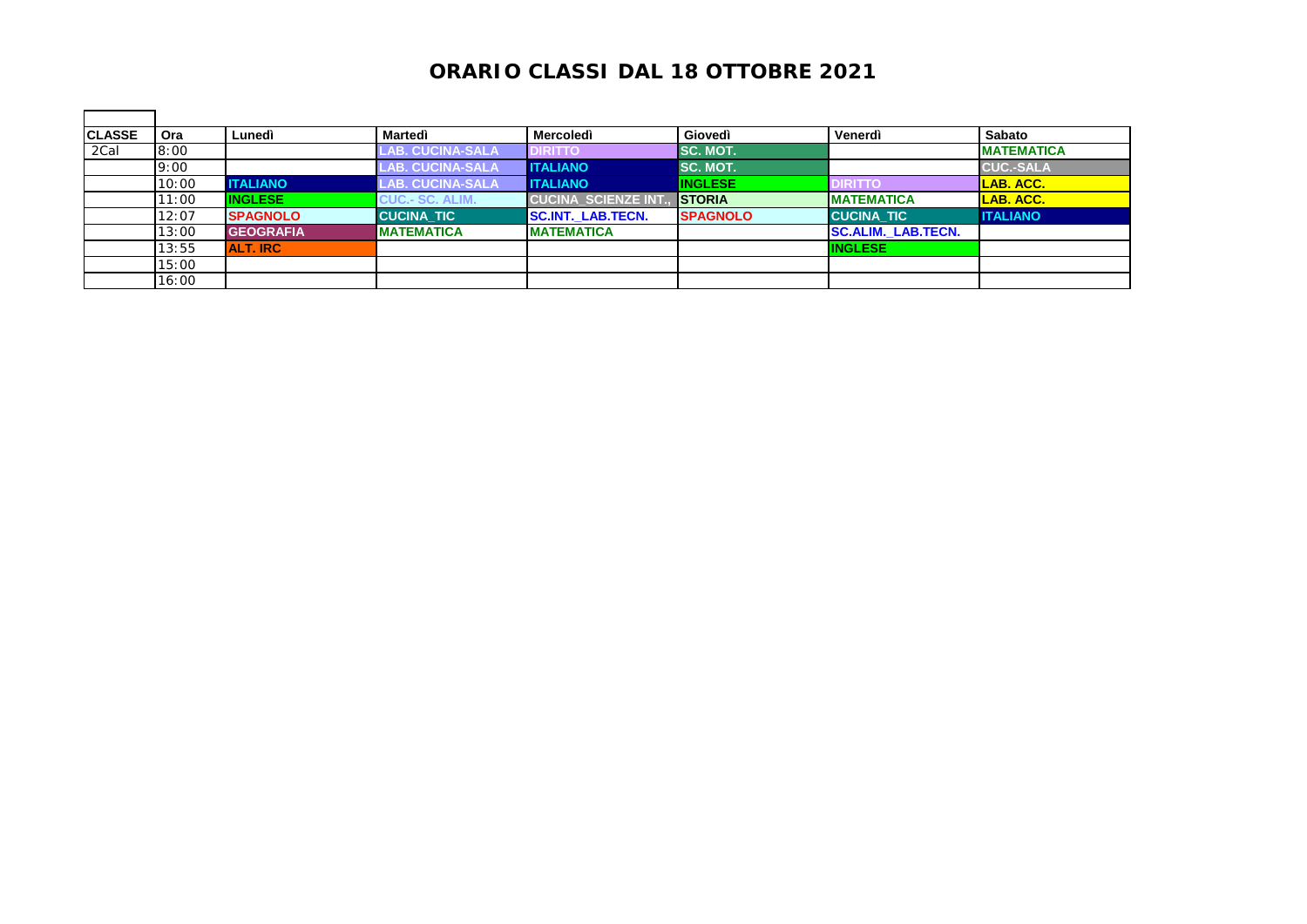| <b>CLASSE</b> | Ora   | Lunedì                    | Martedì                | <b>Mercoledì</b>         | Giovedì           | Venerdì                       | <b>Sabato</b>             |
|---------------|-------|---------------------------|------------------------|--------------------------|-------------------|-------------------------------|---------------------------|
| 1Dal          | 8:00  | <b>DIRITTO</b>            |                        | <b>SC.INT. LAB.TECN.</b> |                   | LAB. CUCINA-SALA <sup>I</sup> | <b>SC.ALIM. LAB.TECN.</b> |
|               | 9:00  | <b>CUCINA TIC</b>         |                        | <b>INGLESE</b>           |                   | <b>LAB. CUCINA-SALA</b>       |                           |
|               | 10:00 |                           | <b>INGLESE</b>         | <b>TEDESCO</b>           | <b>ALT. IRC</b>   | <b>LAB. CUCINA-SALA</b>       | U. S UNIA                 |
|               | 11:00 | <b>CUCINA SCIENZE INT</b> | <b>IMATEMATICA</b>     | <b>MATEMATICA</b>        | <b>CUCINA TIC</b> | <b>SC. MOT.</b>               | <b>MATEMATICA</b>         |
|               | 12:07 | <b>LAB. ACC.</b>          | <b>CUC.-SALA</b>       | ALIANU, ƏTURIA           | <b>DIRITTO</b>    | <b>ISC. MOT.</b>              | <b>INGLESE</b>            |
|               | 13:00 | LAB. ACC.                 | <b>CUC.- SC. ALIM.</b> |                          | <b>MATEMATICA</b> | <b>TEDESCO</b>                |                           |
|               | 13:55 |                           | <b>GEOGRAFIA</b>       |                          | IALIANV, ƏTVNIA   |                               |                           |
|               | 15:00 |                           |                        |                          |                   |                               |                           |
|               | 16:00 |                           |                        |                          |                   |                               |                           |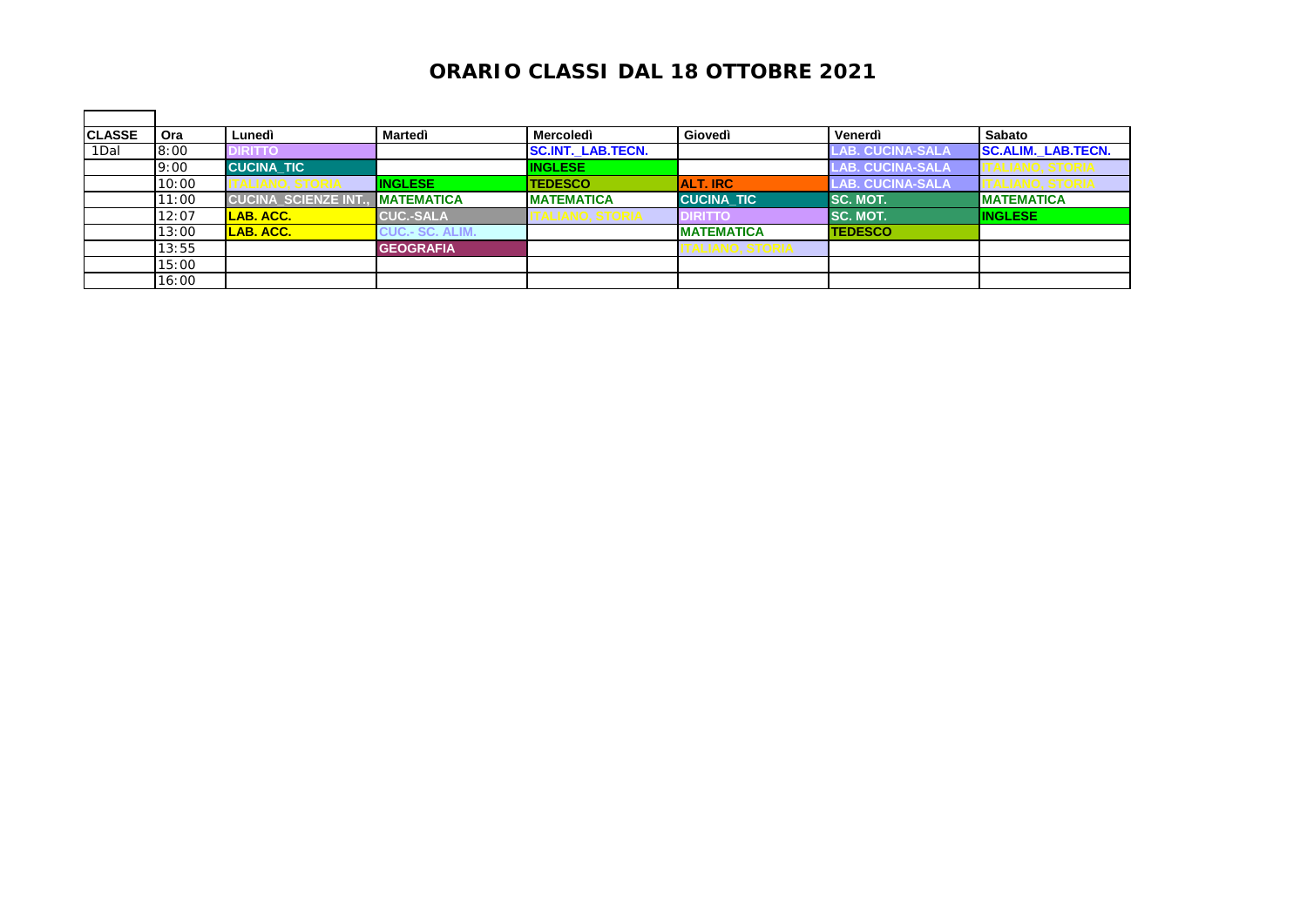| <b>CLASSE</b> | Ora   | Lunedì                    | Martedì          | <b>Mercoledì</b>       | Giovedì                  | Venerdì           | <b>Sabato</b>             |
|---------------|-------|---------------------------|------------------|------------------------|--------------------------|-------------------|---------------------------|
| 2Dal          | 8:00  |                           |                  | <b>TEDESCO</b>         | <b>LAB. CUCINA-SALA</b>  | <b>DIRITTO</b>    | <b>TEDESCO</b>            |
|               | 9:00  |                           |                  | <b>DIRITTO</b>         | <b>LAB. CUCINA-SALA</b>  | <b>ALT. IRC</b>   | <b>MATEMATICA</b>         |
|               | 10:00 | <b>CUCINA TIC</b>         | SC. MOT.         | <b>INGLESE</b>         | <b>AB. CUCINA-SALA</b>   | <b>ISTORIA</b>    | <b>IMATEMATICA</b>        |
|               | 11:00 | <b>ITALIANO</b>           | SC. MOT.         | <b>MATEMATICA</b>      | <b>SC.INT. LAB.TECN.</b> | <b>CUCINA TIC</b> | <b>INGLESE</b>            |
|               | 12:07 | <b>ITALIANO</b>           | <b>INGLESE</b>   | <b>CUC.- SC. ALIM.</b> | <b>ITALIANO</b>          | ILAB. ACC.        | <b>SC.ALIM. LAB.TECN.</b> |
|               | 13:00 | <b>CUCINA SCIENZE INT</b> | <b>GEOGRAFIA</b> | <b>CUC.-SALA</b>       |                          | LAB. ACC.         |                           |
|               | 13:55 | <b>MATEMATICA</b>         | <b>ITALIANO</b>  |                        |                          |                   |                           |
|               | 15:00 |                           |                  |                        |                          |                   |                           |
|               | 16:00 |                           |                  |                        |                          |                   |                           |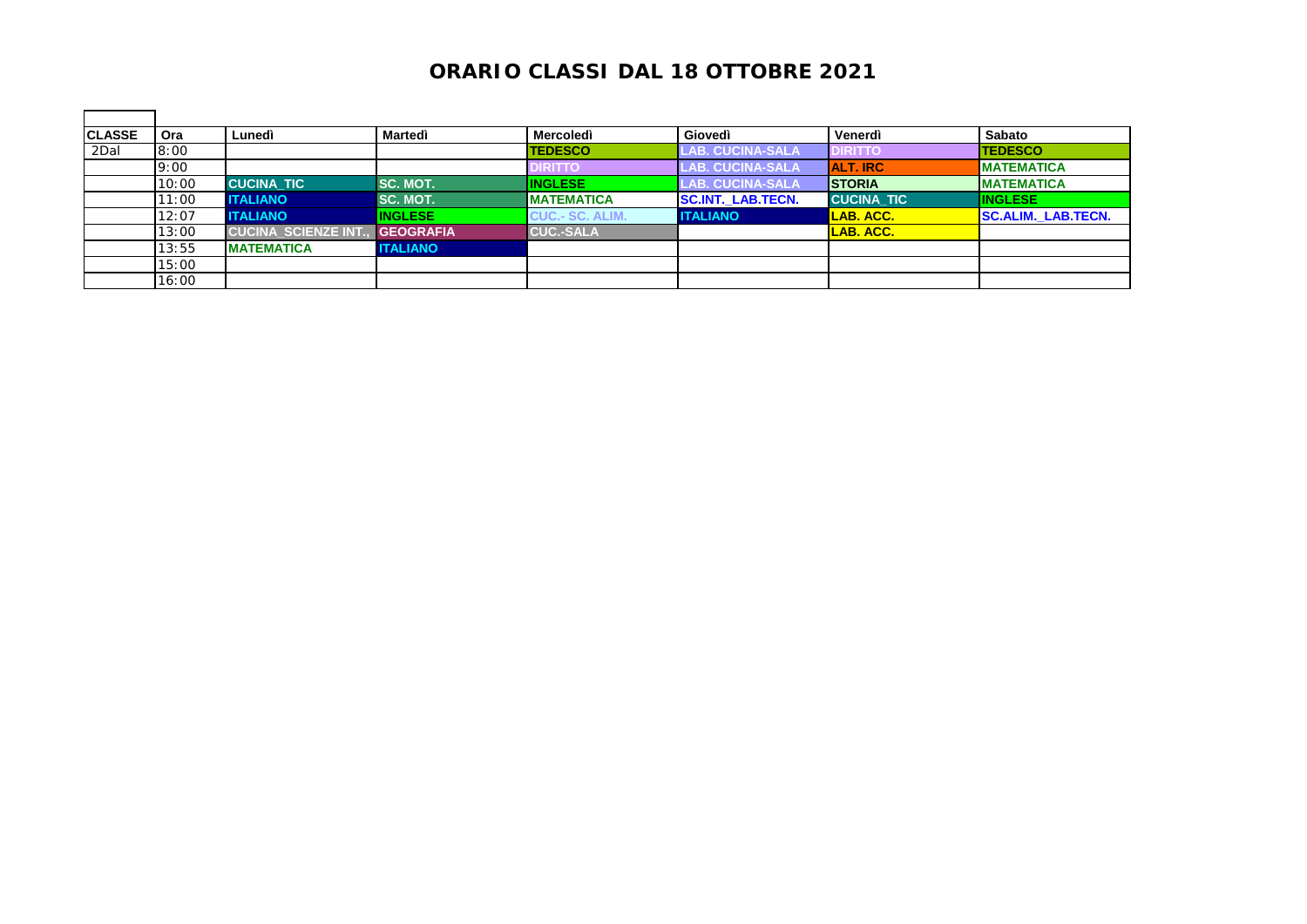| <b>CLASSE</b> | Ora   | Lunedì            | Martedì                   | <b>Mercoledì</b>   | Giovedì                  | Venerdì           | <b>Sabato</b>                 |
|---------------|-------|-------------------|---------------------------|--------------------|--------------------------|-------------------|-------------------------------|
| 1Eal          | 8:00  |                   | <b>CUCINA SCIENZE INT</b> | <b>SC. MOT.</b>    |                          | <b>CUCINA TIC</b> | <b>LAB. CUCINA-SALA</b>       |
|               | 9:00  |                   | <b>CUCINA TIC</b>         | SC. MOT.           |                          | <b>MATEMATICA</b> | LAB. CUCINA-SALA <sup>\</sup> |
|               | 10:00 | <b>CUC.-SALA</b>  | <b>LAB. ACC.</b>          |                    | <b>SC.INT. LAB.TECN.</b> | <b>SPAGNOLO</b>   | <b>LAB. CUCINA-SALA</b>       |
|               | 11:00 | <b>GEOGRAFIA</b>  | LAB. ACC.                 | <b>SPAGNOLO</b>    |                          | <b>INGLESE</b>    | <b>SC.ALIM. LAB.TECN.</b>     |
|               | 12:07 |                   | <b>IRITTO</b>             | <b>IMATEMATICA</b> |                          | <b>ALT. IRC</b>   | HALIANU, ƏTURIA               |
|               | 13:00 | <b>INGLESE</b>    | <b>CUC.- SC. ALIM.</b>    | <b>IMATEMATICA</b> | <b>INGLESE</b>           |                   |                               |
|               | 13:55 | <b>MATEMATICA</b> |                           |                    | <b>IRITTO</b>            |                   |                               |
|               | 15:00 |                   |                           |                    |                          |                   |                               |
|               | 16:00 |                   |                           |                    |                          |                   |                               |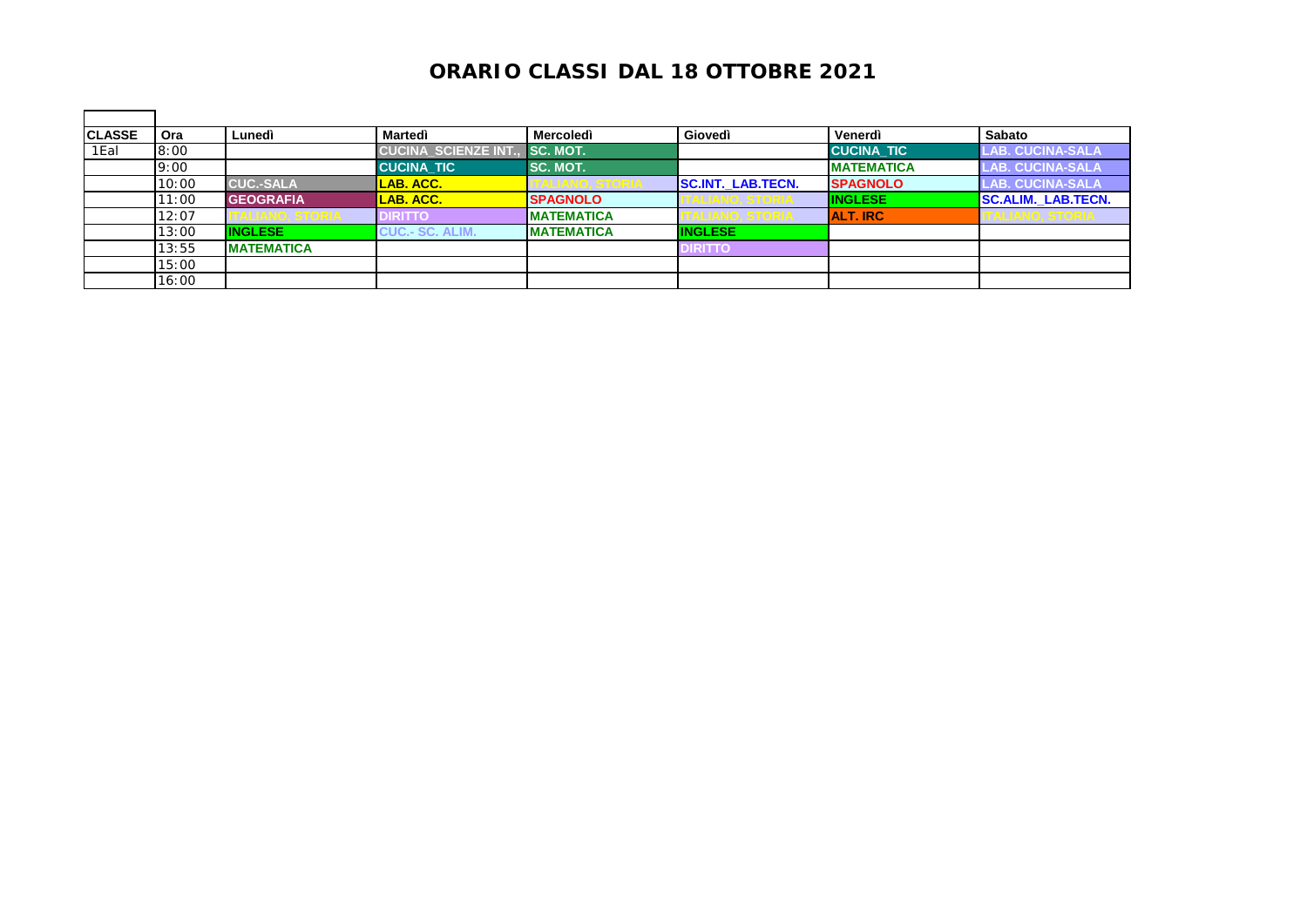| <b>CLASSE</b> | Ora   | Lunedì                  | Martedì                  | <b>Mercoledì</b>  | Giovedì           | Venerdì                   | <b>Sabato</b>             |
|---------------|-------|-------------------------|--------------------------|-------------------|-------------------|---------------------------|---------------------------|
| 2Eal          | 8:00  |                         |                          | <b>SPAGNOLO</b>   | <b>ALT. IRC</b>   | <b>IMATEMATICA</b>        | SC. MOT.                  |
|               | 9:00  |                         |                          | LAB. ACC.         | <b>GEOGRAFIA</b>  | <b>CUCINA TIC</b>         | SC. MOT.                  |
|               | 10:00 | <b>MATEMATICA</b>       | <b>SC.INT. LAB.TECN.</b> | LAB. ACC.         | <b>MATEMATICA</b> | <b>CUCINA TIC</b>         | <b>ITALIANO</b>           |
|               | 11:00 | <b>SPAGNOLO</b>         | <b>DIRITTO</b>           | <b>STORIA</b>     | <b>ITALIANO</b>   | <b>CUC.- SC. ALIM.</b>    | <b>CUCINA SCIENZE INT</b> |
|               | 12:07 | <b>LAB. CUCINA-SALA</b> | <b>I</b> ITALIANO        | <b>CUC.-SALA</b>  | <b>DIRITTO</b>    | <b>SC.ALIM. LAB.TECN.</b> | <b>INGLESE</b>            |
|               | 13:00 | <b>LAB. CUCINA-SALA</b> | <b>I</b> ITALIANO        | <b>MATEMATICA</b> |                   | <b>INGLESE</b>            |                           |
|               | 13:55 | <b>LAB. CUCINA-SALA</b> | <b>INGLESE</b>           |                   |                   |                           |                           |
|               | 15:00 |                         |                          |                   |                   |                           |                           |
|               | 16:00 |                         |                          |                   |                   |                           |                           |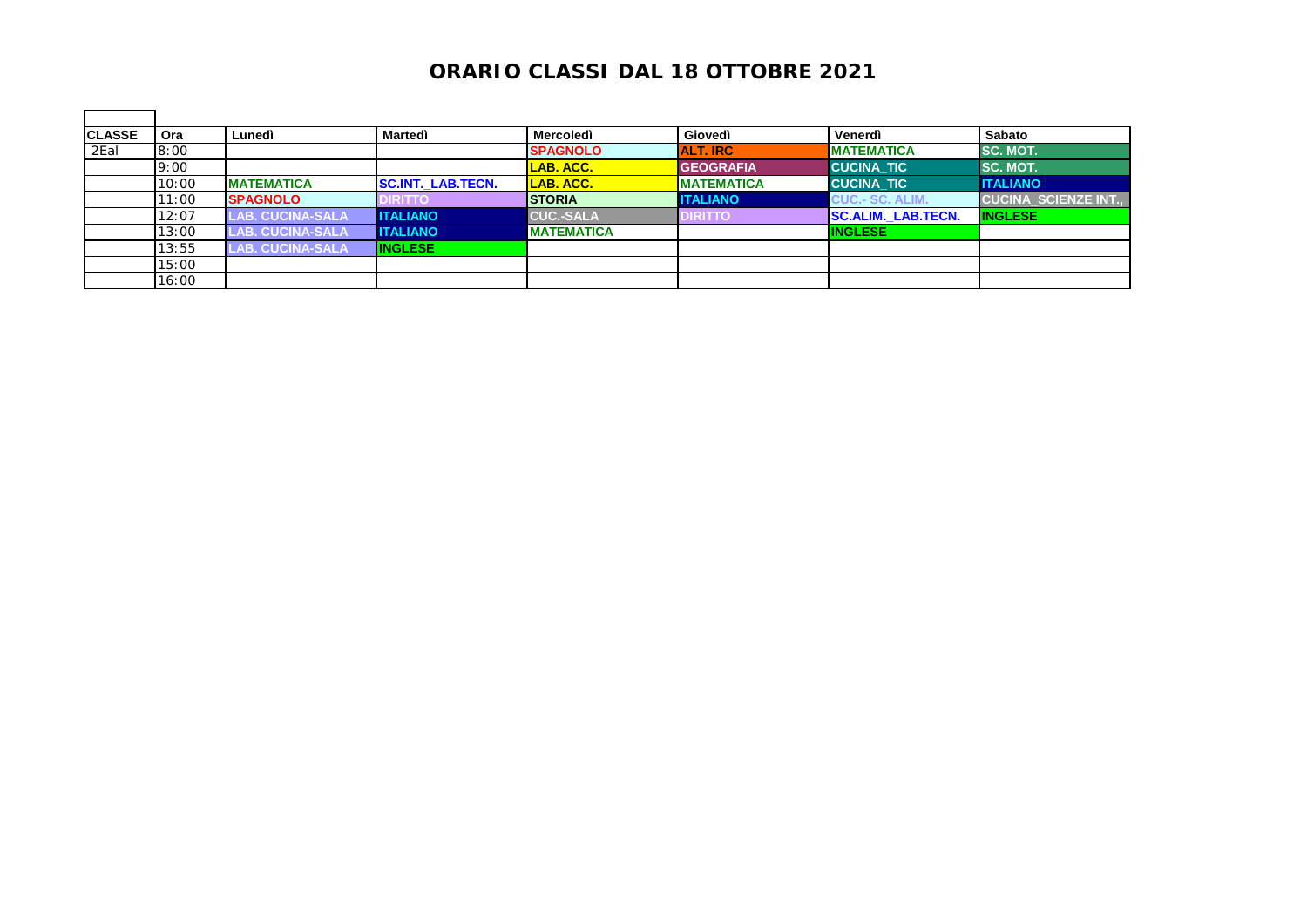| <b>CLASSE</b> | Ora   | Lunedì             | Martedì           | <b>Mercoledì</b>           | Giovedì           | Venerdì                  | Sabato                  |
|---------------|-------|--------------------|-------------------|----------------------------|-------------------|--------------------------|-------------------------|
| 1Fal          | 8:00  |                    | LAB. ACC.         | <b>MATEMATICA</b>          | <b>FRANCESE</b>   |                          | <b>FRANCESE</b>         |
|               | 9:00  |                    | LAB. ACC.         | <b>CUCINA SCIENZE INT.</b> | DIRITTO           |                          | <b>INGLESE</b>          |
|               | 10:00 | <b>SC. MOT.</b>    | <b>DIRITTO</b>    | <b>CUC.- SC. ALIM.</b>     |                   | <b>SC.INT. LAB.TECN.</b> | <b>MATEMATICA</b>       |
|               | 11:00 | SC. MOT.           |                   | <b>SC.ALIM. LAB.TECN.</b>  | <b>ALT. IRC</b>   | <b>CUC.-SALA</b>         | <b>LAB. CUCINA-SALA</b> |
|               | 12:07 | <b>INGLESE</b>     | <b>INGLESE</b>    | <b>GEOGRAFIA</b>           | <b>CUCINA TIC</b> | <b>IMATEMATICA</b>       | <b>LAB. CUCINA-SALA</b> |
|               | 13:00 |                    | <b>CUCINA TIC</b> |                            |                   | <b>IMATEMATICA</b>       | <b>LAB. CUCINA-SALA</b> |
|               | 13:55 | I ALIANU, Ə I UKIA |                   |                            |                   | IALIANU, ƏTURIA          |                         |
|               | 15:00 |                    |                   |                            |                   |                          |                         |
|               | 16:00 |                    |                   |                            |                   |                          |                         |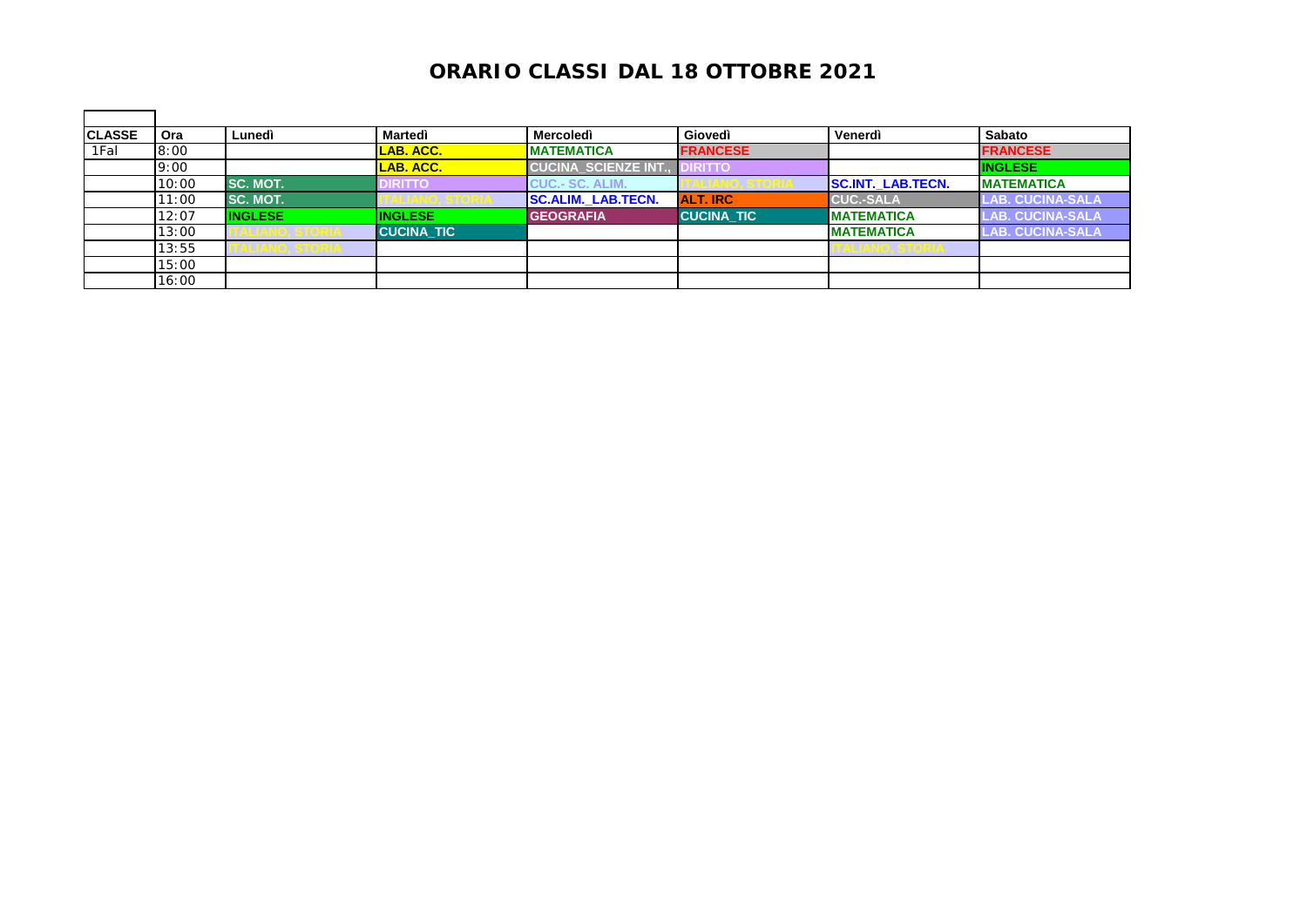| <b>CLASSE</b> | Ora   | Lunedì            | Martedì               | <b>Mercoledì</b>  | Giovedì                    | Venerdì                 | <b>Sabato</b>             |
|---------------|-------|-------------------|-----------------------|-------------------|----------------------------|-------------------------|---------------------------|
| 2Fal          | 8:00  | <b>MATEMATICA</b> |                       | <b>FRANCESE</b>   |                            | LAB. CUCINA-SALA        | <b>INGLESE</b>            |
|               | 9:00  | <b>DIRITTO</b>    |                       | <b>ALT. IRC</b>   |                            | <b>LAB. CUCINA-SALA</b> | <b>SC.ALIM. LAB.TECN.</b> |
|               | 10:00 | <b>INGLESE</b>    | LAB. ACC.             | SC. MOT.          | <b>CUC.-SALA</b>           | <b>LAB. CUCINA-SALA</b> | <b>CUC.- SC. ALIM.</b>    |
|               | 11:00 |                   | LAB. ACC.             | SC. MOT.          | <b>CUCINA SCIENZE INT.</b> | <b>IMATEMATICA</b>      | <b>FRANCESE</b>           |
|               | 12:07 |                   | <b>CUCINA TIC</b>     | <b>MATEMATICA</b> | <b>SC.INT. LAB.TECN.</b>   | <b>IMATEMATICA</b>      | ALIANU, ƏTUNIA            |
|               | 13:00 |                   | <b>INGLESE</b>        | <b>GEOGRAFIA</b>  | <b>DIRITTO</b>             | <b>ALIANU, OIUNIA</b>   |                           |
|               | 13:55 |                   | <b>ALIANU, ƏTURIA</b> |                   | <b>CUCINA TIC</b>          |                         |                           |
|               | 15:00 |                   |                       |                   |                            |                         |                           |
|               | 16:00 |                   |                       |                   |                            |                         |                           |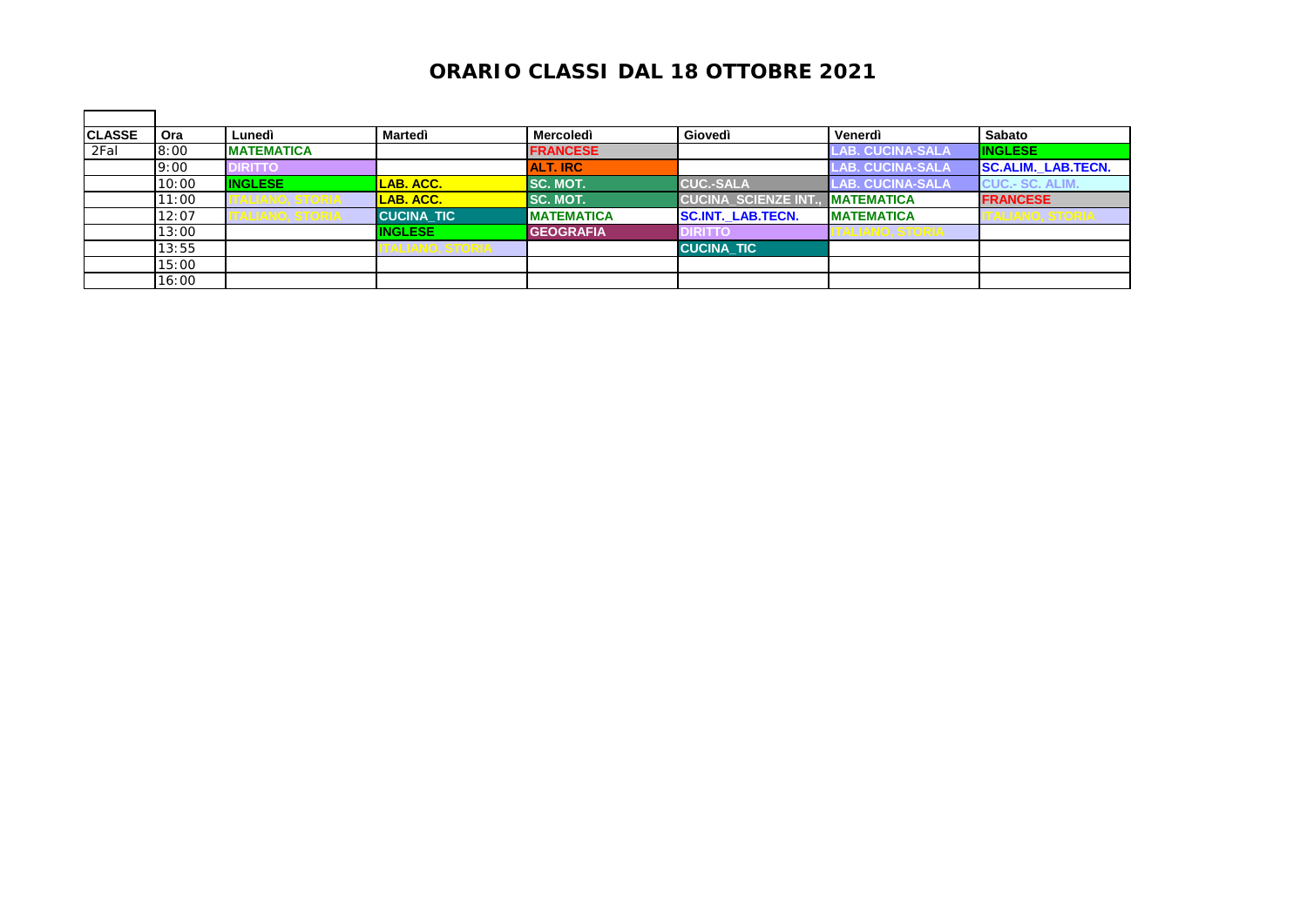| <b>CLASSE</b> | Ora   | Lunedì             | Martedì            | <b>Mercoledì</b>  | Giovedì                | Venerdì         | Sabato                |
|---------------|-------|--------------------|--------------------|-------------------|------------------------|-----------------|-----------------------|
| 3Aen          | 8:00  | <b>CUCINA AULA</b> |                    |                   |                        |                 | <b>SC. ALIM.</b>      |
|               | 9:00  | TPSC               |                    |                   |                        | <b>SC. MOT.</b> |                       |
|               | 10:00 | <b>SC. ALIM.</b>   |                    | SC. ALIM.         |                        | I SC. MOT.      | <b>MATEMATICA</b>     |
|               | 11:00 | <b>ALT. IRC</b>    | <b>LAB. CUCINA</b> | <b>MATEMATICA</b> | <b>CUC.- SC. ALIM.</b> | <b>TPSC</b>     | <b>INGLESE</b>        |
|               | 12:07 | <b>MATEMATICA</b>  | <b>LAB. CUCINA</b> | <b>TPSC</b>       | <b>SECONDA LINGUA</b>  |                 | <b>SECONDA LINGUA</b> |
|               | 13:00 |                    | <b>AB. CUCINA</b>  | <b>TPSC</b>       | <b>SECONDA LINGUA</b>  |                 |                       |
|               | 13:55 |                    | <b>AB. CUCINA</b>  |                   | <b>INGLESE</b>         |                 |                       |
|               | 15:00 |                    | <b>AB. CUCINA</b>  |                   |                        |                 |                       |
|               | 16:00 |                    | <b>LAB. CUCINA</b> |                   |                        |                 |                       |

 $\blacksquare$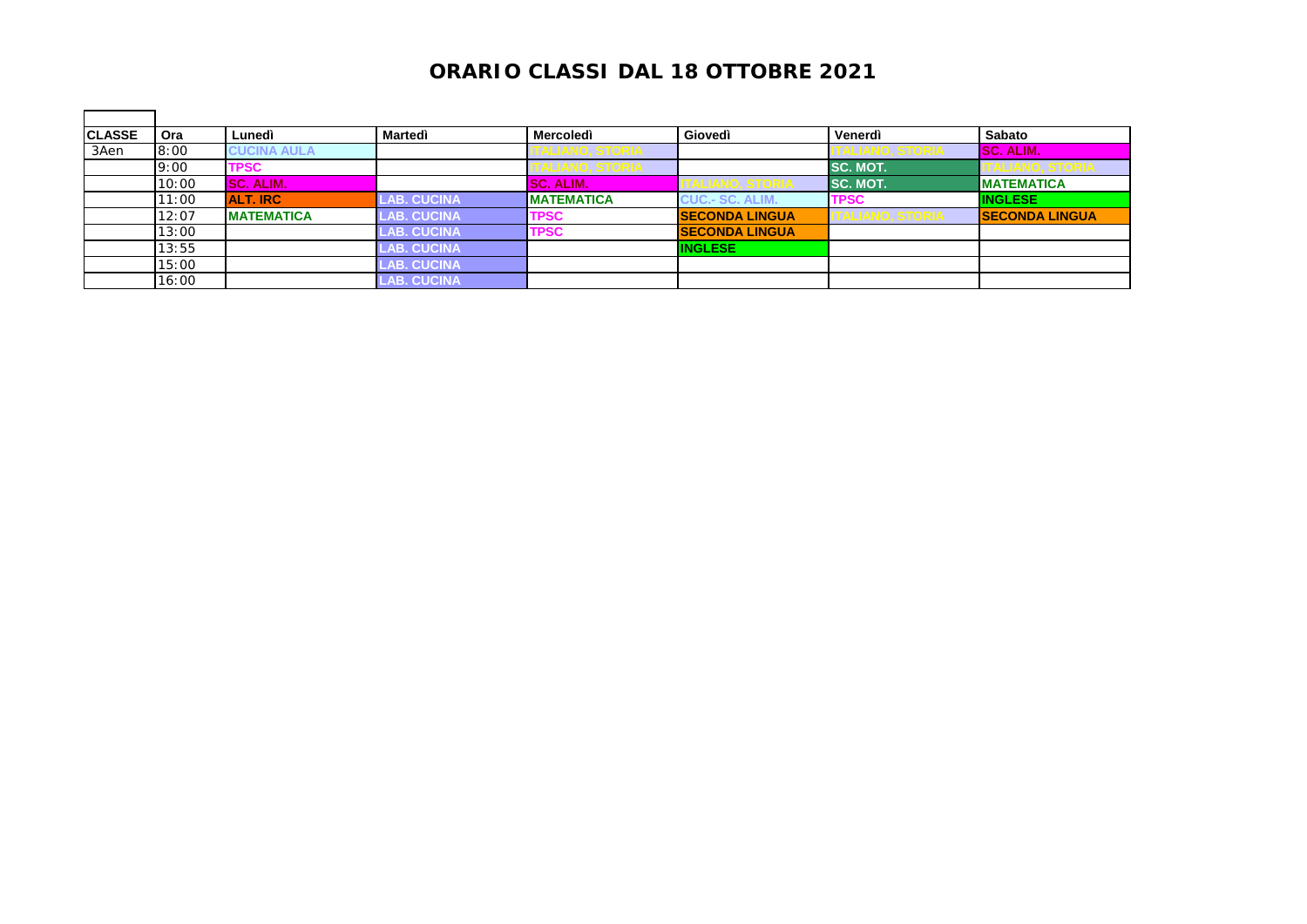| <b>CLASSE</b> | Ora   | Lunedì            | Martedì                | Mercoledì          | Giovedì            | Venerdì            | Sabato                  |
|---------------|-------|-------------------|------------------------|--------------------|--------------------|--------------------|-------------------------|
| 4Aen          | 8:00  | <b>SC. MOT.</b>   |                        | <b>ALT. IRC</b>    | <b>DTA</b>         |                    | <b>INGLESE</b>          |
|               | 9:00  | <b>SC. MOT.</b>   |                        | :UUNDA LINGUA      | TALIANU, ƏTURIA    |                    | <b>SECONDA LINGUA</b>   |
|               | 10:00 | SC. ALIM.         | <b>ISC. ALIM.</b>      | I ALIANV, ƏTVNIA   | ECONDA LINGUA      |                    | <b>DTA</b>              |
|               | 11:00 | <b>LAB. SALA</b>  | <b>CUC.- SC. ALIM.</b> |                    | <b>IMATEMATICA</b> | <b>LAB. CUCINA</b> |                         |
|               | 12:07 | <b>MATEMATICA</b> | <b>IMATEMATICA</b>     | <b>LAB. SALA</b>   | SC. ALIM.          | <b>LAB. CUCINA</b> | <u>I ALIANO, STORIA</u> |
|               | 13:00 |                   | <b>DTA</b>             | <b>CUCINA AULA</b> | <b>INGLESE</b>     | <b>LAB. CUCINA</b> |                         |
|               | 13:55 |                   | <b>DTA</b>             |                    |                    | <b>LAB. CUCINA</b> |                         |
|               | 15:00 |                   |                        |                    |                    |                    |                         |
|               | 16:00 |                   |                        |                    |                    |                    |                         |

 $\blacksquare$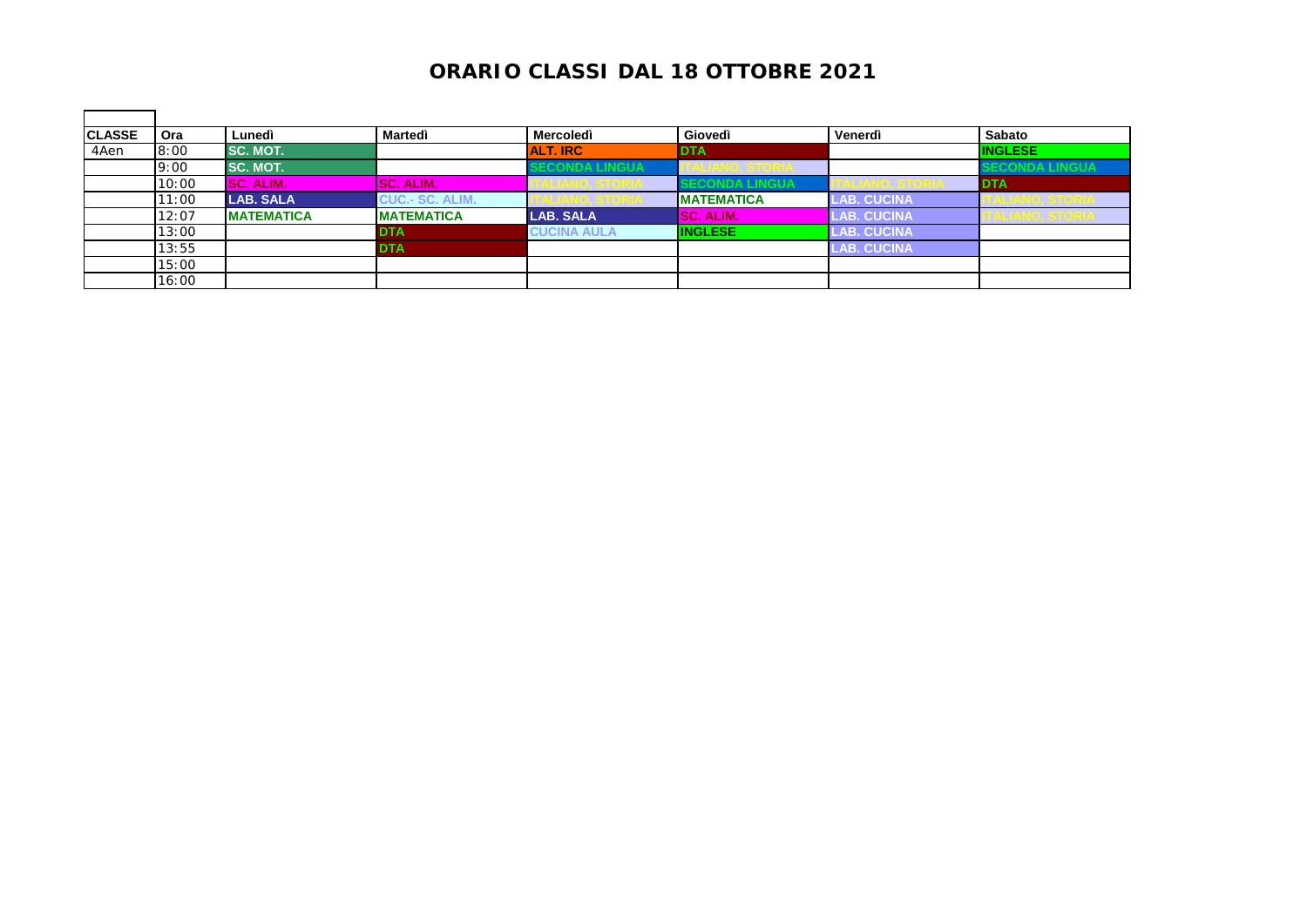| <b>CLASSE</b> | Ora   | Lunedì            | Martedì               | <b>Mercoledì</b>  | Giovedì               | Venerdì          | Sabato             |
|---------------|-------|-------------------|-----------------------|-------------------|-----------------------|------------------|--------------------|
| 5Aen          | 8:00  |                   | <b>DTA</b>            |                   | <b>DTA</b>            |                  | <b>LAB. CUCINA</b> |
|               | 9:00  | <b>INGLESE</b>    | <b>ALT. IRC</b>       |                   |                       |                  | LAB. CUCINA'       |
|               | 10:00 | <b>MATEMATICA</b> | SC. MOT.              | <b>LAB. SALA</b>  | LIANU. ƏTUNIA         | <b>SC. ALIM.</b> | <b>LAB. CUCINA</b> |
|               | 11:00 |                   | <b>SC. MOT.</b>       | <b>SC. ALIM.</b>  | <b>SECONDA LINGUA</b> |                  |                    |
|               | 12:07 | SC. ALIM.         | <b>SECONDA LINGUA</b> | <b>DTA</b>        | <b>INGLESE</b>        | <b>LAB. SALA</b> | <b>MATEMATICA</b>  |
|               | 13:00 | SC. ALIM.         | <b>SECONDA LINGUA</b> | <b>DTA</b>        |                       | <b>INGLESE</b>   |                    |
|               | 13:55 |                   |                       | <b>MATEMATICA</b> |                       | <b>DTA</b>       |                    |
|               | 15:00 |                   |                       |                   |                       |                  |                    |
|               | 16:00 |                   |                       |                   |                       |                  |                    |

 $\blacksquare$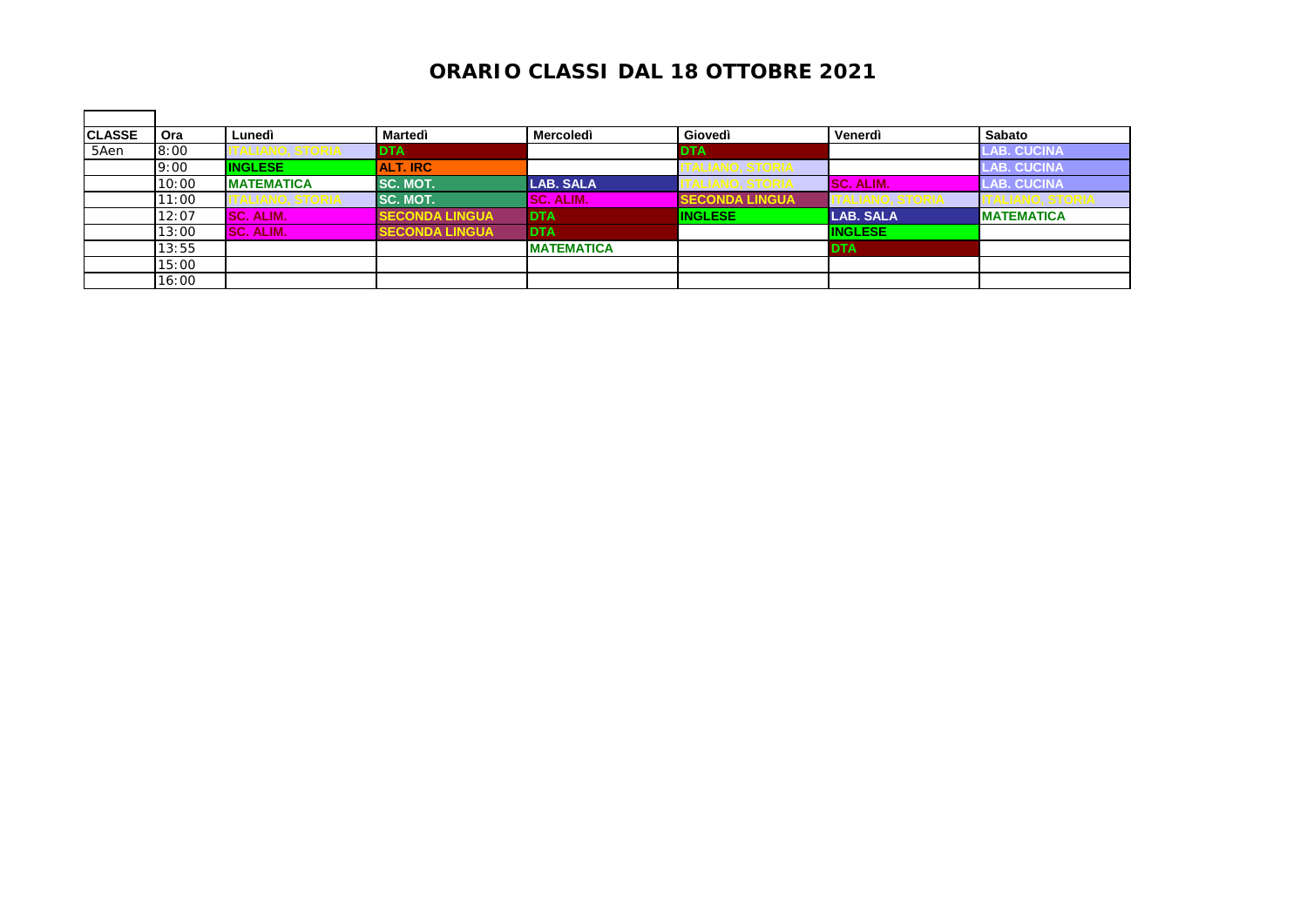| <b>CLASSE</b> | <b>Ora</b> | Lunedì            | Martedì                | <b>Mercoledì</b>   | Giovedì               | Venerdì            | <b>Sabato</b>         |
|---------------|------------|-------------------|------------------------|--------------------|-----------------------|--------------------|-----------------------|
| 3Ben          | 8:00       |                   |                        | <b>LAB. CUCINA</b> | <b>ISTORIA</b>        | <b>TPSC</b>        | <b>TPSC</b>           |
|               | 9:00       |                   |                        | <b>LAB. CUCINA</b> | <b>ALT. IRC</b>       | <b>SC. MOT.</b>    | <b>TPSC</b>           |
|               | 10:00      | <b>TPSC</b>       | <b>STORIA</b>          | <b>LAB. CUCINA</b> | <b>IMATEMATICA</b>    | <b>SC. MOT.</b>    | <b>INGLESE</b>        |
|               | 11:00      | SC. ALIM.         | <b>MATEMATICA</b>      | <b>LAB. CUCINA</b> | <b>IITALIANO</b>      | <b>CUCINA AULA</b> | <b>SC. ALIM.</b>      |
|               | 12:07      | <b>SC. ALIM.</b>  | <b>CUC.- SC. ALIM.</b> | <b>LAB. CUCINA</b> | <b>SECONDA LINGUA</b> | <b>ITALIANO</b>    | <b>SECONDA LINGUA</b> |
|               | 13:00      | <b>INGLESE</b>    | <b>ITALIANO</b>        | <b>LAB. CUCINA</b> | <b>SECONDA LINGUA</b> |                    |                       |
|               | 13:55      | <b>MATEMATICA</b> | <b>ITALIANO</b>        |                    |                       |                    |                       |
|               | 15:00      |                   |                        |                    |                       |                    |                       |
|               | 16:00      |                   |                        |                    |                       |                    |                       |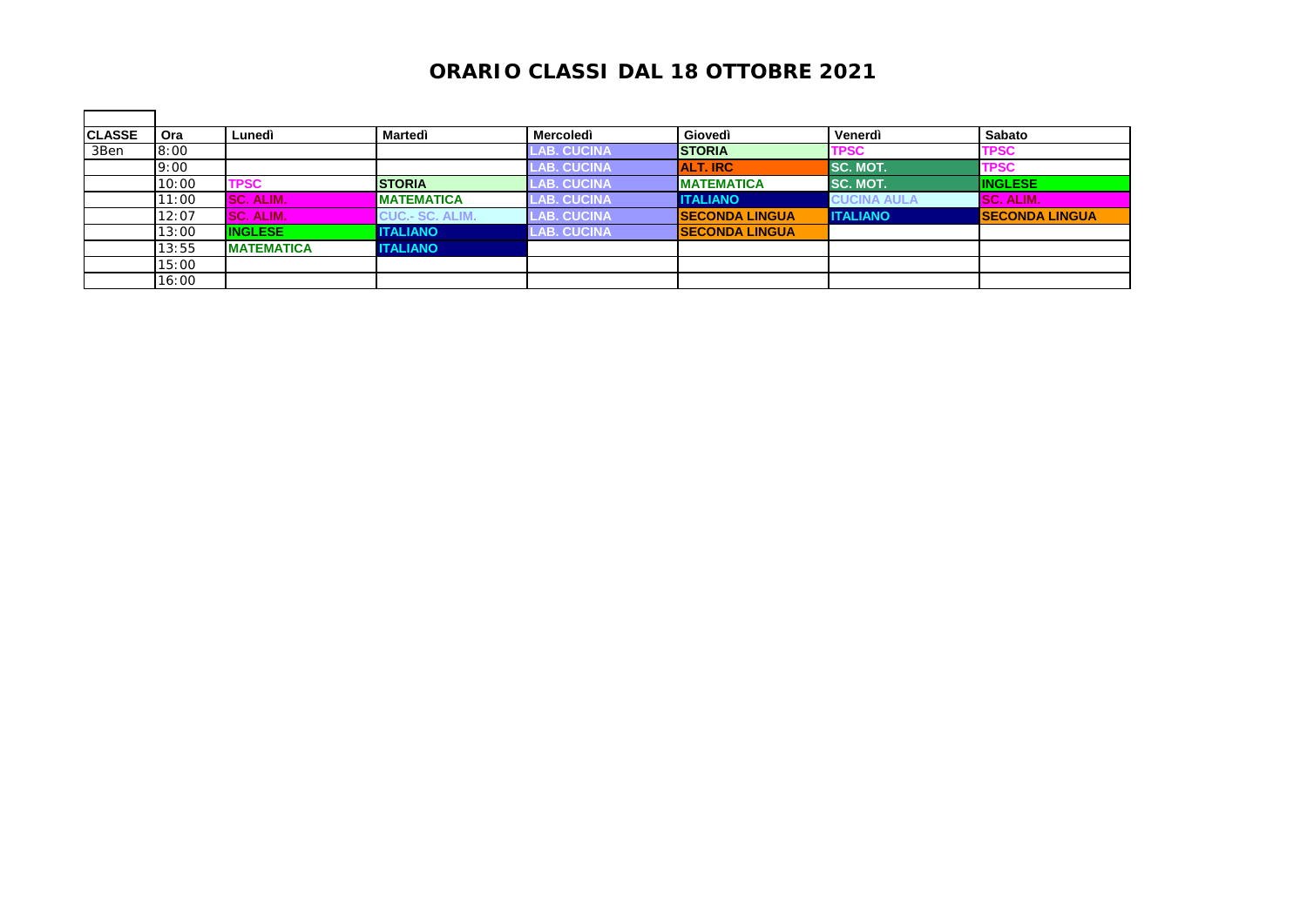| <b>CLASSE</b> | Ora   | Lunedì            | Martedì         | <b>Mercoledì</b> | Giovedì           | Venerdì                | <b>Sabato</b>      |
|---------------|-------|-------------------|-----------------|------------------|-------------------|------------------------|--------------------|
| 4Ben          | 8:00  | <b>DTA</b>        |                 |                  | <b>DTA</b>        | <b>DTA</b>             | <b>SPAGNOLO</b>    |
|               | 9:00  | <b>DTA</b>        |                 |                  |                   | <b>CUC.- SC. ALIM.</b> | <b>IMATEMATICA</b> |
|               | 10:00 | <b>MATEMATICA</b> | <b>ALT. IRC</b> | <b>SC. ALIM.</b> |                   |                        | I SC. MOT.         |
|               | 11:00 | SC. ALIM.         |                 | <b>CUCINA</b>    | <b>MATEMATICA</b> | SC. ALIM.              | SC. MOT.           |
|               | 12:07 | <b>LAB. SALA</b>  |                 | <b>CUCINA</b>    | <b>LAB. SALA</b>  | <b>SPAGNOLO</b>        | ALIANU, STURIA     |
|               | 13:00 |                   | <b>INGLESE</b>  | <b>CUCINA</b>    | <b>SC. ALIM.</b>  | <b>INGLESE</b>         |                    |
|               | 13:55 |                   | <b>SPAGNOLO</b> | <b>CUCINA</b>    |                   |                        |                    |
|               | 15:00 |                   |                 |                  |                   |                        |                    |
|               | 16:00 |                   |                 |                  |                   |                        |                    |

 $\mathbf{r}$ 

h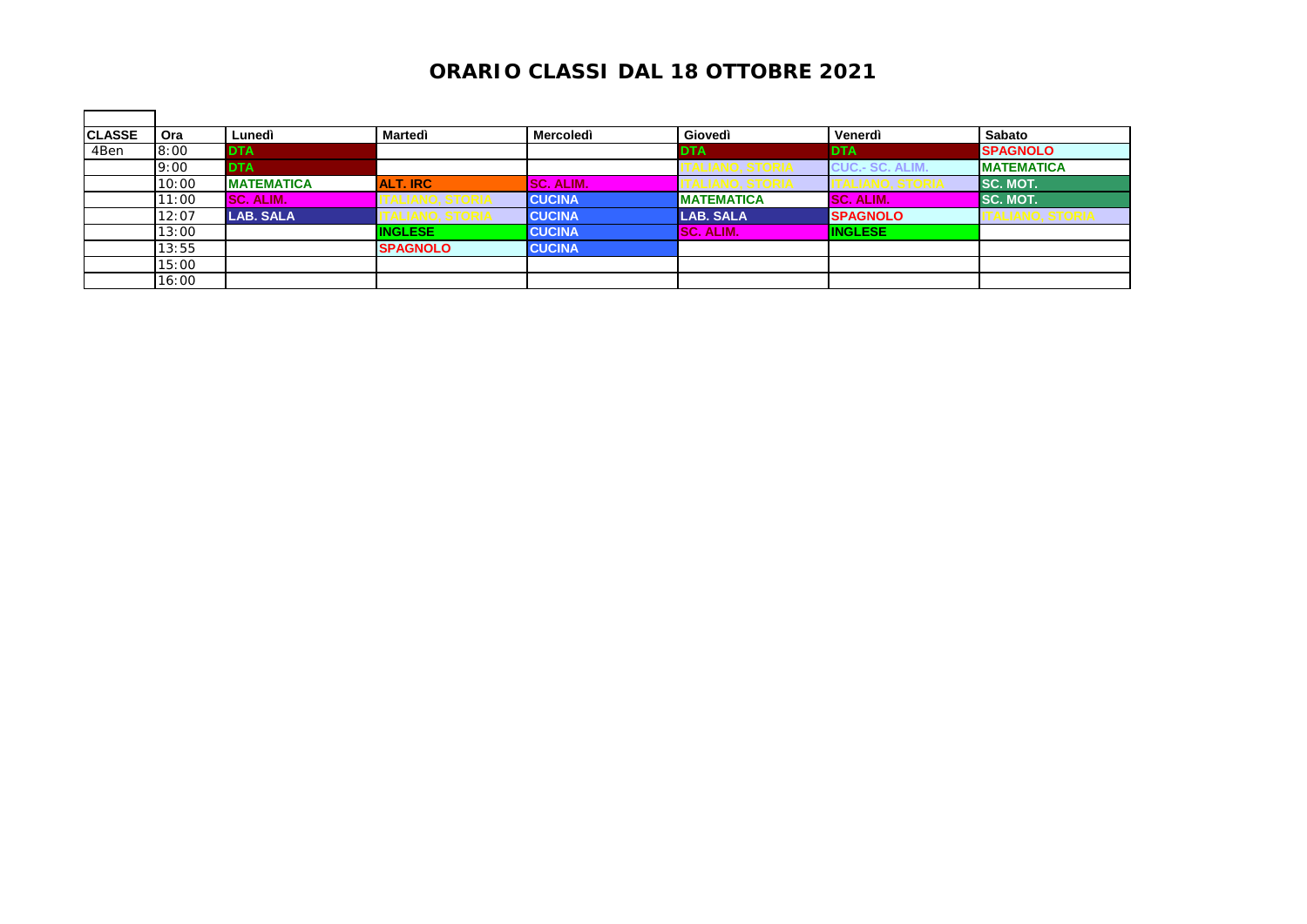| <b>CLASSE</b> | Ora   | Lunedì            | Martedì            | <b>Mercoledì</b> | Giovedì         | Venerdì           | <b>Sabato</b>     |
|---------------|-------|-------------------|--------------------|------------------|-----------------|-------------------|-------------------|
| 5Ben          | 8:00  | <b>DTA</b>        |                    | <b>SPAGNOLO</b>  |                 | <b>ALT. IRC</b>   | <b>MATEMATICA</b> |
|               | 9:00  | SC. ALIM.         |                    | SC. ALIM.        |                 |                   | <b>SC. ALIM.</b>  |
|               | 10:00 | <b>LAB. SALA</b>  | <b>DTA</b>         | SC. MOT.         | <b>DTA</b>      | <b>MATEMATICA</b> | <b>LAB. SALA</b>  |
|               | 11:00 | <b>INGLESE</b>    | <b>LAB. CUCINA</b> | SC. MOT.         | <b>INGLESE</b>  | <b>INGLESE</b>    |                   |
|               | 12:07 | <b>MATEMATICA</b> | <b>LAB. CUCINA</b> |                  | <b>SPAGNOLO</b> | <b>DTA</b>        | <b>SPAGNOLO</b>   |
|               | 13:00 |                   | <b>AB. CUCINA</b>  | 1LIANV, JIVNIA   |                 | <b>DTA</b>        |                   |
|               | 13:55 |                   | <b>LAB. CUCINA</b> |                  |                 |                   |                   |
|               | 15:00 |                   |                    |                  |                 |                   |                   |
|               | 16:00 |                   |                    |                  |                 |                   |                   |

 $\blacksquare$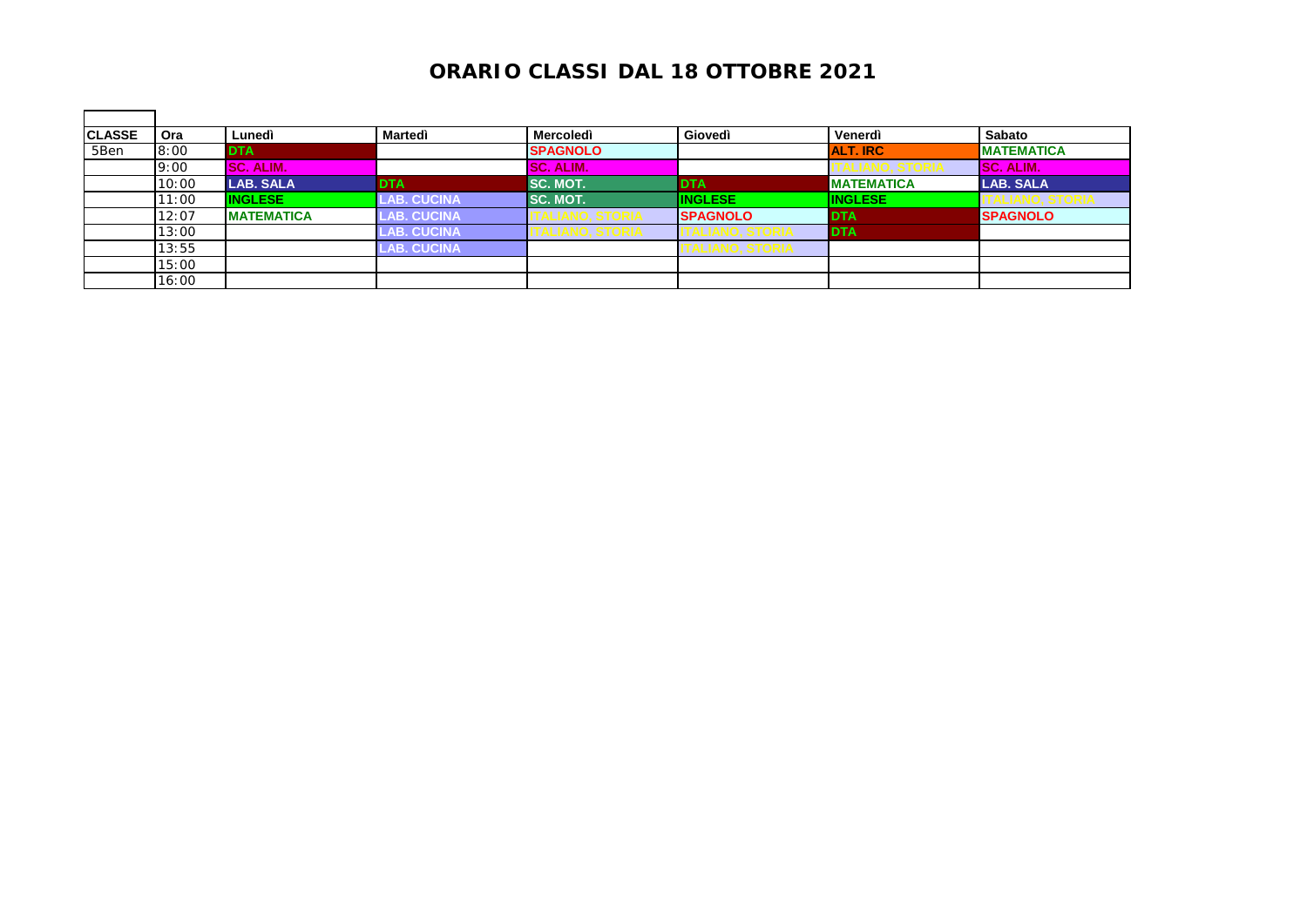| <b>CLASSE</b> | Ora   | Lunedì             | Martedì          | <b>Mercoledì</b> | Giovedì            | Venerdì         | Sabato                 |
|---------------|-------|--------------------|------------------|------------------|--------------------|-----------------|------------------------|
| 4Cen          | 8:00  | SC. ALIM.          |                  | SC. MOT.         |                    | IALIANU, ƏTUNIA |                        |
|               | 9:00  | <b>CUCINA AULA</b> |                  | SC. MOT.         |                    | <b>DTA</b>      |                        |
|               | 10:00 | <b>DTA</b>         | <b>DTA</b>       |                  | <b>IMATEMATICA</b> | <b>ALT. IRC</b> | <b>MATEMATICA</b>      |
|               | 11:00 | <b>DTA</b>         | <b>INGLESE</b>   | <b>FRANCESE</b>  | <b>AB. CUCINA</b>  |                 | <b>CUC.- SC. ALIM.</b> |
|               | 12:07 | <b>MATEMATICA</b>  |                  | <b>FRANCESE</b>  | <b>AB. CUCINA</b>  | <b>FRANCESE</b> | <b>INGLESE</b>         |
|               | 13:00 | <b>LAB. SALA</b>   | <b>SC. ALIM.</b> | <b>LAB. SALA</b> | <b>LAB. CUCINA</b> |                 |                        |
|               | 13:55 |                    | SC. ALIM.        |                  | <b>LAB. CUCINA</b> |                 |                        |
|               | 15:00 |                    |                  |                  |                    |                 |                        |
|               | 16:00 |                    |                  |                  |                    |                 |                        |

 $\blacksquare$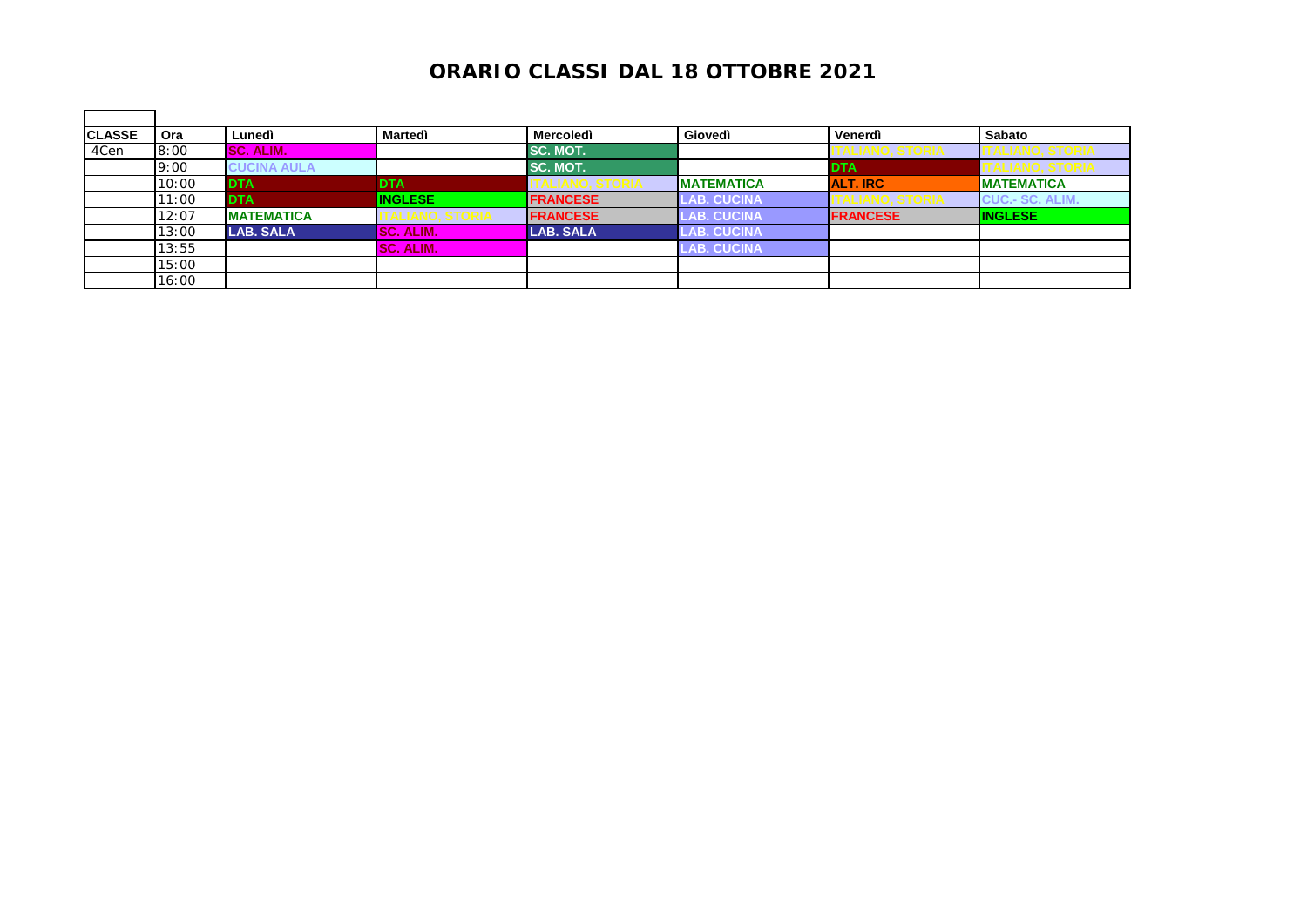| <b>CLASSE</b> | Ora   | Lunedì            | Martedì               | <b>Mercoledì</b> | Giovedì          | Venerdì            | Sabato           |
|---------------|-------|-------------------|-----------------------|------------------|------------------|--------------------|------------------|
| 5Cen          | 8:00  |                   | <b>DTA</b>            | I ALIANU. ƏLUMIA | ISC. MOT.        |                    | <b>DTA</b>       |
|               | 9:00  |                   | <b>DTA</b>            | <b>DTA</b>       | SC. MOT.         |                    | <b>INGLESE</b>   |
|               | 10:00 | <b>SPAGNOLO</b>   |                       | <b>DTA</b>       |                  | <b>IMATEMATICA</b> | <b>SPAGNOLO</b>  |
|               | 11:00 | SC. ALIM.         | <b>MATEMATICA</b>     | <b>LAB. SALA</b> |                  | <b>LAB. CUCINA</b> |                  |
|               | 12:07 | <b>ALT. IRC</b>   | <b>INGLESE</b>        | <b>SPAGNOLO</b>  | <b>INGLESE</b>   | <b>LAB. CUCINA</b> | <b>SC. ALIM.</b> |
|               | 13:00 | <b>MATEMATICA</b> | <b>ALIANV, STUNIA</b> |                  | <b>SC. ALIM.</b> | <b>LAB. CUCINA</b> |                  |
|               | 13:55 | <b>LAB. SALA</b>  |                       |                  |                  | <b>LAB. CUCINA</b> |                  |
|               | 15:00 |                   |                       |                  |                  |                    |                  |
|               | 16:00 |                   |                       |                  |                  |                    |                  |

 $\blacksquare$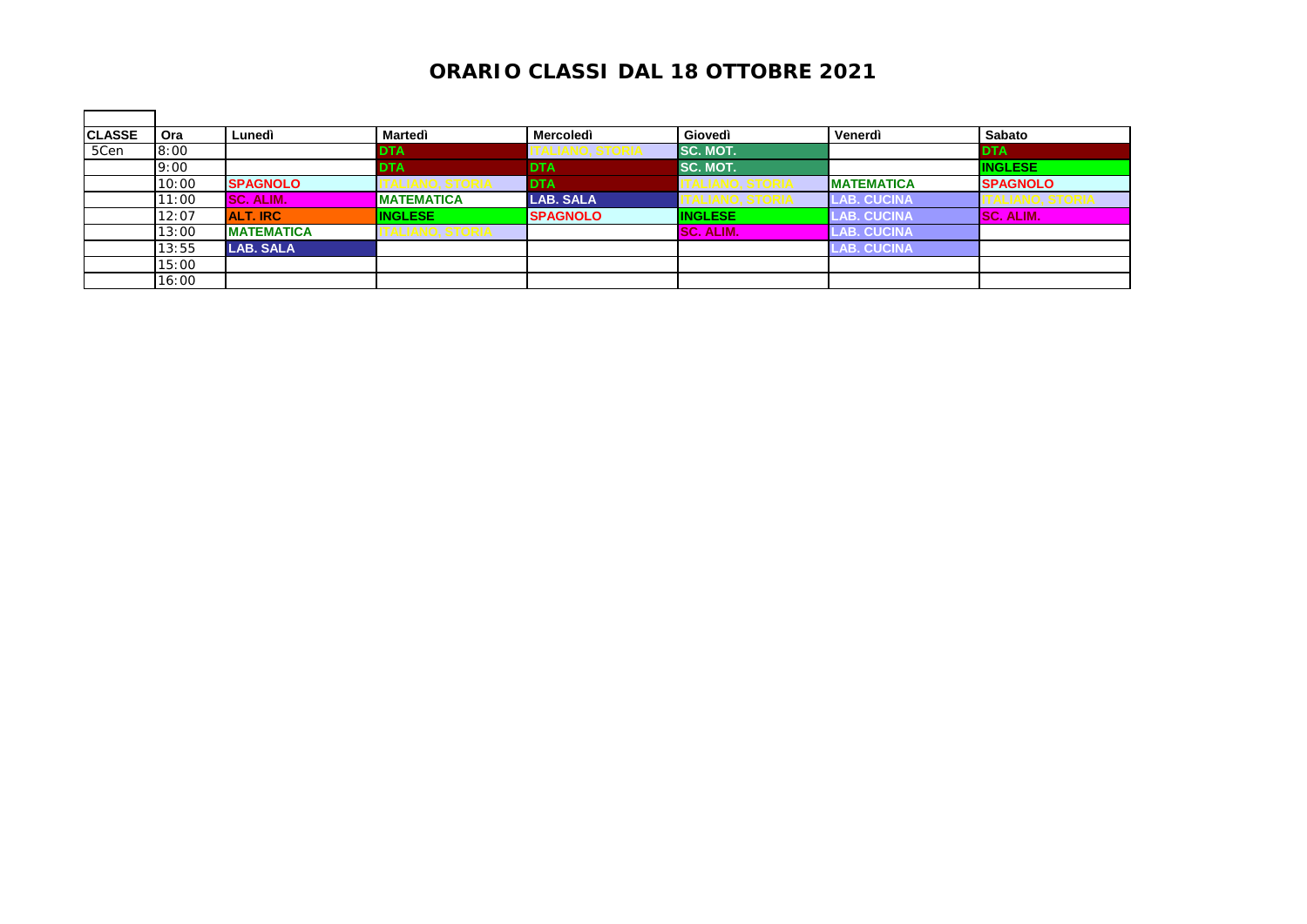| <b>CLASSE</b> | Ora   | Lunedì            | Martedì             | <b>Mercoledì</b> | Giovedì           | Venerdì                | <b>Sabato</b>   |
|---------------|-------|-------------------|---------------------|------------------|-------------------|------------------------|-----------------|
| 1Rie          | 8:00  |                   | <b>GEOGRAFIA</b>    | <b>LAB. INFO</b> | <b>GEOGRAFIA</b>  |                        | TPSC            |
|               | 9:00  |                   | <b>ALT. IRC</b>     | <b>LAB. INFO</b> | <b>MATEMATICA</b> |                        | TPSC            |
|               | 10:00 | <b>STORIA</b>     | <b>IMATEMATICA</b>  | <b>FRANCESE</b>  | <b>INGLESE</b>    | <b>MATEMATICA</b>      | <b>ITALIANO</b> |
|               | 11:00 | <b>MATEMATICA</b> | <b>ITALIANO</b>     | TPSC - LAB.ACC.  | <b>I ITALIANO</b> | <b>FRANCESE</b>        | <b>STORIA</b>   |
|               | 12:07 | <b>FRANCESE</b>   | DIRITTO             | <b>INGLESE</b>   | <b>ITALIANO</b>   | <b>TPSC - LAB.ACC.</b> | <b>INGLESE</b>  |
|               | 13:00 | <b>SC. MOT.</b>   | <b>SCIENZE INT.</b> |                  | <b>DIRITTO</b>    | <b>TPSC</b>            |                 |
|               | 13:55 | <b>SC. MOT.</b>   |                     |                  |                   | <b>SCIENZE INT.</b>    |                 |
|               | 15:00 |                   |                     |                  |                   |                        |                 |
|               | 16:00 |                   |                     |                  |                   |                        |                 |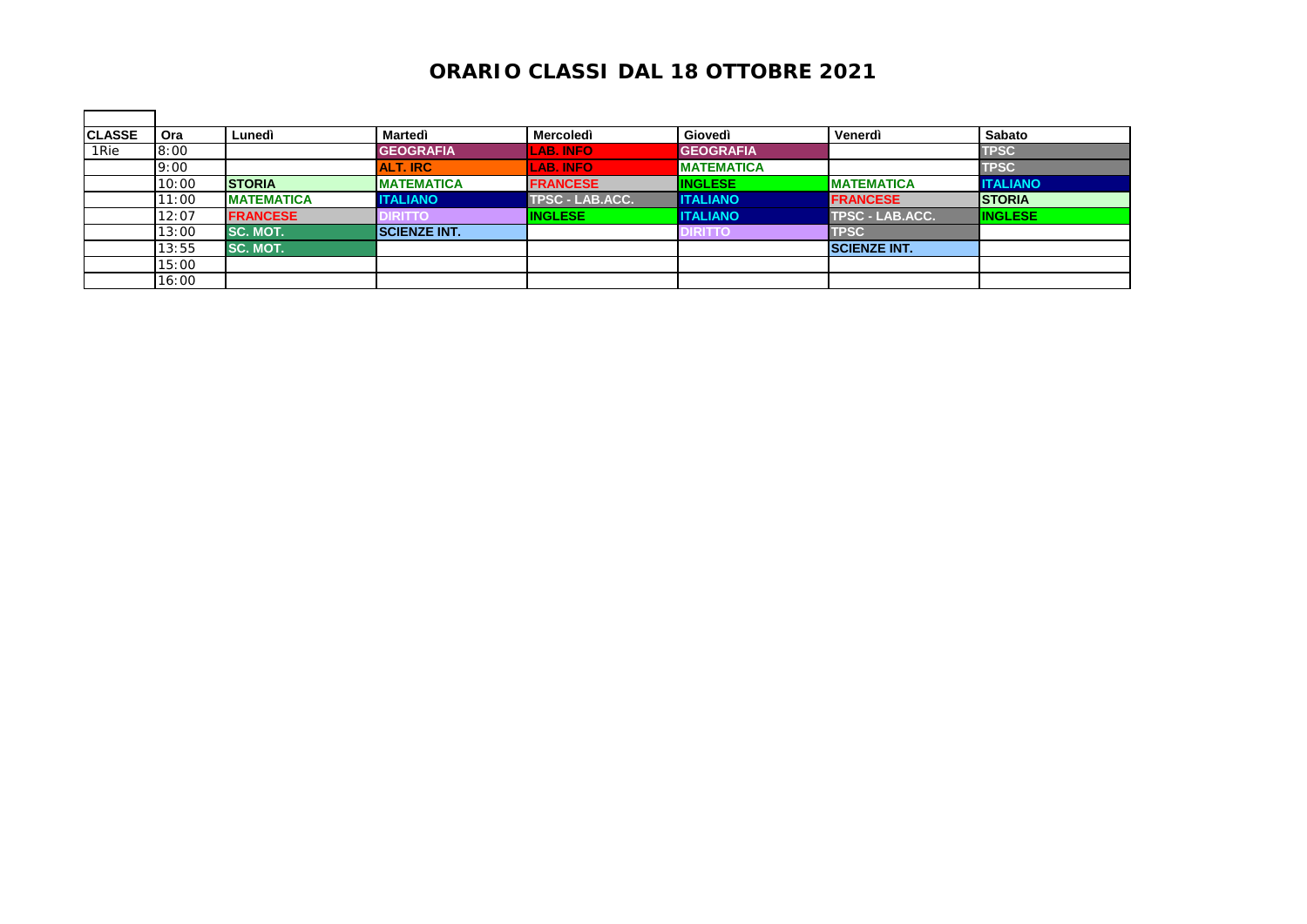| <b>CLASSE</b> | Ora   | Lunedì           | Martedì           | <b>Mercoledì</b>    | Giovedì          | Venerdì             | <b>Sabato</b>  |
|---------------|-------|------------------|-------------------|---------------------|------------------|---------------------|----------------|
| 2Rie          | 8:00  |                  | <b>MATEMATICA</b> | <b>GEOGRAFIA</b>    |                  | <b>INGLESE</b>      | <b>INGLESE</b> |
|               | 9:00  |                  | <b>MATEMATICA</b> | <b>SCIENZE INT.</b> |                  | <b>IRITTO</b>       | LIANU, STURIA  |
|               | 10:00 | LIANU. ƏTURIA    | <b>TPSC</b>       |                     | ISC. MOT.        | <b>MATEMATICA</b>   | <b>TPSC</b>    |
|               | 11:00 |                  | <b>ALT. IRC</b>   | <b>TPSC</b>         | SC. MOT.         | <b>MATEMATICA</b>   | <b>TPSC</b>    |
|               | 12:07 | <b>INGLESE</b>   |                   | <b>TPSC</b>         | <b>LAB. INFO</b> | <b>SCIENZE INT.</b> | ALIANO, STORIA |
|               | 13:00 | <b>GEOGRAFIA</b> | DIRITTO           | <b>FRANCESE</b>     | <b>LAB. INFO</b> | <b>FRANCESE</b>     |                |
|               | 13:55 | <b>FRANCESE</b>  |                   |                     |                  |                     |                |
|               | 15:00 |                  |                   |                     |                  |                     |                |
|               | 16:00 |                  |                   |                     |                  |                     |                |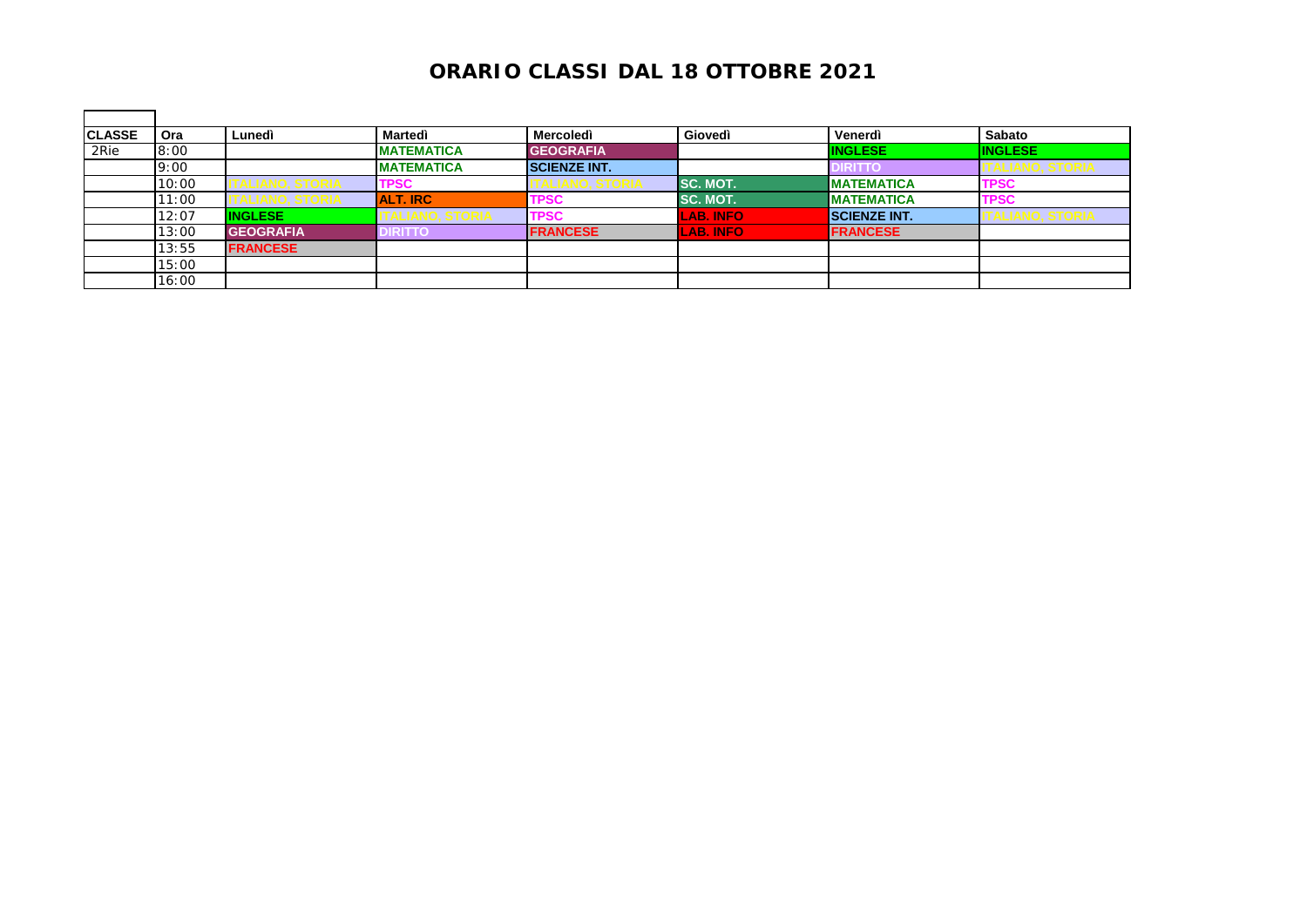| <b>CLASSE</b> | <b>Ora</b> | Lunedì           | Martedì           | Mercoledì      | Giovedì           | Venerdì                | Sabato          |
|---------------|------------|------------------|-------------------|----------------|-------------------|------------------------|-----------------|
| 3Rie          | 8:00       | <b>INGLESE</b>   | <b>TCR</b>        | <b>TPSC</b>    |                   |                        |                 |
|               | 9:00       | <b>TPSC</b>      | <b>TPSC</b>       | <b>TPSC</b>    |                   |                        | <b>TCR</b>      |
|               | 10:00      | TPSC             | <b>DIRITTO</b>    | <b>INGLESE</b> | <b>FRANCESE</b>   | <b>TPSC - LAB.INFO</b> | <b>ARTE</b>     |
|               | 11:00      | <b>GEOGRAFIA</b> | <b>MATEMATICA</b> |                | DIRITTC           | <b>IMATEMATICA</b>     | <b>ARTE</b>     |
|               | 12:07      | <b>ALT. IRC</b>  | IALIANU, ƏTUNIA   |                | <b>MATEMATICA</b> | <b>INGLESE</b>         | <b>SC. MOT.</b> |
|               | 13:00      | <b>FRANCESE</b>  |                   |                |                   | <b>GEOGRAFIA</b>       | SC. MOT.        |
|               | 13:55      |                  |                   |                |                   | <b>FRANCESE</b>        |                 |
|               | 15:00      |                  |                   |                |                   |                        |                 |
|               | 16:00      |                  |                   |                |                   |                        |                 |

 $\blacksquare$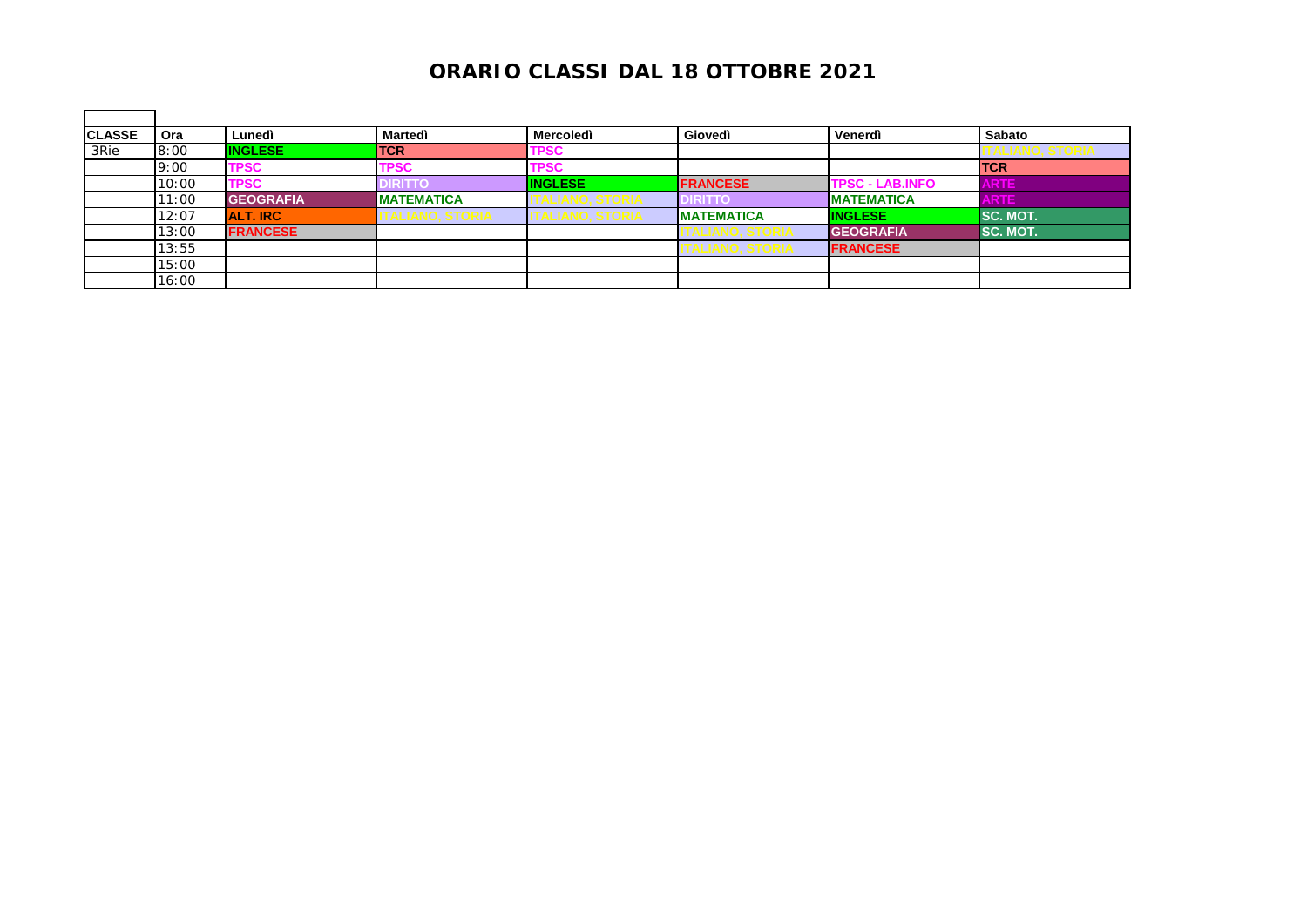| <b>CLASSE</b> | Ora   | Lunedì                                 | Martedì     | <b>Mercoledì</b>  | Giovedì                | Venerdì         | Sabato          |
|---------------|-------|----------------------------------------|-------------|-------------------|------------------------|-----------------|-----------------|
| 4Rie          | 8:00  | <b>GEOGRAFIA - LAB.INFO INGLESE</b>    |             | <b>FRANCESE</b>   |                        |                 | <b>INGLESE</b>  |
|               | 9:00  | <b>GEOGRAFIA</b>                       | <b>TCR</b>  | ANU, JIUNIA       |                        |                 | <b>FRANCESE</b> |
|               | 10:00 | <b>GEOGRAFIA - LAB.INFO MATEMATICA</b> |             | IRITTO            | <b>ALT. IRC</b>        | <b>FRANCESE</b> |                 |
|               | 11:00 | <b>SC. MOT.</b>                        | <b>TPSC</b> |                   | <b>IMATEMATICA</b>     | <b>DIRITTO</b>  |                 |
|               | 12:07 | <b>SC. MOT.</b>                        | <b>TPSC</b> | <b>MATEMATICA</b> | <b>TPSC - LAB.ACC.</b> |                 | <b>TPSC</b>     |
|               | 13:00 |                                        |             | <b>INGLESE</b>    | <b>TPSC</b>            | <b>ARTE</b>     |                 |
|               | 13:55 |                                        |             |                   | <b>TCR</b>             | <b>ARTE</b>     |                 |
|               | 15:00 |                                        |             |                   |                        |                 |                 |
|               | 16:00 |                                        |             |                   |                        |                 |                 |

 $\blacksquare$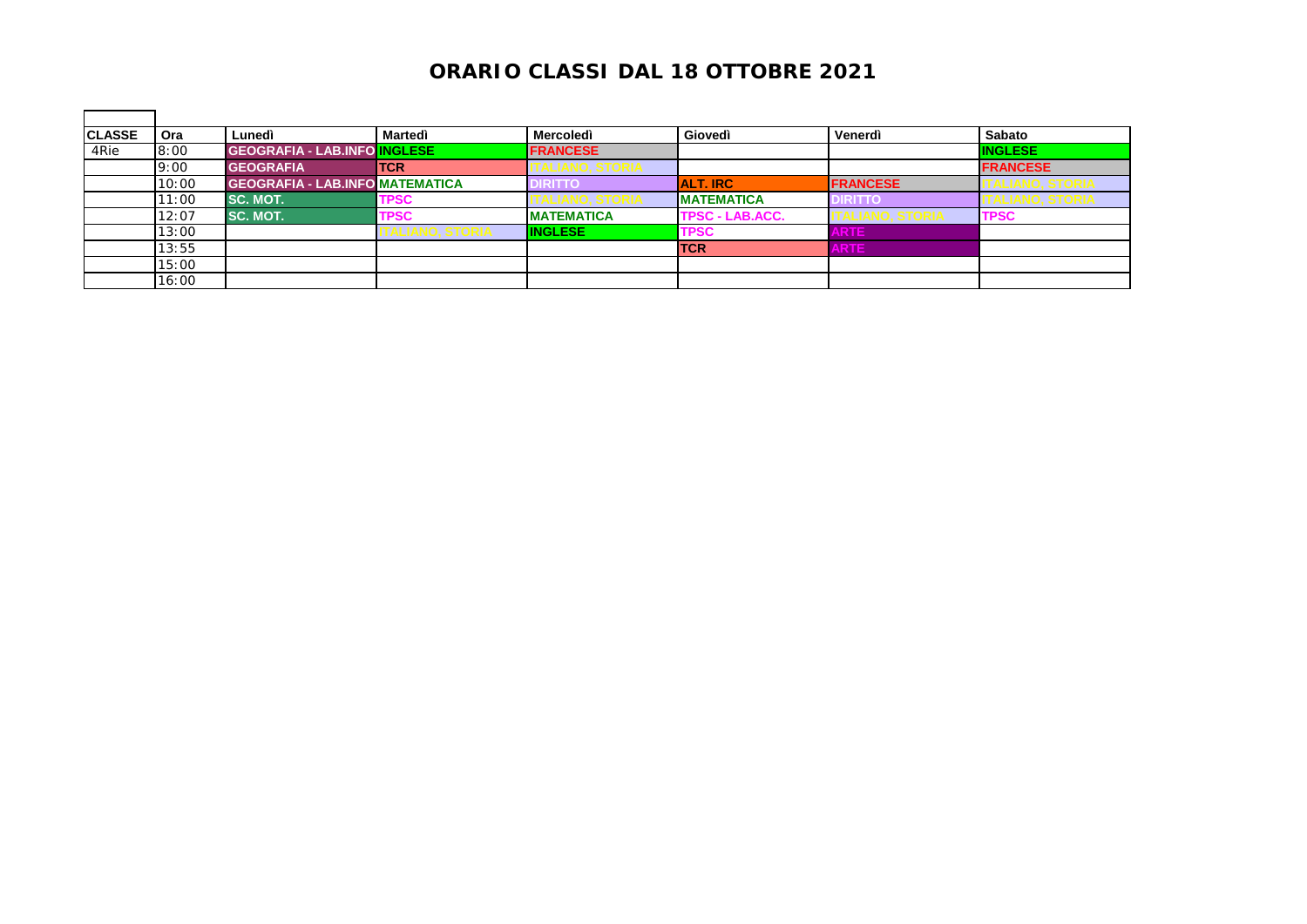| <b>CLASSE</b> | Ora   | Lunedì             | Martedì          | Mercoledì           | Giovedì            | Venerdì                | Sabato               |
|---------------|-------|--------------------|------------------|---------------------|--------------------|------------------------|----------------------|
| 1Sie          | 8:00  |                    | <b>LAB. INFO</b> |                     | <b>GEOGRAFIA</b>   | <b>DIRITTO</b>         | <b>FRANCESE</b>      |
|               | 9:00  |                    | <b>LAB. INFO</b> |                     |                    | <b>TPSC - LAB.ACC.</b> |                      |
|               | 10:00 | <b>FRANCESE</b>    |                  | <b>FRANCESE</b>     | <b>IMATEMATICA</b> | <b>TPSC - LAB.ACC.</b> | <b>ISCIENZE INT.</b> |
|               | 11:00 | <b>MATEMATICA</b>  | <b>TPSC</b>      | <b>INGLESE</b>      | <b>INGLESE</b>     | <b>ALT. IRC</b>        | <b>INGLESE</b>       |
|               | 12:07 | <b>GEOGRAFIA</b>   | <b>TPSC</b>      | <b>SCIENZE INT.</b> | <b>ISC. MOT.</b>   | <b>IMATEMATICA</b>     | <b>IMATEMATICA</b>   |
|               | 13:00 |                    |                  | <b>IRITTO</b>       | <b>ISC. MOT.</b>   |                        |                      |
|               | 13:55 | I ALIANU, Ə I UKIA |                  | TPSC                |                    |                        |                      |
|               | 15:00 |                    |                  |                     |                    |                        |                      |
|               | 16:00 |                    |                  |                     |                    |                        |                      |

 $\blacksquare$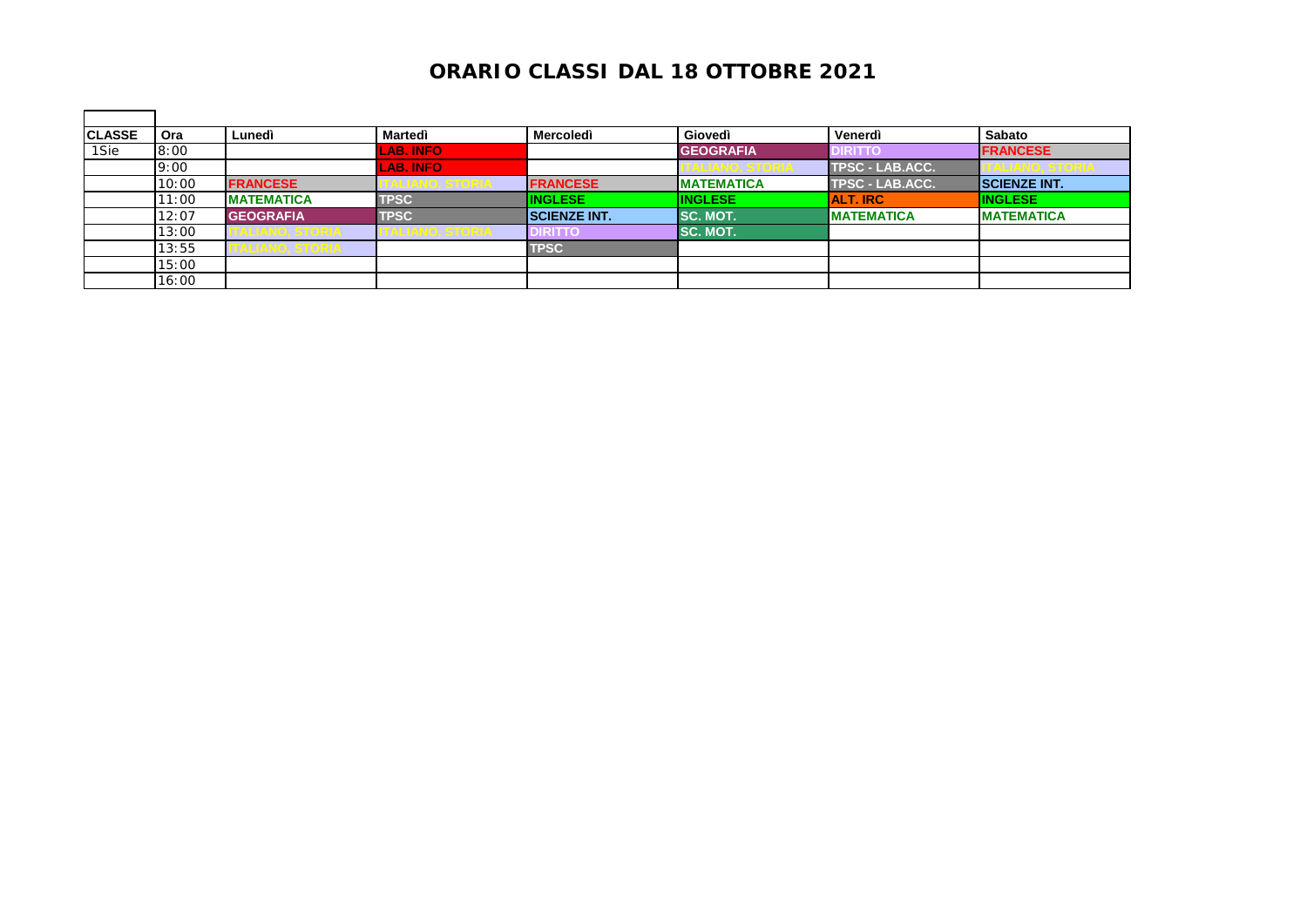| <b>CLASSE</b> | <b>Ora</b> | Lunedì             | <b>Martedì</b>   | Mercoledì           | Giovedì           | Venerdì              | Sabato          |
|---------------|------------|--------------------|------------------|---------------------|-------------------|----------------------|-----------------|
| 2Sie          | 8:00       | <b>INU, JIUNIA</b> |                  |                     |                   | <b>IMATEMATICA</b>   |                 |
|               | 9:00       | <b>GEOGRAFIA</b>   |                  |                     | <b>ALT. IRC</b>   | <b>MATEMATICA</b>    | <b>INGLESE</b>  |
|               | 10:00      | <b>FRANCESE</b>    | <b>LAB. INFO</b> | <b>SCIENZE INT.</b> |                   | <b>INGLESE</b>       | <b>FRANCESE</b> |
|               | 11:00      | <b>INGLESE</b>     | <b>LAB. INFO</b> | <b>DIRITTO</b>      | <b>GEOGRAFIA</b>  | <b>ISCIENZE INT.</b> | <b>TPSC</b>     |
|               | 12:07      | <b>TPSC</b>        | <b>SC. MOT.</b>  |                     | <b>MATEMATICA</b> | <b>DIRITTO</b>       | <b>TPSC</b>     |
|               | 13:00      | <b>TPSC</b>        | <b>SC. MOT.</b>  |                     | <b>FRANCESE</b>   | <b>TPSC</b>          |                 |
|               | 13:55      |                    |                  | <b>MATEMATICA</b>   |                   |                      |                 |
|               | 15:00      |                    |                  |                     |                   |                      |                 |
|               | 16:00      |                    |                  |                     |                   |                      |                 |

 $\blacksquare$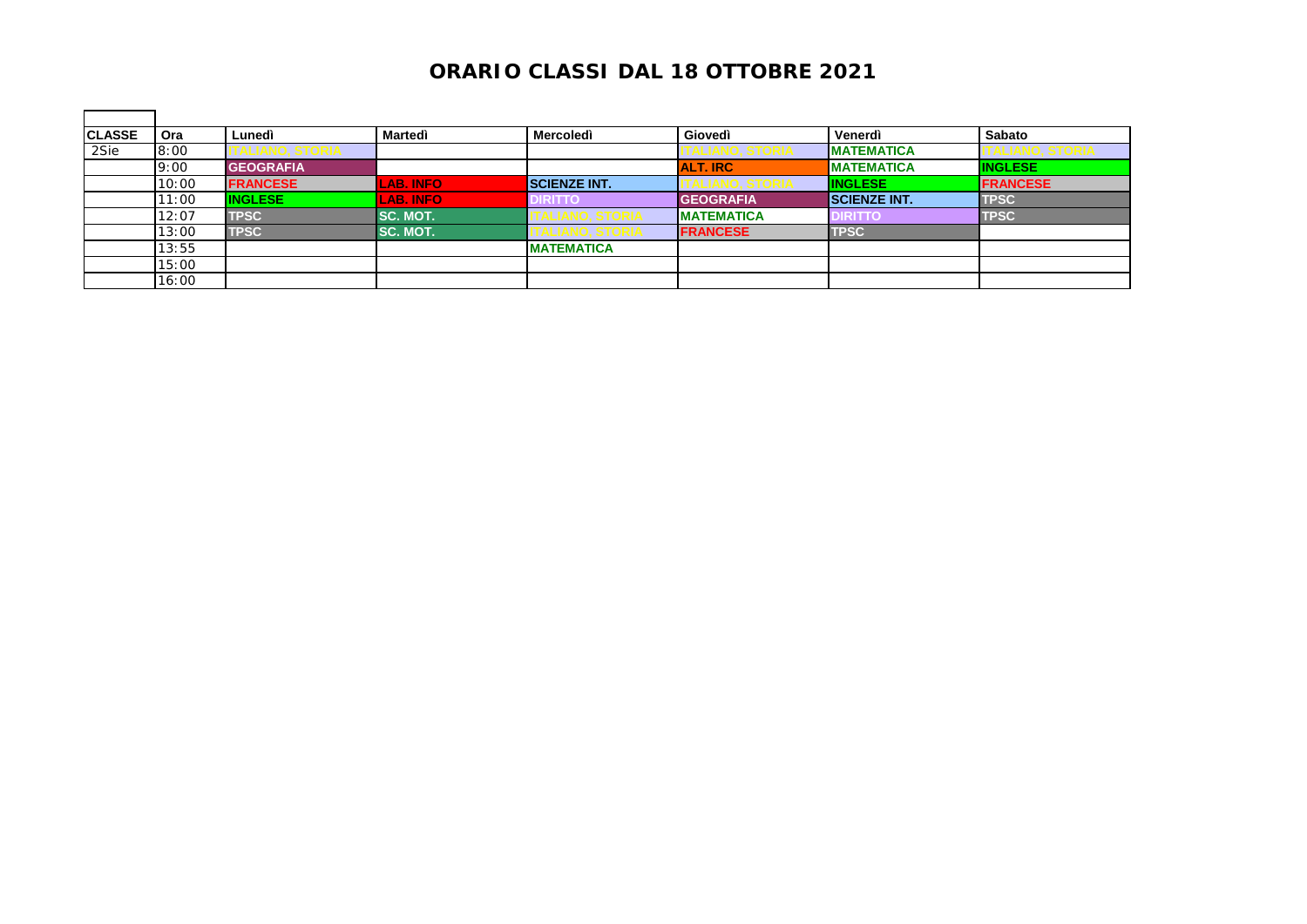| <b>CLASSE</b> | Ora   | Lunedì            | Martedì          | <b>Mercoledì</b>       | Giovedì          | Venerdì        | <b>Sabato</b>     |
|---------------|-------|-------------------|------------------|------------------------|------------------|----------------|-------------------|
| 3Sie          | 8:00  | <b>DIRITTO</b>    |                  |                        | <b>INGLESE</b>   | <b>DIRITTO</b> | <b>MATEMATICA</b> |
|               | 9:00  | <b>FRANCESE</b>   |                  |                        | <b>ITALIANO</b>  | <b>INGLESE</b> | <b>ITALIANO</b>   |
|               | 10:00 | <b>INGLESE</b>    | <b>TCR</b>       | <b>TPSC</b>            | <b>GEOGRAFIA</b> | <b>ARTE</b>    | <b>ITALIANO</b>   |
|               | 11:00 | <b>STORIA</b>     | <b>GEOGRAFIA</b> | <b>TPSC - LAB.INFO</b> | <b>ALT. IRC</b>  | <b>ARTE</b>    | <b>FRANCESE</b>   |
|               | 12:07 | <b>MATEMATICA</b> | <b>ITALIANO</b>  | SC. MOT.               | <b>FRANCESE</b>  | <b>TPSC</b>    | <b>STORIA</b>     |
|               | 13:00 | <b>MATEMATICA</b> | <b>TPSC</b>      | SC. MOT.               | <b>TCR</b>       | <b>TPSC</b>    |                   |
|               | 13:55 |                   | <b>TPSC</b>      |                        |                  |                |                   |
|               | 15:00 |                   |                  |                        |                  |                |                   |
|               | 16:00 |                   |                  |                        |                  |                |                   |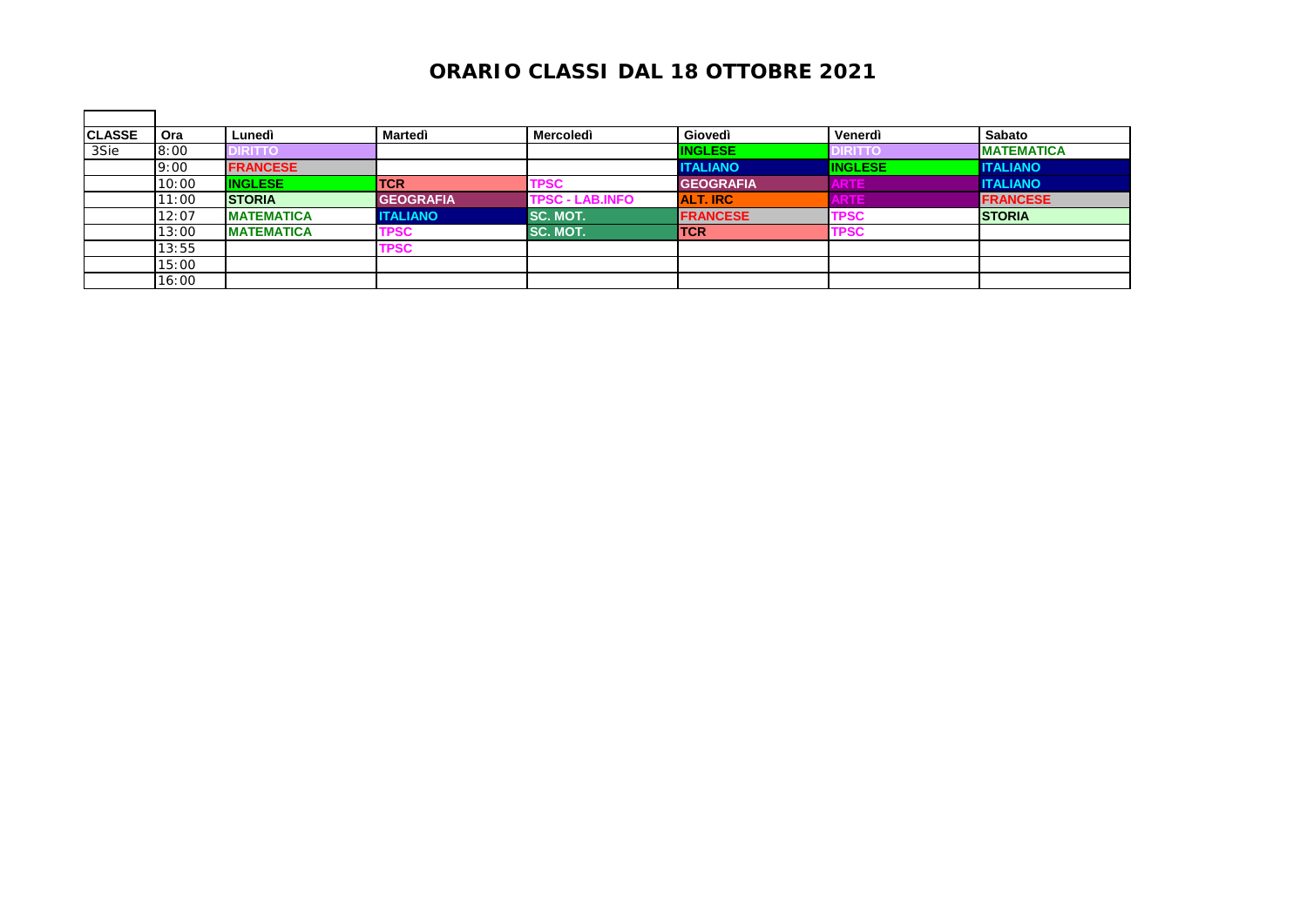| <b>CLASSE</b> | Ora   | Lunedì          | Martedì                | Mercoledì              | Giovedì            | Venerdì                | Sabato                 |
|---------------|-------|-----------------|------------------------|------------------------|--------------------|------------------------|------------------------|
| 3Epa          | 8:00  |                 | <b>DTA</b>             | <b>IALIANU, ƏIUNIA</b> | <b>LAB. CUCINA</b> |                        | <b>IMATEMATICA</b>     |
|               | 9:00  |                 | ALIANU, JTUNIA         | <b>IDTA</b>            | <b>LAB. CUCINA</b> |                        | LIANU, ƏTURIA          |
|               | 10:00 | SC. ALIM.       | <u>IALIANU, ƏTUNIA</u> | <b>SECONDA LINGUA</b>  | <b>LAB. CUCINA</b> | ANO, STURIA            | <b>CUC.- SC. ALIM.</b> |
|               | 11:00 | <b>ALT. IRC</b> | <b>SC. ALIM.</b>       |                        | <b>LAB. CUCINA</b> | <b>DTA</b>             | <b>SECONDA LINGUA</b>  |
|               | 12:07 | <b>SC. MOT.</b> | <b>MATEMATICA</b>      | <b>MATEMATICA</b>      | <b>LAB. CUCINA</b> | <b>DTA</b>             | <b>INGLESE</b>         |
|               | 13:00 | <b>SC. MOT.</b> | <b>CUCINA AULA</b>     |                        | <b>LAB. CUCINA</b> | <b>ISECONDA LINGUA</b> |                        |
|               | 13:55 | <b>INGLESE</b>  |                        |                        |                    | <b>SC. ALIM.</b>       |                        |
|               | 15:00 |                 |                        |                        |                    |                        |                        |
|               | 16:00 |                 |                        |                        |                    |                        |                        |

 $\blacksquare$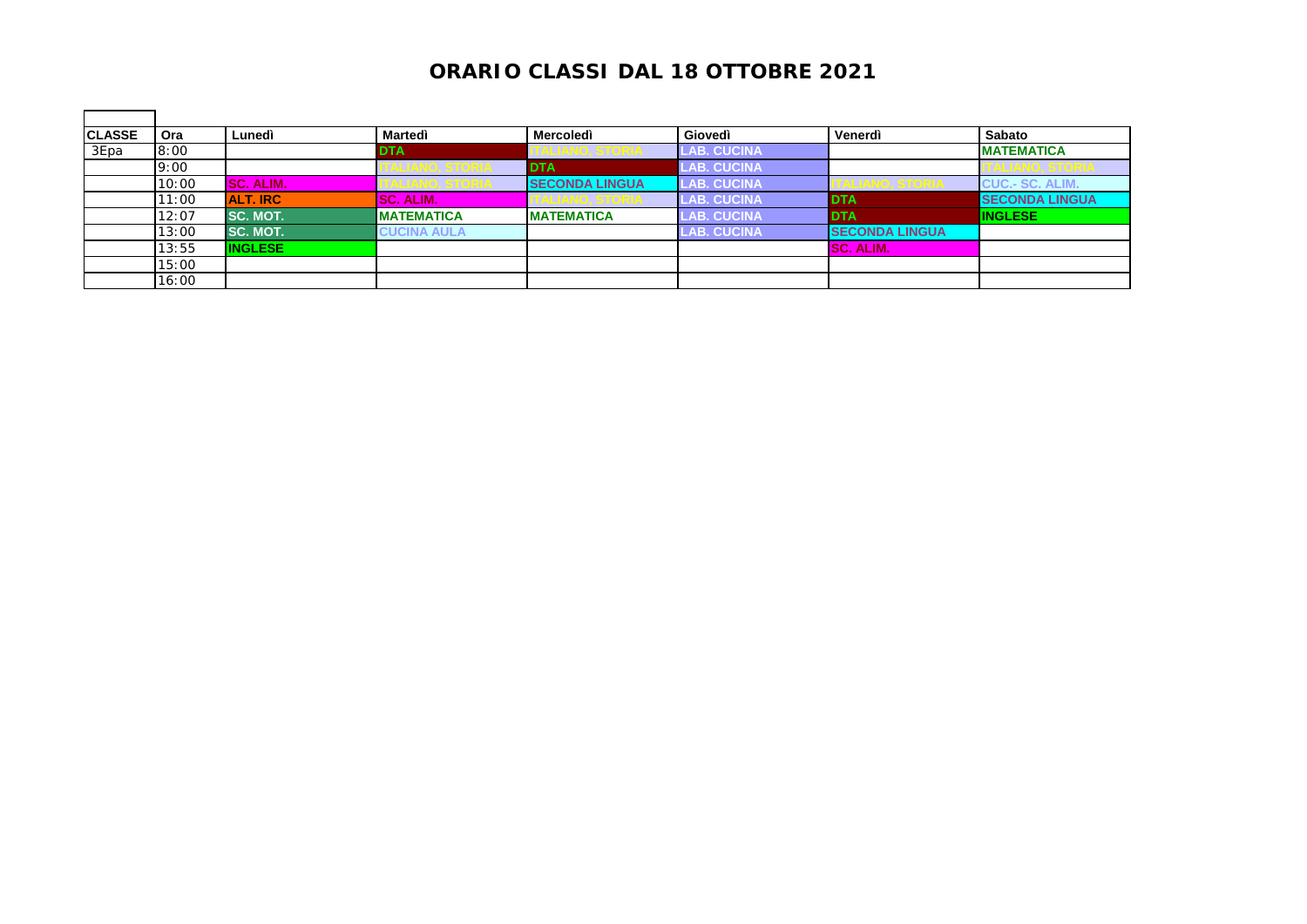| <b>CLASSE</b> | Ora   | Lunedì             | Martedì                  | Mercoledì              | Giovedì                | Venerdì           | Sabato               |
|---------------|-------|--------------------|--------------------------|------------------------|------------------------|-------------------|----------------------|
| 4Epa          | 8:00  | <b>LAB. CUCINA</b> | CN. ORG. PROCESS         | <b>CUCINA AULA</b>     |                        |                   | <b>INGLESE</b>       |
|               | 9:00  | <b>LAB. CUCINA</b> | <b>ECN. ORG. PROCESS</b> | <b>SECONDA LINGUA</b>  |                        |                   | <b>ECONDA LINGUA</b> |
|               | 10:00 | <b>LAB. CUCINA</b> | <b>SC. ALIM.</b>         | <u>IALIANU, JIUNIA</u> | JNDA LINGUA            | <b>MATEMATICA</b> | ALIANU, ƏTUNIA       |
|               | 11:00 | <b>LAB. CUCINA</b> | <b>DTA</b>               | <b>ALT. IRC</b>        | <b>ISC. ALIM.</b>      | I ALIANU, ƏTURIA  | LIANU, ƏTUNIA        |
|               | 12:07 | <b>DTA</b>         | <b>MATEMATICA</b>        | I ALIANO, STORIA       | <b>CUC.- SC. ALIM.</b> |                   | <b>SC. ALIM.</b>     |
|               | 13:00 | <b>MATEMATICA</b>  | <b>INGLESE</b>           |                        | <b>DTA</b>             | SC. MOT.          |                      |
|               | 13:55 |                    |                          |                        | <b>DTA</b>             | SC. MOT.          |                      |
|               | 15:00 |                    |                          |                        |                        |                   |                      |
|               | 16:00 |                    |                          |                        |                        |                   |                      |

 $\blacksquare$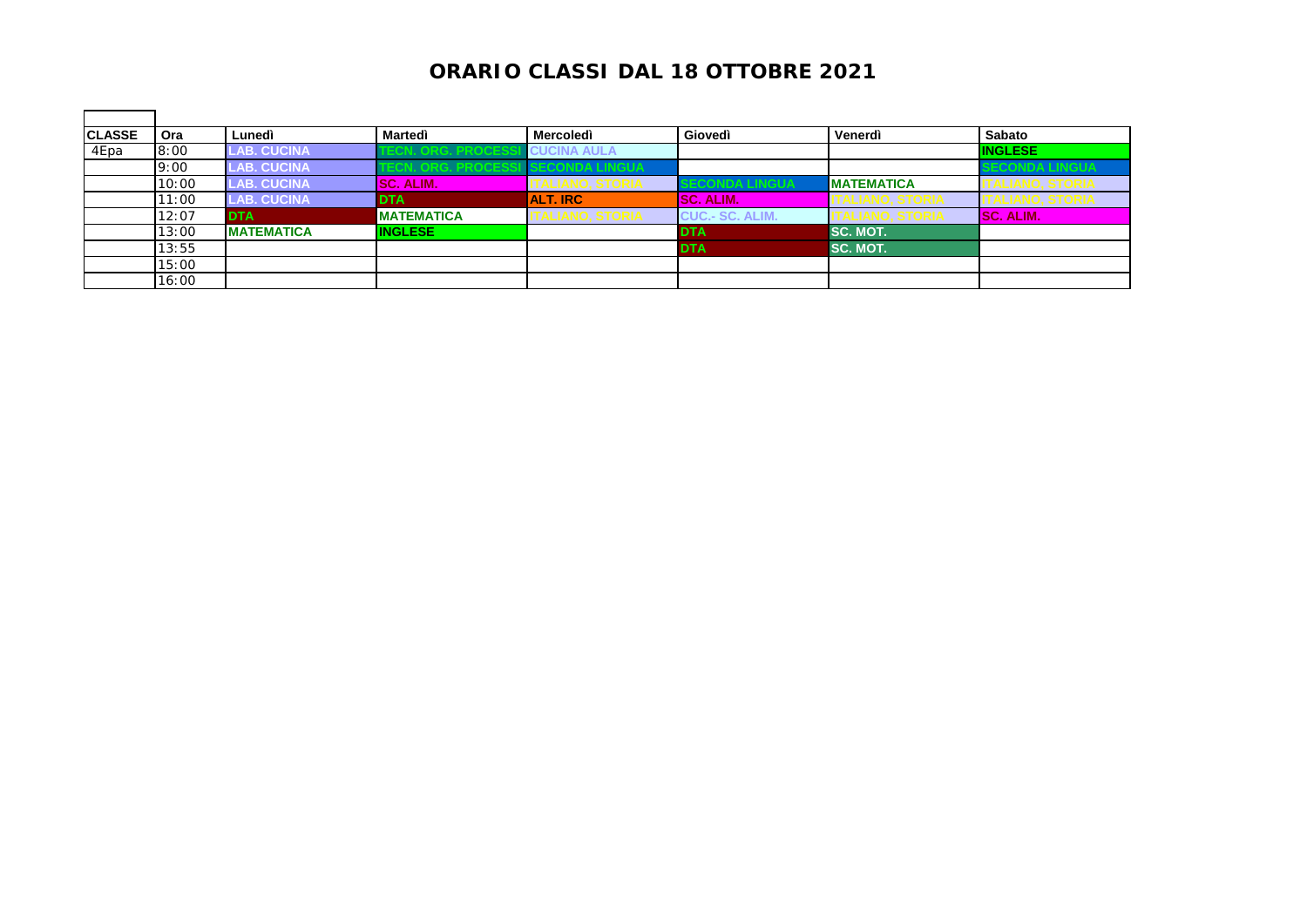| <b>CLASSE</b> | Ora   | Lunedì             | Martedì              | <b>Mercoledì</b>       | Giovedì                | Venerdì                | Sabato                 |
|---------------|-------|--------------------|----------------------|------------------------|------------------------|------------------------|------------------------|
| 1Msc          | 8:00  |                    | <b>SC. MOT.</b>      |                        | <b>TPSC - LAB.INFO</b> |                        | <b>SCIENZE INT.</b>    |
|               | 9:00  |                    | <b>SC. MOT.</b>      |                        | <b>INFORMATICA</b>     |                        | <b>TPSC - LAB.INFO</b> |
|               | 10:00 | <b>IMATEMATICA</b> | <b>GEOGRAFIA</b>     |                        | <b>INFORMATICA</b>     | <b>ALT. IRC</b>        | <b>TPSC - LAB.INFO</b> |
|               | 11:00 | <b>MATEMATICA</b>  | <b>DIRITTO</b>       | <b>FRANCESE</b>        | <b>IRITTO</b>          | <b>TPSC - LAB.INFO</b> | <b>IMATEMATICA</b>     |
|               | 12:07 | <b>FRANCESE</b>    | <b>ISCIENZE INT.</b> | <b>TPSC - LAB.INFO</b> |                        | <b>FRANCESE</b>        | <b>IMATEMATICA</b>     |
|               | 13:00 |                    | <b>INGLESE</b>       | <b>TPSC - LAB.INFO</b> |                        | <b>FRANCESE</b>        |                        |
|               | 13:55 |                    |                      | <b>INGLESE</b>         |                        | <b>INGLESE</b>         |                        |
|               | 15:00 |                    |                      |                        |                        |                        |                        |
|               | 16:00 |                    |                      |                        |                        |                        |                        |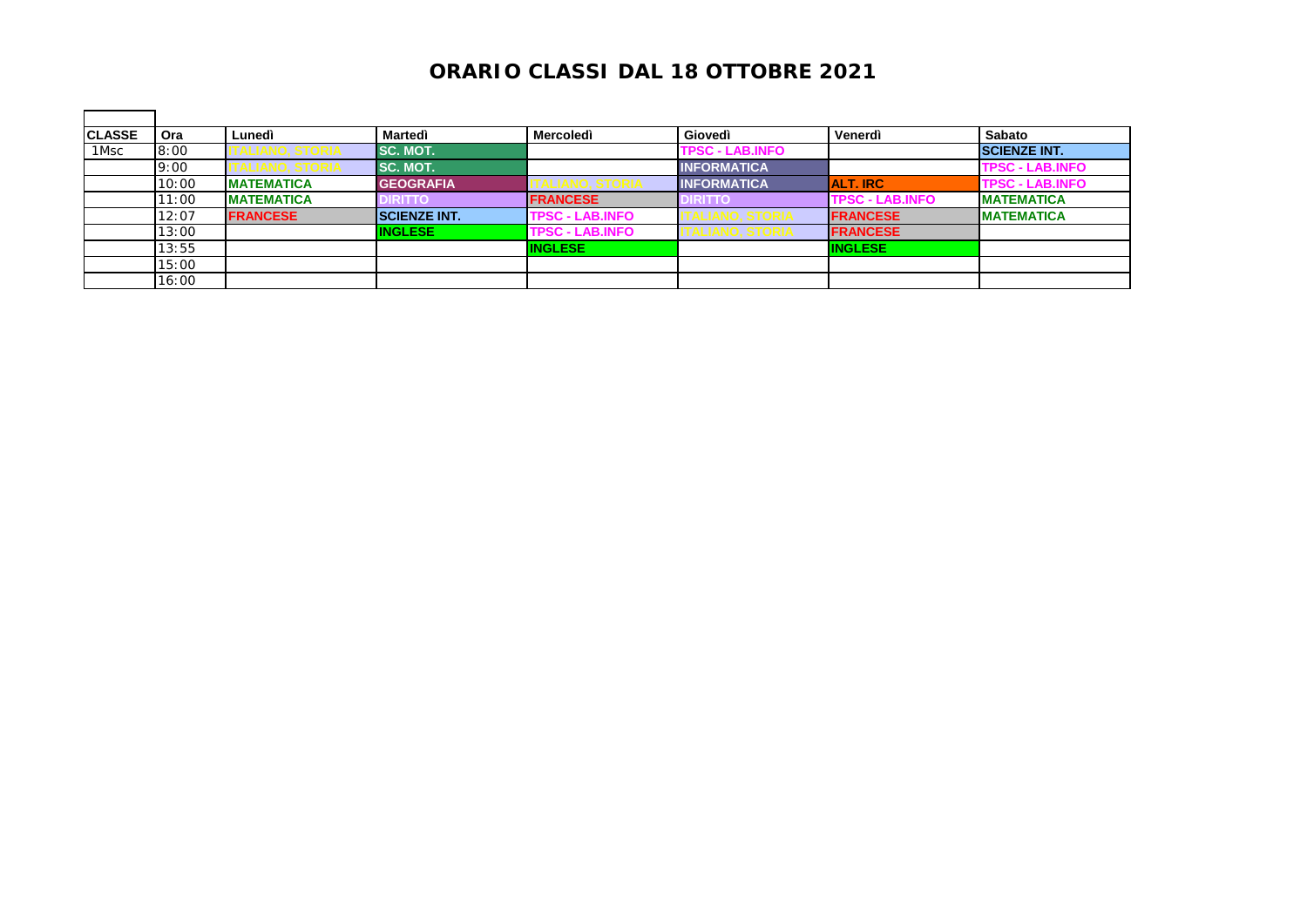| <b>CLASSE</b> | <b>Ora</b> | Lunedì                | Martedì                | Mercoledì              | Giovedì                | Venerdì                | Sabato                |
|---------------|------------|-----------------------|------------------------|------------------------|------------------------|------------------------|-----------------------|
| 2Msc          | 8:00       |                       | <b>DIRITTO</b>         | <b>TPSC - LAB.INFO</b> |                        | <b>TPSC - LAB.INFO</b> |                       |
|               | 9:00       |                       |                        | <b>TPSC - LAB.INFO</b> |                        | <b>GEOGRAFIA</b>       | <b>INGLESE</b>        |
|               | 10:00      | <b>SCIENZE INT.</b>   |                        | <b>ALT. IRC</b>        | <b>TPSC - LAB.INFO</b> | <b>DIRITTO</b>         | <b>SECONDA LINGUA</b> |
|               | 11:00      | <b>SECONDA LINGUA</b> | <b>INGLESE</b>         | <b>INGLESE</b>         | <b>TPSC - LAB.INFO</b> | <b>SC. MOT.</b>        | <b>MATEMATICA</b>     |
|               | 12:07      |                       | <b>SECONDA LINGUA</b>  | TALIANO, STORIA        | <b>IMATEMATICA</b>     | <b>SC. MOT.</b>        | <b>MATEMATICA</b>     |
|               | 13:00      | <b>INFORMATICA</b>    | <b>TPSC - LAB.INFO</b> |                        | <b>MATEMATICA</b>      | <b>SECONDA LINGUA</b>  |                       |
|               | 13:55      | <b>INFORMATICA</b>    |                        |                        | <b>SCIENZE INT.</b>    |                        |                       |
|               | 15:00      |                       |                        |                        |                        |                        |                       |
|               | 16:00      |                       |                        |                        |                        |                        |                       |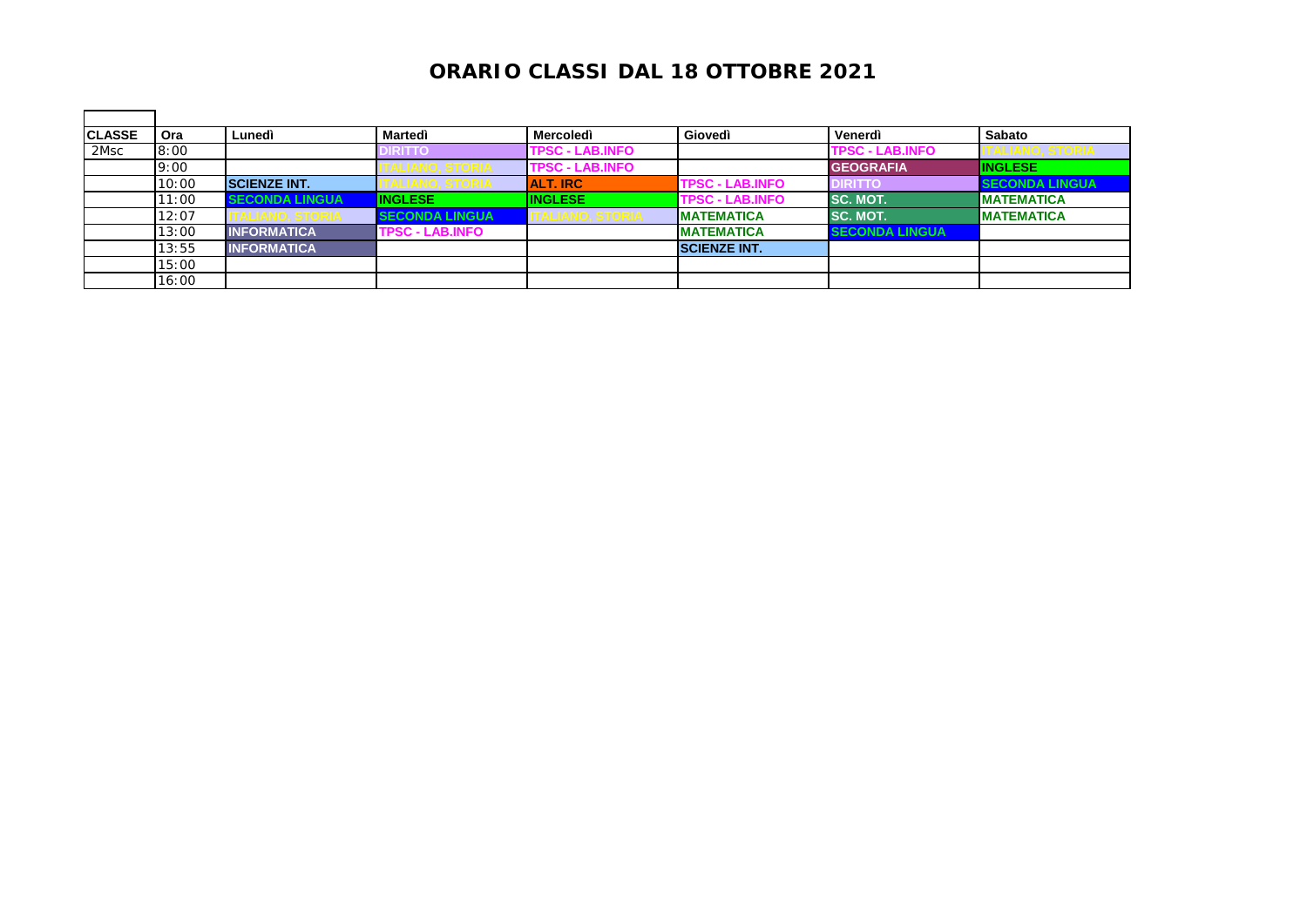| <b>CLASSE</b> | Ora   | Lunedì                | Martedì        | <b>Mercoledì</b>       | Giovedì              | Venerdì                | <b>Sabato</b>          |
|---------------|-------|-----------------------|----------------|------------------------|----------------------|------------------------|------------------------|
| 3Msc          | 8:00  | <b>MATEMATICA</b>     | <b>INGLESE</b> | <b>INFORMATICA</b>     |                      |                        | <b>MATEMATICA</b>      |
|               | 9:00  | <b>SECONDA LINGUA</b> |                | <b>INFORMATICA</b>     |                      |                        | <b>SC. MOT.</b>        |
|               | 10:00 | <b>ALT. IRC</b>       | <b>TCR</b>     | <b>TPSC - LAB.INFO</b> | IRITTO               | <b>TPSC</b>            | <b>SC. MOT.</b>        |
|               | 11:00 | <b>DIRITTO</b>        | <b>DIRITTO</b> | TPSC                   |                      | <b>TPSC - LAB.INFO</b> | I ALIANO, S I OKIA     |
|               | 12:07 | <b>TPSC</b>           | <b>TPSC</b>    |                        | <b>IMATEMATICA</b>   | <b>INGLESE</b>         | <u>IALIANU, JIUNIA</u> |
|               | 13:00 |                       | <b>TPSC</b>    | <b>SECONDA LINGUA</b>  | I I ALIANU, Ə I UKIA | <b>ITCR</b>            |                        |
|               | 13:55 |                       |                |                        | <b>DTA</b>           | <b>SECONDA LINGUA</b>  |                        |
|               | 15:00 |                       |                |                        |                      |                        |                        |
|               | 16:00 |                       |                |                        |                      |                        |                        |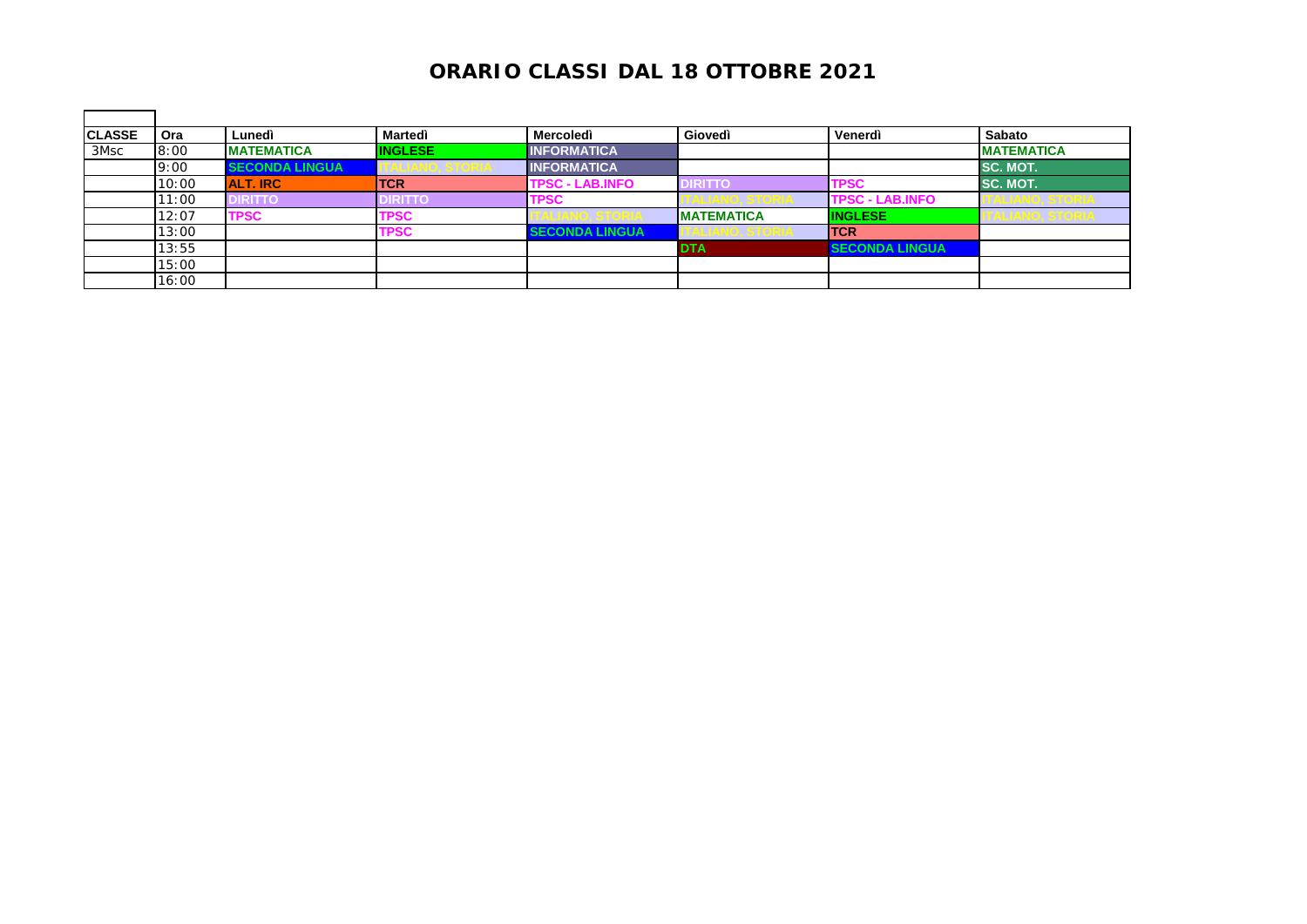| <b>CLASSE</b> | Ora   | Lunedì                | Martedì         | <b>Mercoledì</b>       | Giovedì            | Venerdì                | Sabato                |
|---------------|-------|-----------------------|-----------------|------------------------|--------------------|------------------------|-----------------------|
| 4Msc          | 8:00  | <b>SECONDA LINGUA</b> |                 |                        | TPSC               | <b>IMATEMATICA</b>     | <b>SECONDA LINGUA</b> |
|               | 9:00  | <b>MATEMATICA</b>     |                 |                        | <b>IRITTO</b>      | <b>ISC. MOT.</b>       | <b>INGLESE</b>        |
|               | 10:00 | <b>DIRITTO</b>        | <b>TPSC</b>     | <b>TPSC</b>            | <b>ITCR</b>        | <b>SC. MOT.</b>        | <b>TPSC</b>           |
|               | 11:00 | <b>INFORMATICA</b>    | <b>INGLESE</b>  | <b>TPSC - LAB.INFO</b> |                    | <b>TPSC</b>            | <b>TPSC</b>           |
|               | 12:07 | <b>INFORMATICA</b>    | <b>TCR</b>      | <b>ALT. IRC</b>        |                    | <b>TPSC - LAB.INFO</b> | <b>ALIANU, STURIA</b> |
|               | 13:00 |                       |                 | <b>IRITTO</b>          | <b>IMATEMATICA</b> | LIANV, ƏTVNIA          |                       |
|               | 13:55 |                       | ALIANU, UTVINI- | <b>SECONDA LINGUA</b>  |                    |                        |                       |
|               | 15:00 |                       |                 |                        |                    |                        |                       |
|               | 16:00 |                       |                 |                        |                    |                        |                       |

 $\blacksquare$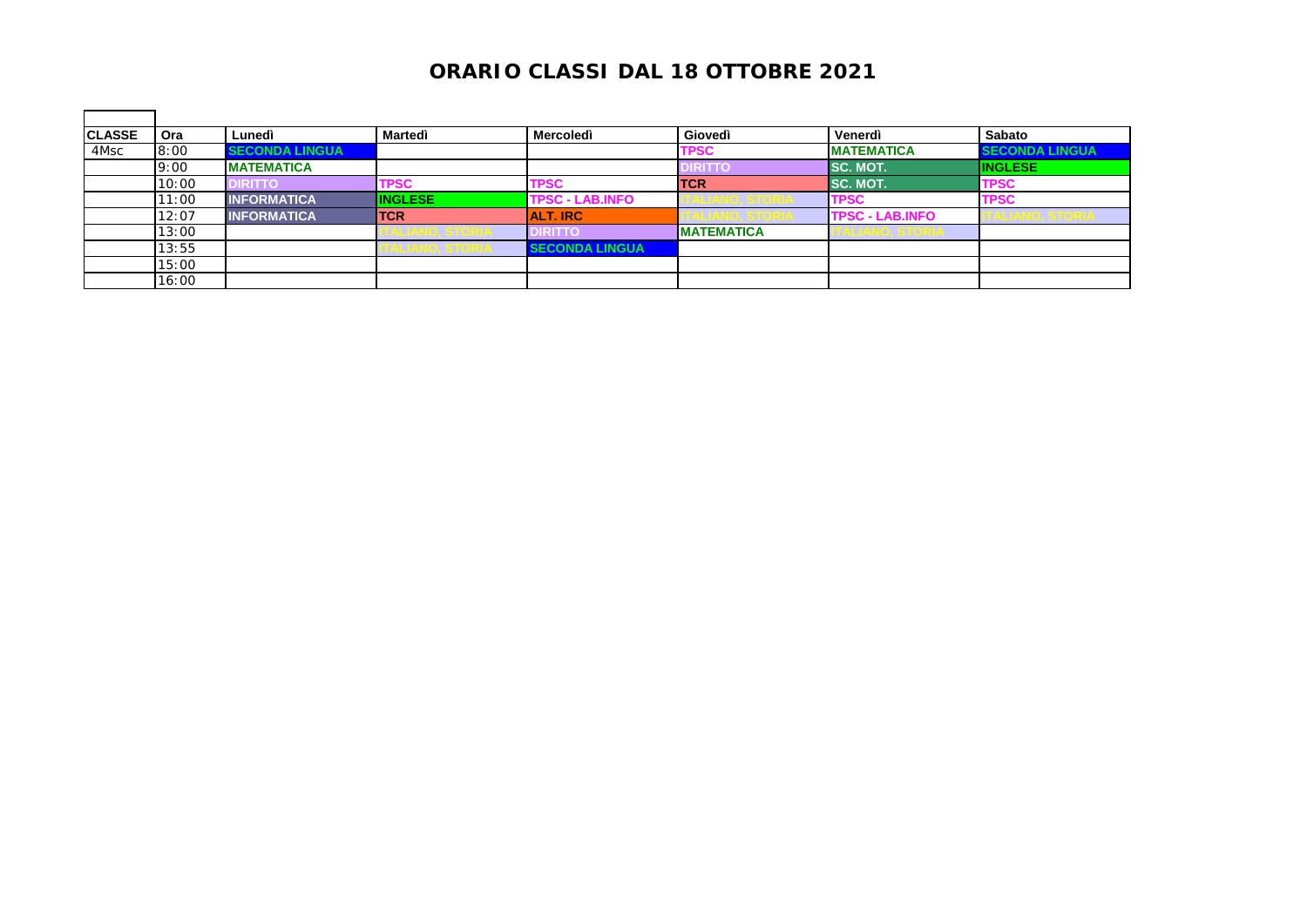| <b>CLASSE</b> | <b>Ora</b> | Lunedì                | Martedì               | <b>Mercoledì</b> | Giovedì                | Venerdì           | Sabato                 |
|---------------|------------|-----------------------|-----------------------|------------------|------------------------|-------------------|------------------------|
| 5Msc          | 8:00       |                       |                       | ILIANU, ƏTUKIA   | <b>ALT. IRC</b>        | <b>MATEMATICA</b> | <b>MATEMATICA</b>      |
|               | 9:00       |                       |                       | ANU, JIUNIA      |                        | <b>ITCR</b>       | <b>SECONDA LINGUA</b>  |
|               | 10:00      | <b>SECONDA LINGUA</b> | <b>INGLESE</b>        | <b>INGLESE</b>   |                        | <b>INGLESE</b>    | ALIANU, JTUNA          |
|               | 11:00      | <b>DIRITTO</b>        | <b>SC. MOT.</b>       | <b>DIRITTO</b>   | <b>TPSC</b>            |                   | <b>TPSC</b>            |
|               | 12:07      | <b>DIRITTO</b>        | <b>ISC. MOT.</b>      | <b>DIRITTO</b>   | <b>TPSC - LAB.INFO</b> | <b>TPSC</b>       | <b>TPSC - LAB.INFO</b> |
|               | 13:00      | <b>MATEMATICA</b>     | <b>SECONDA LINGUA</b> | <b>ITCR</b>      |                        | <b>TPSC</b>       |                        |
|               | 13:55      | TPSC                  | <b>TPSC</b>           |                  |                        |                   |                        |
|               | 15:00      |                       |                       |                  |                        |                   |                        |
|               | 16:00      |                       |                       |                  |                        |                   |                        |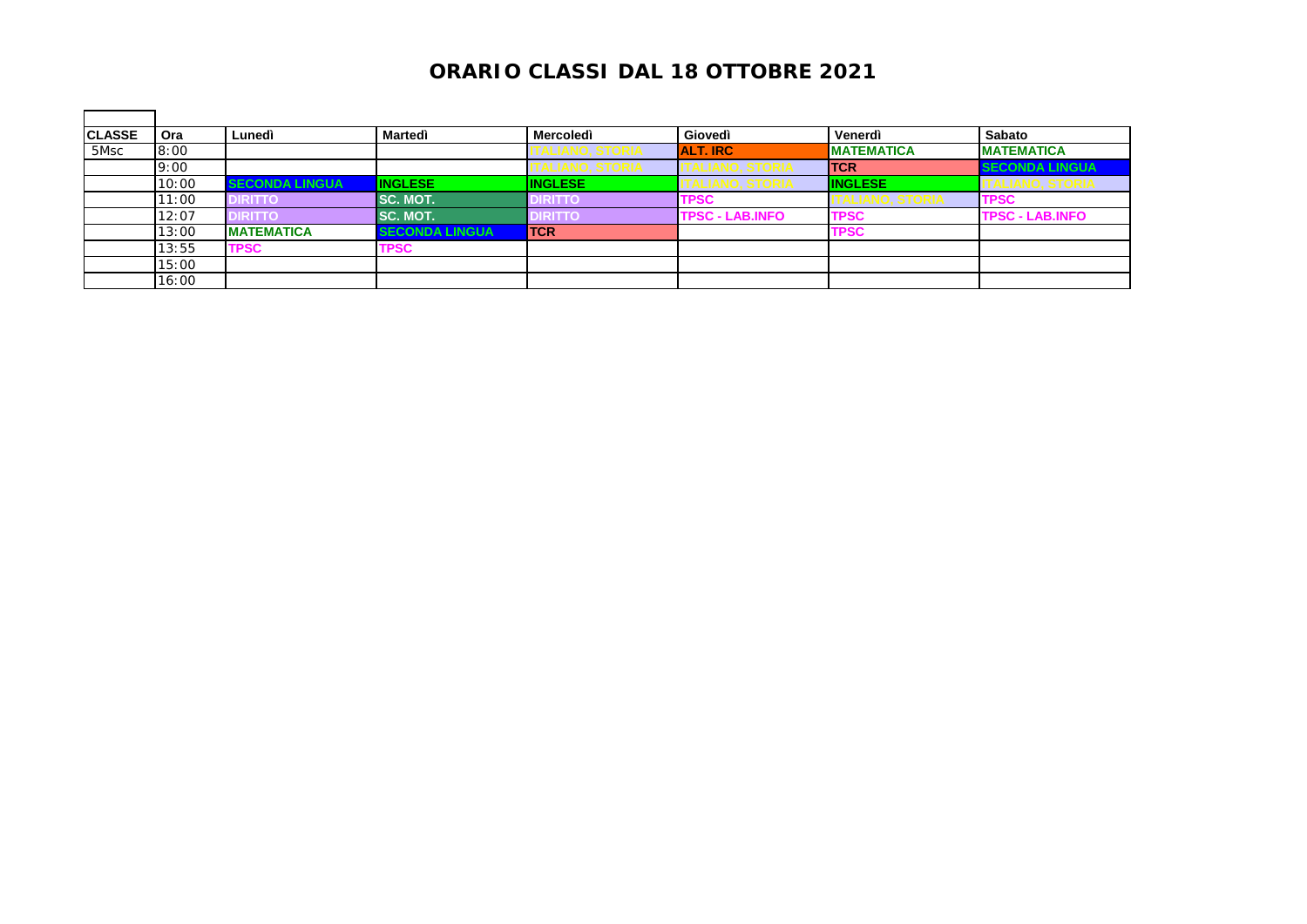| <b>CLASSE</b> | Ora   | Lunedì                 | Martedì             | <b>Mercoledì</b>       | Giovedì              | Venerdì                | <b>Sabato</b>     |
|---------------|-------|------------------------|---------------------|------------------------|----------------------|------------------------|-------------------|
| 1Nsc          | 8:00  |                        | <b>IMATEMATICA</b>  |                        |                      | <b>TPSC - LAB.INFO</b> | <b>SC. MOT.</b>   |
|               | 9:00  | <b>TPSC - LAB.INFO</b> | <b>INGLESE</b>      |                        |                      | <b>TPSC - LAB.INFO</b> | <b>SC. MOT.</b>   |
|               | 10:00 | <b>MATEMATICA</b>      |                     | <b>TPSC - LAB.INFO</b> | <b>TEDESCO</b>       | <b>INGLESE</b>         | <b>TEDESCO</b>    |
|               | 11:00 | <b>TPSC - LAB.INFO</b> | <b>SCIENZE INT.</b> | <b>TPSC - LAB.INFO</b> | <b>INGLESE</b>       | <b>ALT. IRC</b>        | <b>MATEMATICA</b> |
|               | 12:07 | <b>INFORMATICA</b>     | <b>GEOGRAFIA</b>    | <b>TEDESCO</b>         |                      | <b>TEDESCO</b>         | <b>MATEMATICA</b> |
|               | 13:00 | <b>INFORMATICA</b>     | <b>DIRITTO</b>      |                        | <b>ISCIENZE INT.</b> |                        |                   |
|               | 13:55 |                        |                     |                        | <b>DIRITTO</b>       |                        |                   |
|               | 15:00 |                        |                     |                        |                      |                        |                   |
|               | 16:00 |                        |                     |                        |                      |                        |                   |

 $\blacksquare$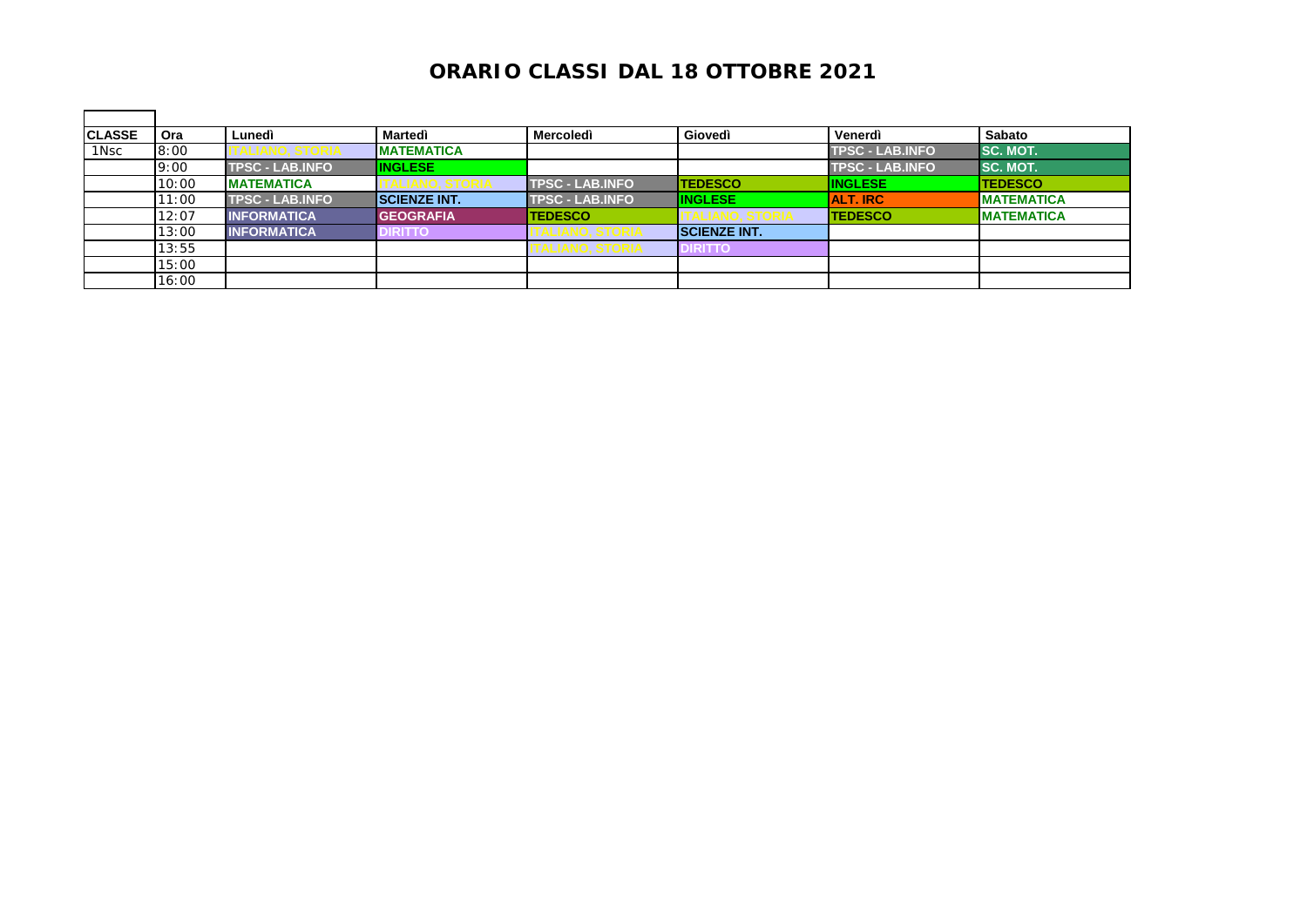| <b>CLASSE</b> | <b>Ora</b> | Lunedì              | Martedì                | Mercoledì      | Giovedì                | Venerdì                | Sabato             |
|---------------|------------|---------------------|------------------------|----------------|------------------------|------------------------|--------------------|
| 2Nsc          | 8:00       | <b>SCIENZE INT.</b> |                        |                | <b>TPSC - LAB.INFO</b> | <b>GEOGRAFIA</b>       |                    |
|               | 9:00       | <b>ALT. IRC</b>     |                        |                | <b>TPSC - LAB.INFO</b> | <b>TEDESCO</b>         |                    |
|               | 10:00      |                     | <b>TPSC - LAB.INFO</b> |                | <b>MATEMATICA</b>      | <b>MATEMATICA</b>      | <b>INFORMATICA</b> |
|               | 11:00      | <b>MATEMATICA</b>   | <b>TPSC - LAB.INFO</b> | <b>DIRITTO</b> | <b>ISC. MOT.</b>       | <b>TPSC - LAB.INFO</b> | <b>INFORMATICA</b> |
|               | 12:07      | <b>DIRITTO</b>      | <b>IMATEMATICA</b>     | <b>TEDESCO</b> | <b>SC. MOT.</b>        | <b>TPSC - LAB.INFO</b> | <b>TEDESCO</b>     |
|               | 13:00      |                     | <b>INGLESE</b>         | <b>TEDESCO</b> | <b>SCIENZE INT.</b>    | <b>INGLESE</b>         |                    |
|               | 13:55      |                     |                        | <b>INGLESE</b> |                        |                        |                    |
|               | 15:00      |                     |                        |                |                        |                        |                    |
|               | 16:00      |                     |                        |                |                        |                        |                    |

 $\blacksquare$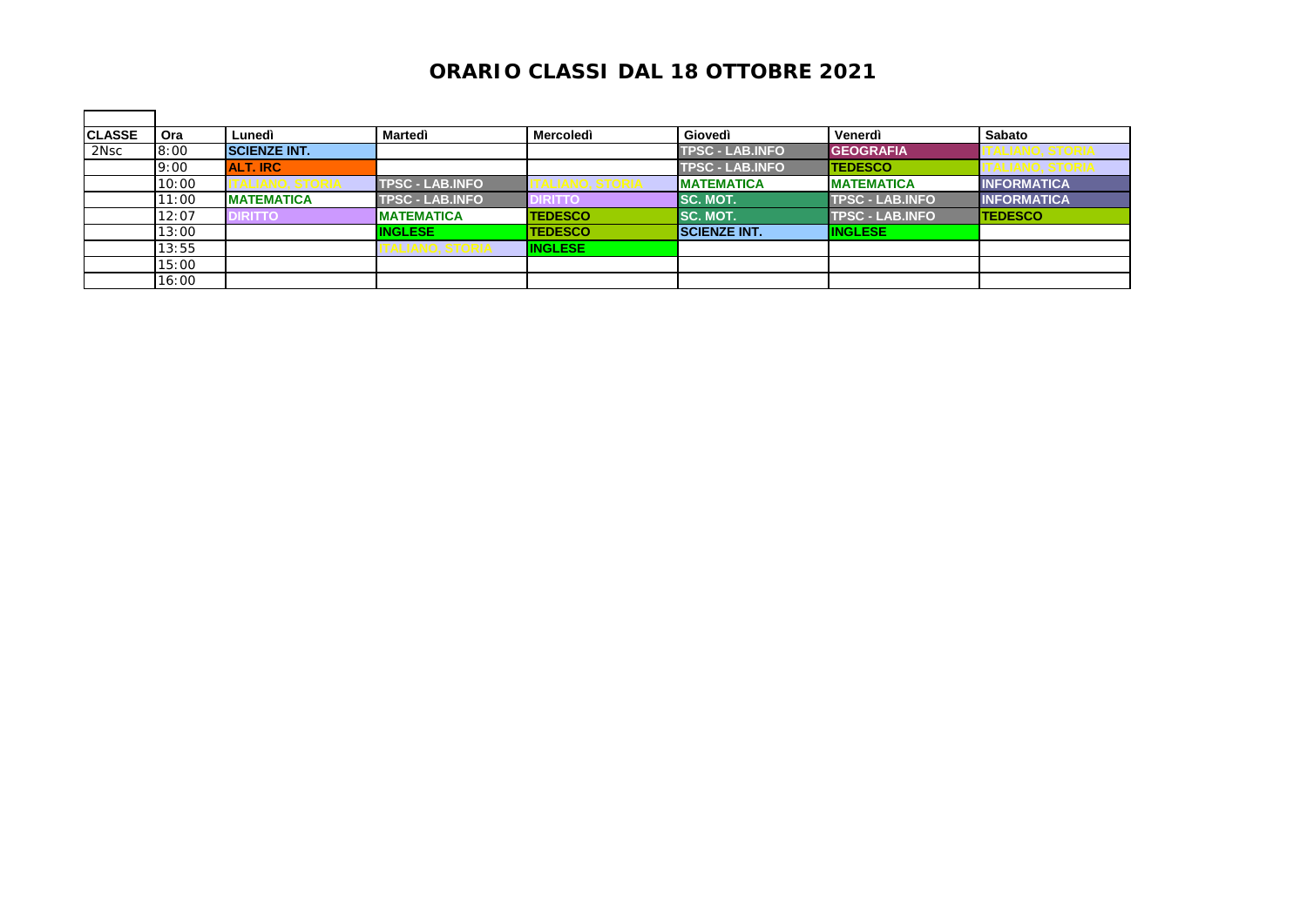| <b>CLASSE</b>    | <b>Ora</b> | Lunedì            | Martedì            | Mercoledì       | Giovedì                | Venerdì                | Sabato         |
|------------------|------------|-------------------|--------------------|-----------------|------------------------|------------------------|----------------|
| 3N <sub>SC</sub> | 8:00       |                   | <b>DIRITT</b>      | <b>TPSC</b>     |                        | <b>TCR</b>             | <b>INGLESE</b> |
|                  | 9:00       |                   | <b>INFORMATICA</b> | <b>TPSC</b>     |                        | <b>TPSC - LAB.INFO</b> | ernu. Jona     |
|                  | 10:00      | <b>MATEMATICA</b> | <b>INFORMATICA</b> | LIANU, ƏTUNIA   |                        | <b>TPSC - LAB.INFO</b> | ALIANU, ƏTUNIA |
|                  | 11:00      |                   | <b>TCR</b>         | <b>ALT. IRC</b> | <b>MATEMATICA</b>      | <b>MATEMATICA</b>      | <b>TPSC</b>    |
|                  | 12:07      | SC. MOT.          | <b>TPSC</b>        | <b>INGLESE</b>  | <b>ITEDESCO</b>        | <b>DIRITTO</b>         | <b>TPSC</b>    |
|                  | 13:00      | SC. MOT.          | <b>TPSC</b>        | <b>TEDESCO</b>  | <b>TEDESCO</b>         |                        |                |
|                  | 13:55      | <b>DIRITTO</b>    |                    |                 | <b>ALIANU, JI UNIA</b> |                        |                |
|                  | 15:00      |                   |                    |                 |                        |                        |                |
|                  | 16:00      |                   |                    |                 |                        |                        |                |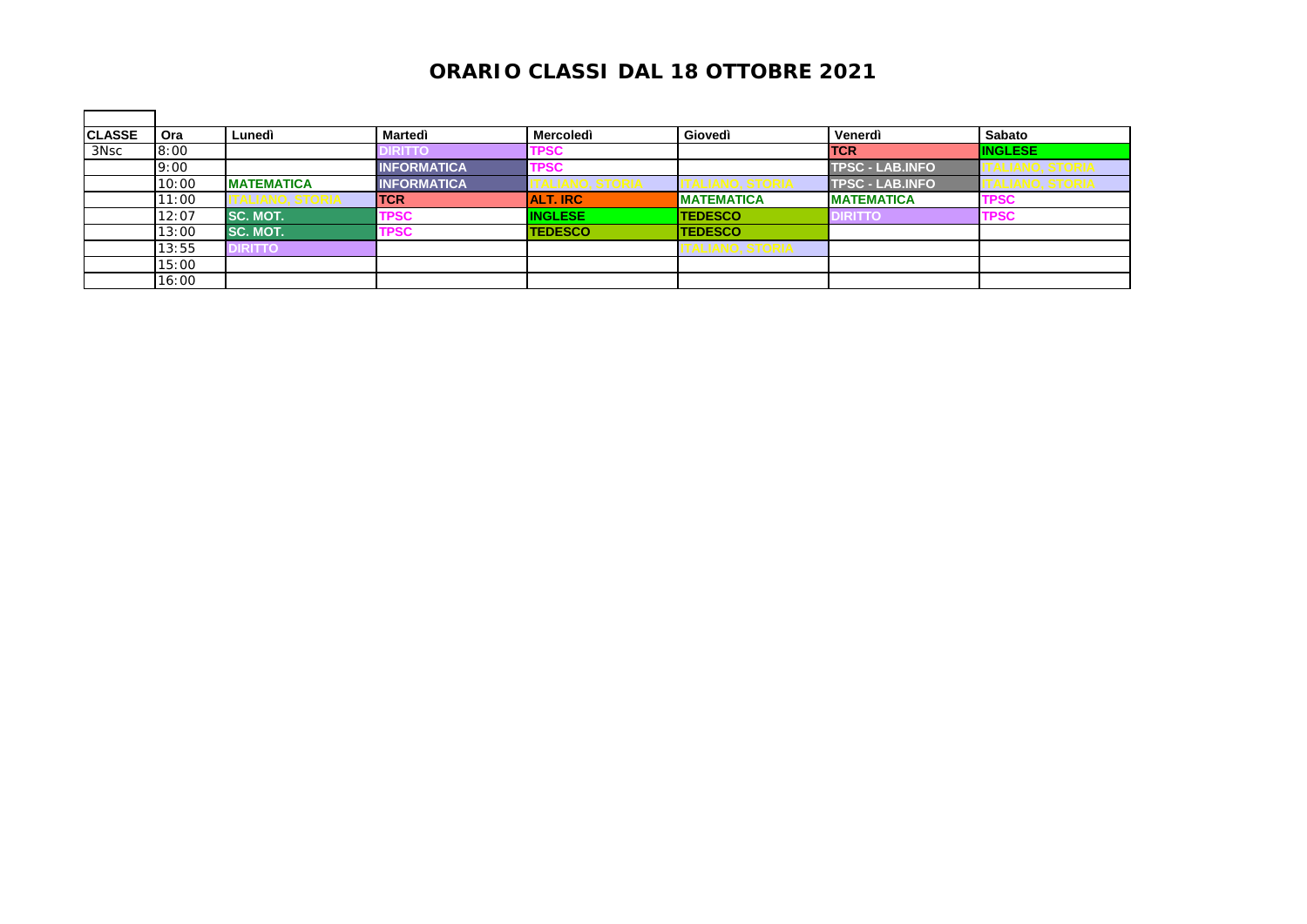| <b>CLASSE</b>    | Ora   | Lunedì                 | Martedì            | <b>Mercoledì</b> | Giovedì           | Venerdì           | <b>Sabato</b>      |
|------------------|-------|------------------------|--------------------|------------------|-------------------|-------------------|--------------------|
| 4N <sub>SC</sub> | 8:00  | <b>ALT. IRC</b>        | <b>TPSC</b>        |                  | <b>TEDESCO</b>    |                   | <b>INFORMATICA</b> |
|                  | 9:00  | <b>TPSC - LAB.INFO</b> | <b>TPSC</b>        |                  | <b>INGLESE</b>    |                   | <b>INFORMATICA</b> |
|                  | 10:00 | <b>TPSC - LAB.INFO</b> | <b>TEDESCO</b>     | <b>DIRITTO</b>   | <b>TPSC</b>       | <b>TEDESCO</b>    | LIANU, STURIA      |
|                  | 11:00 |                        | <b>IMATEMATICA</b> |                  | <b>TPSC</b>       | <b>IRITTO</b>     | <b>ITCR</b>        |
|                  | 12:07 | .mvv, otvnia           |                    | <b>SC. MOT.</b>  | <b>MATEMATICA</b> | <b>MATEMATICA</b> | <b>INGLESE</b>     |
|                  | 13:00 | <b>DIRITTO</b>         |                    | ISC. MOT.        |                   | <b>TPSC</b>       |                    |
|                  | 13:55 |                        |                    | <b>TCR</b>       |                   | <b>TPSC</b>       |                    |
|                  | 15:00 |                        |                    |                  |                   |                   |                    |
|                  | 16:00 |                        |                    |                  |                   |                   |                    |

 $\blacksquare$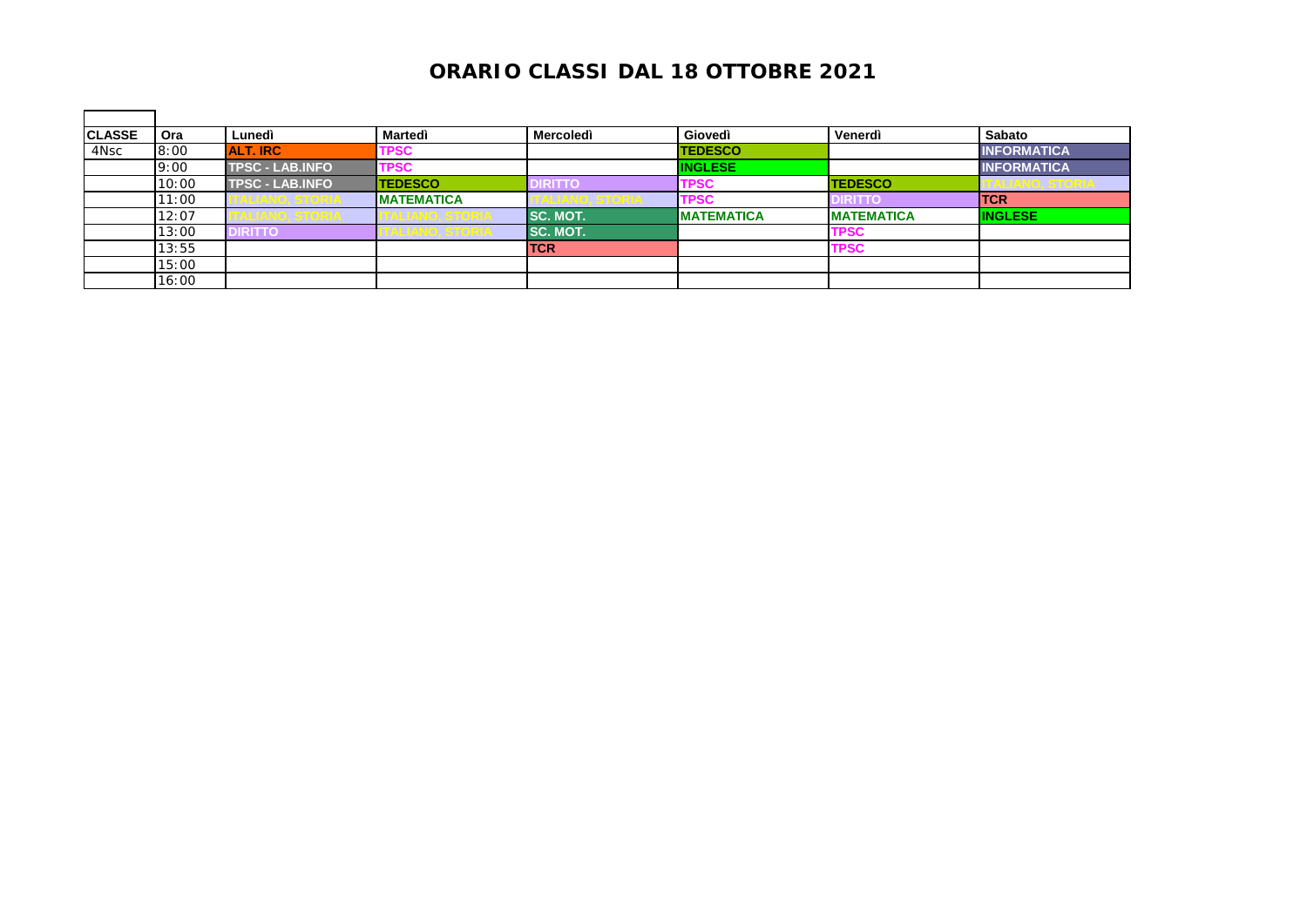| <b>CLASSE</b> | <b>Ora</b> | Lunedì            | Martedì                | <b>Mercoledì</b>  | Giovedì         | Venerdì                | <b>Sabato</b>   |
|---------------|------------|-------------------|------------------------|-------------------|-----------------|------------------------|-----------------|
| 5Nsc          | 8:00       |                   | <b>TPSC - LAB.INFO</b> | TPSC              | <b>INGLESE</b>  |                        | <b>ITALIANO</b> |
|               | 9:00       |                   | <b>TPSC</b>            | <b>TPSC</b>       | <b>TPSC</b>     |                        | <b>ITALIANO</b> |
|               | 10:00      | <b>SC. MOT.</b>   | <b>DIRITTO</b>         | <b>MATEMATICA</b> | <b>TPSC</b>     | <b>MATEMATICA</b>      | <b>INGLESE</b>  |
|               | 11:00      | <b>SC. MOT.</b>   | <b>ITALIANO</b>        | <b>TEDESCO</b>    | DIRITTC         | <b>TEDESCO</b>         | <b>TEDESCO</b>  |
|               | 12:07      | <b>DIRITTO</b>    | <b>I ITALIANO</b>      | <b>TCR</b>        | <b>DIRITTO</b>  | <b>ITCR</b>            | <b>TPSC</b>     |
|               | 13:00      | <b>ALT. IRC</b>   |                        | <b>INGLESE</b>    | <b>ITALIANO</b> | <b>TPSC - LAB.INFO</b> |                 |
|               | 13:55      | <b>MATEMATICA</b> |                        |                   |                 | <b>ITALIANO</b>        |                 |
|               | 15:00      |                   |                        |                   |                 |                        |                 |
|               | 16:00      |                   |                        |                   |                 |                        |                 |

 $\blacksquare$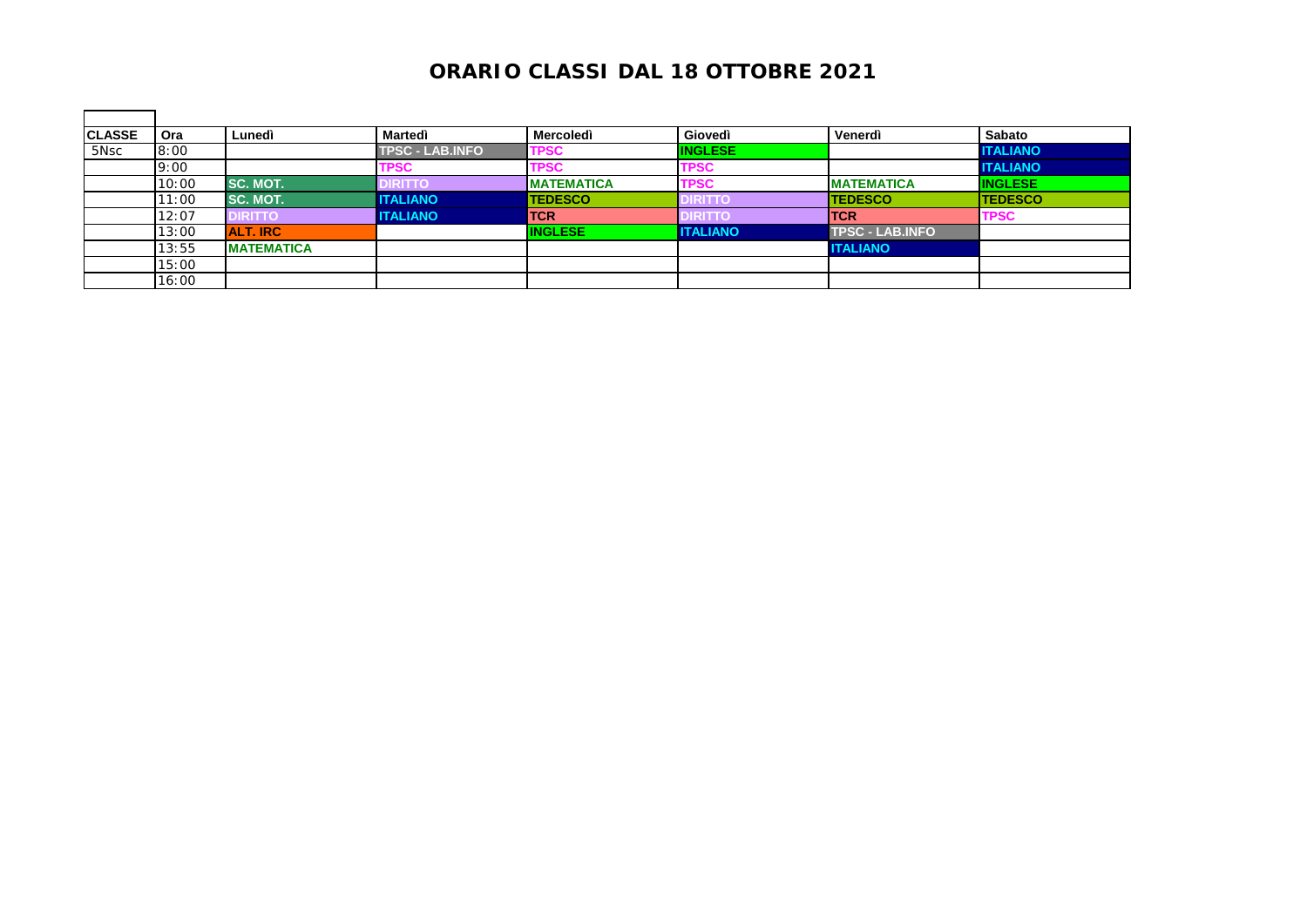| <b>CLASSE</b> | Ora   | Lunedì            | Martedì          | <b>Mercoledì</b>       | Giovedì           | Venerdì               | <b>Sabato</b>          |
|---------------|-------|-------------------|------------------|------------------------|-------------------|-----------------------|------------------------|
| 3Fsa          | 8:00  | SC. ALIM.         |                  | <b>DTA</b>             | <b>MATEMATICA</b> |                       | <b>DTA</b>             |
|               | 9:00  | <b>MATEMATICA</b> |                  | <b>STORIA</b>          | <b>DTA</b>        |                       | <b>SC. ALIM.</b>       |
|               | 10:00 | <b>STORIA</b>     |                  | <b>ISECONDA LINGUA</b> | <b>DTA</b>        | <b>MATEMATICA</b>     | <b>INGLESE</b>         |
|               | 11:00 | <b>ITALIANO</b>   | <b>LAB. SALA</b> | <b>INGLESE</b>         | <b>SALA AULA</b>  | <b>SALA AULA</b>      | <b>ISECONDA LINGUA</b> |
|               | 12:07 | <b>ITALIANO</b>   | <b>LAB. SALA</b> | <b>ITALIANO</b>        | SC. MOT.          | <b>SC. ALIM.-SALA</b> | <b>ALT. IRC</b>        |
|               | 13:00 |                   | <b>LAB. SALA</b> |                        | SC. MOT.          | <b>SECONDA LINGUA</b> |                        |
|               | 13:55 |                   | <b>LAB. SALA</b> |                        |                   | <b>ITALIANO</b>       |                        |
|               | 15:00 |                   | <b>LAB. SALA</b> |                        |                   |                       |                        |
|               | 16:00 |                   | <b>LAB. SALA</b> |                        |                   |                       |                        |

 $\blacksquare$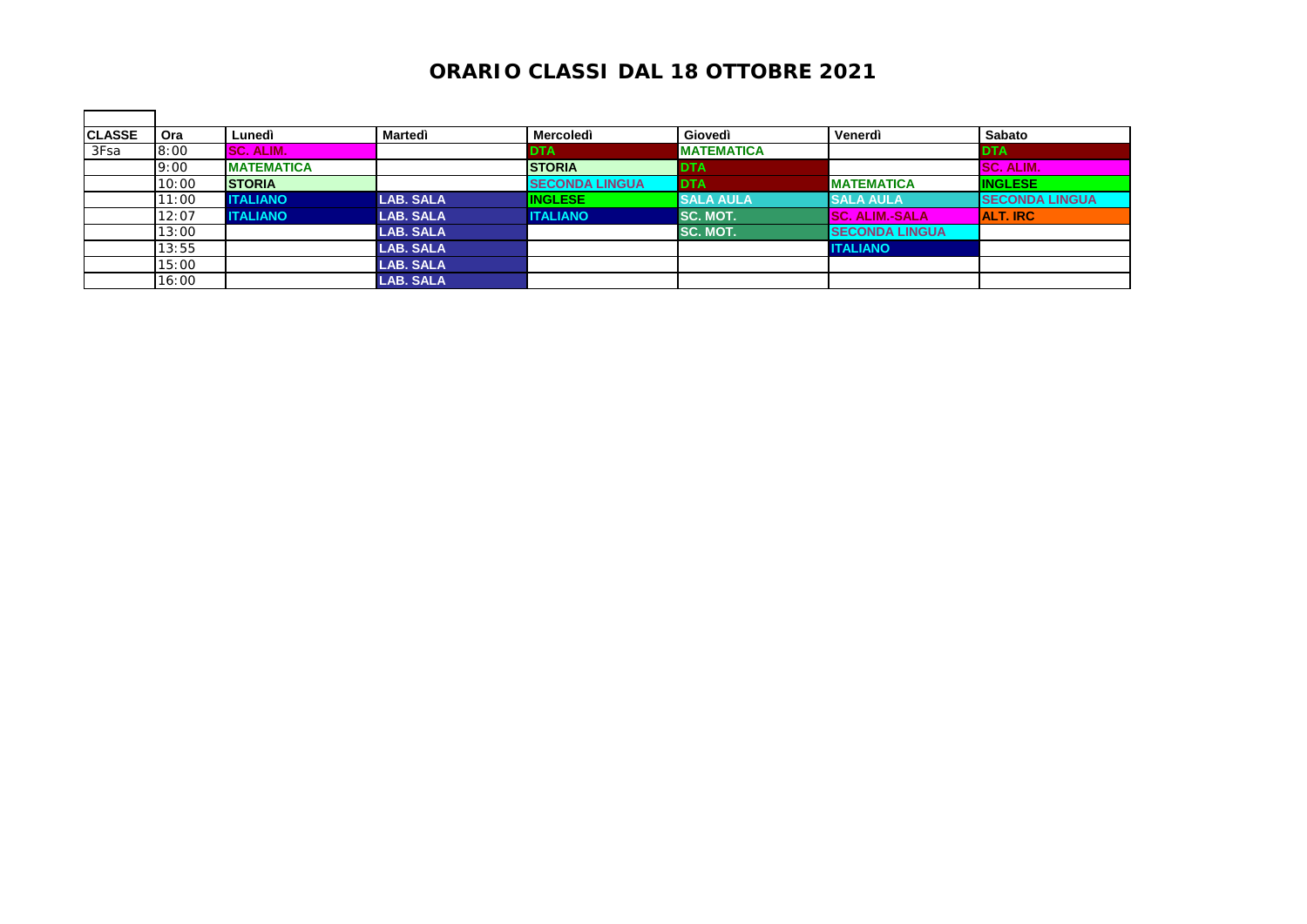| <b>CLASSE</b> | Ora   | Lunedì             | Martedì         | <b>Mercoledì</b> | Giovedì           | Venerdì               | <b>Sabato</b>      |
|---------------|-------|--------------------|-----------------|------------------|-------------------|-----------------------|--------------------|
| 4Fsa          | 8:00  |                    | ALIANV, OTVINA  |                  | <b>SPAGNOLO</b>   | <b>ISALA AULA</b>     | ALIANU, STURIA     |
|               | 9:00  |                    |                 |                  | <b>DTA</b>        | <b>SC. ALIM.-SALA</b> | <b>ISC. ALIM.</b>  |
|               | 10:00 | <b>CUCINA AULA</b> | <b>SPAGNOLO</b> | <b>SC. ALIM.</b> | <b>DTA</b>        | <b>SC. ALIM.</b>      | <b>SPAGNOLO</b>    |
|               | 11:00 | <b>MATEMATICA</b>  | <b>DTA</b>      | <b>SALA</b>      |                   |                       | <b>IMATEMATICA</b> |
|               | 12:07 | <b>DTA</b>         | SC. MOT.        | <b>SALA</b>      | <b>MATEMATICA</b> | <b>INGLESE</b>        | <b>CUCINA AULA</b> |
|               | 13:00 | <b>ALT. IRC</b>    | SC. MOT.        | <b>SALA</b>      |                   | ALIANU, JIUNIA        |                    |
|               | 13:55 | <b>INGLESE</b>     |                 | <b>SALA</b>      |                   |                       |                    |
|               | 15:00 |                    |                 |                  |                   |                       |                    |
|               | 16:00 |                    |                 |                  |                   |                       |                    |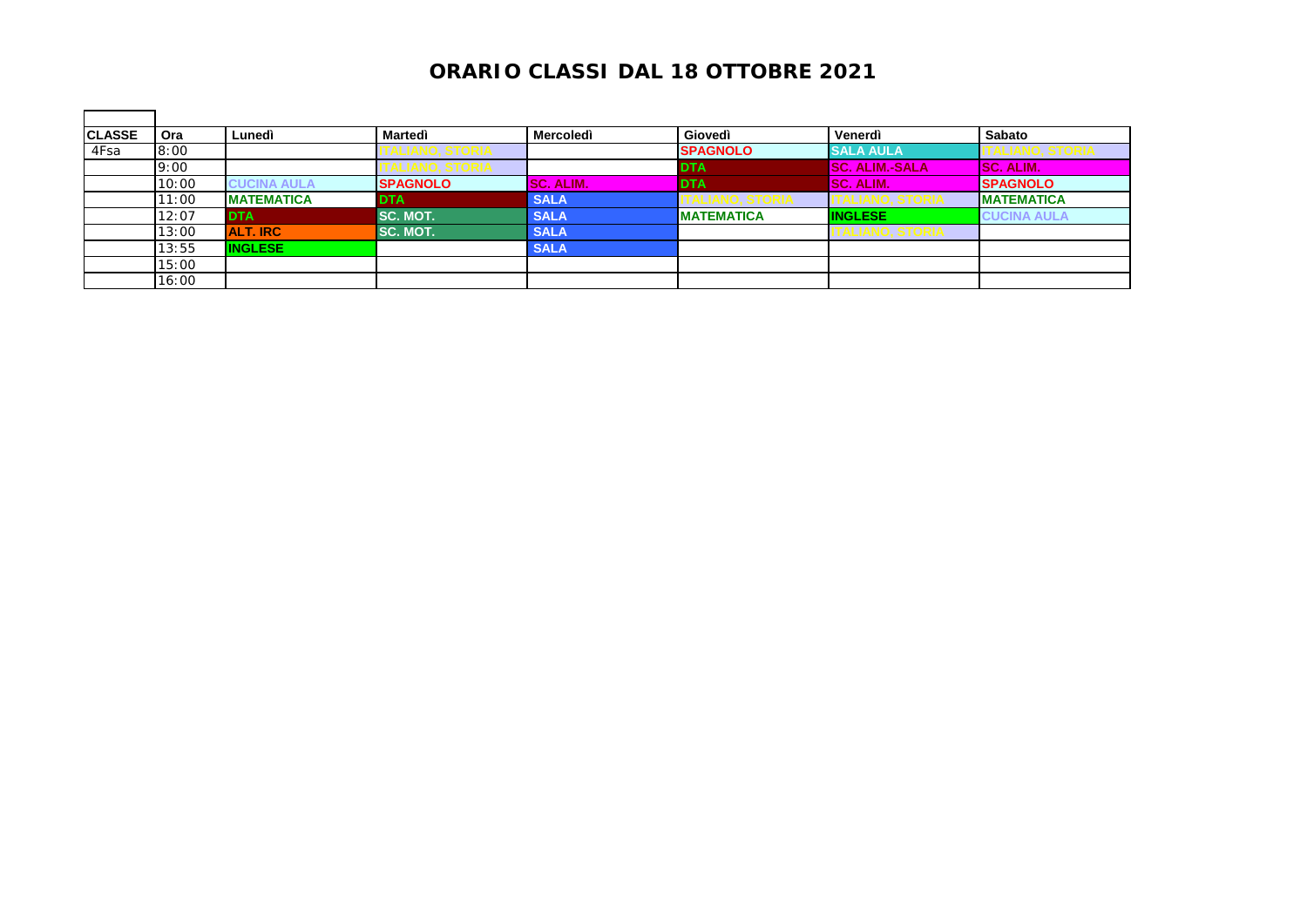| <b>CLASSE</b> | Ora   | Lunedì             | Martedì               | <b>Mercoledì</b>   | Giovedì               | Venerdì           | <b>Sabato</b>     |
|---------------|-------|--------------------|-----------------------|--------------------|-----------------------|-------------------|-------------------|
| 5Fsa          | 8:00  | <b>ITALIANO</b>    | <b>ITALIANO</b>       |                    |                       | <b>ITALIANO</b>   | <b>LAB. SALA</b>  |
|               | 9:00  | <b>SC. ALIM.</b>   | <b>DTA</b>            |                    |                       | <b>ITALIANO</b>   | <b>LAB. SALA</b>  |
|               | 10:00 | <b>INGLESE</b>     | <b>IDTA</b>           | <b>LAB. CUCINA</b> | <b>I</b> DTA          | <b>MATEMATICA</b> | <b>LAB. SALA</b>  |
|               | 11:00 | <b>MATEMATICA</b>  | <b>STORIA</b>         | <b>IDTA</b>        | <b>SECONDA LINGUA</b> | <b>ALT. IRC</b>   | <b>MATEMATICA</b> |
|               | 12:07 | <b>LAB. CUCINA</b> | <b>SECONDA LINGUA</b> | SC.<br>ALIM.       | <b>STORIA</b>         | <b>SC. ALIM.</b>  | <b>DTA</b>        |
|               | 13:00 |                    | <b>SECONDA LINGUA</b> | <b>INGLESE</b>     | <b>INGLESE</b>        |                   |                   |
|               | 13:55 |                    |                       | SC. MOT.           | <b>SALA AULA</b>      |                   |                   |
|               | 15:00 |                    |                       | SC. MOT.           |                       |                   |                   |
|               | 16:00 |                    |                       |                    |                       |                   |                   |

 $\mathbf{r}$ 

h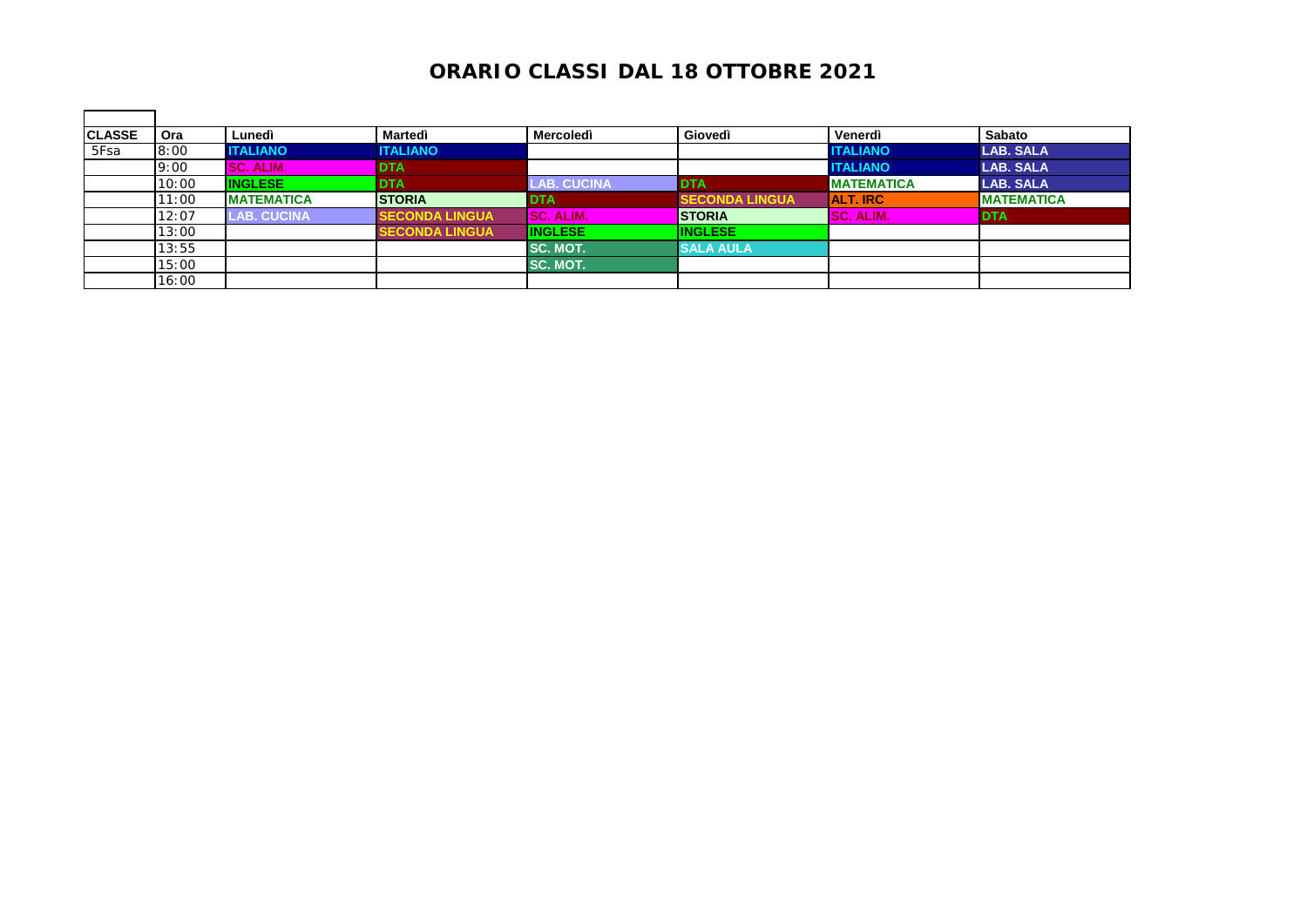| <b>CLASSE</b> | Ora   | Lunedì             | <b>Martedì</b>   | <b>Mercoledì</b>   | Giovedì           | Venerdì          | Sabato                |
|---------------|-------|--------------------|------------------|--------------------|-------------------|------------------|-----------------------|
| 4Hsa          | 8:00  | <b>CUCINA AULA</b> | <b>ALT. IRC</b>  | <b>MATEMATICA</b>  |                   |                  | <b>SC. ALIM.-SALA</b> |
|               | 9:00  | <b>SC. MOT.</b>    |                  | JUNDA LINGUA       |                   |                  | <b>ECONDA LINGUA</b>  |
|               | 9:55  | intervallo         | lintervallo      | lintervallo        | lintervallo       | lintervallo      | lintervallo           |
|               | 10:00 | <b>SC. MOT.</b>    |                  | <b>CUCINA AULA</b> | CONDA LINGUA      |                  |                       |
|               | 11:00 |                    | <b>INGLESE</b>   | <b>DTA</b>         | <b>SC. ALIM.</b>  | <b>LAB. SALA</b> |                       |
|               | 11:52 | intervallo         | lintervallo      | lintervallo        | lintervallo       | lintervallo      | lintervallo           |
|               | 12:07 | DTA                | <b>SC. ALIM.</b> | <b>DTA</b>         | SC. ALIM.         | LAB. SALA        | <b>MATEMATICA</b>     |
|               | 13:00 | <b>DTA</b>         | <b>AB. SALA</b>  |                    | <b>MATEMATICA</b> | <b>LAB. SALA</b> |                       |
|               | 13:55 |                    |                  |                    | <b>INGLESE</b>    | <b>LAB. SALA</b> |                       |
|               | 15:00 |                    |                  |                    |                   |                  |                       |
|               | 16:00 |                    |                  |                    |                   |                  |                       |

 $\blacksquare$ 

÷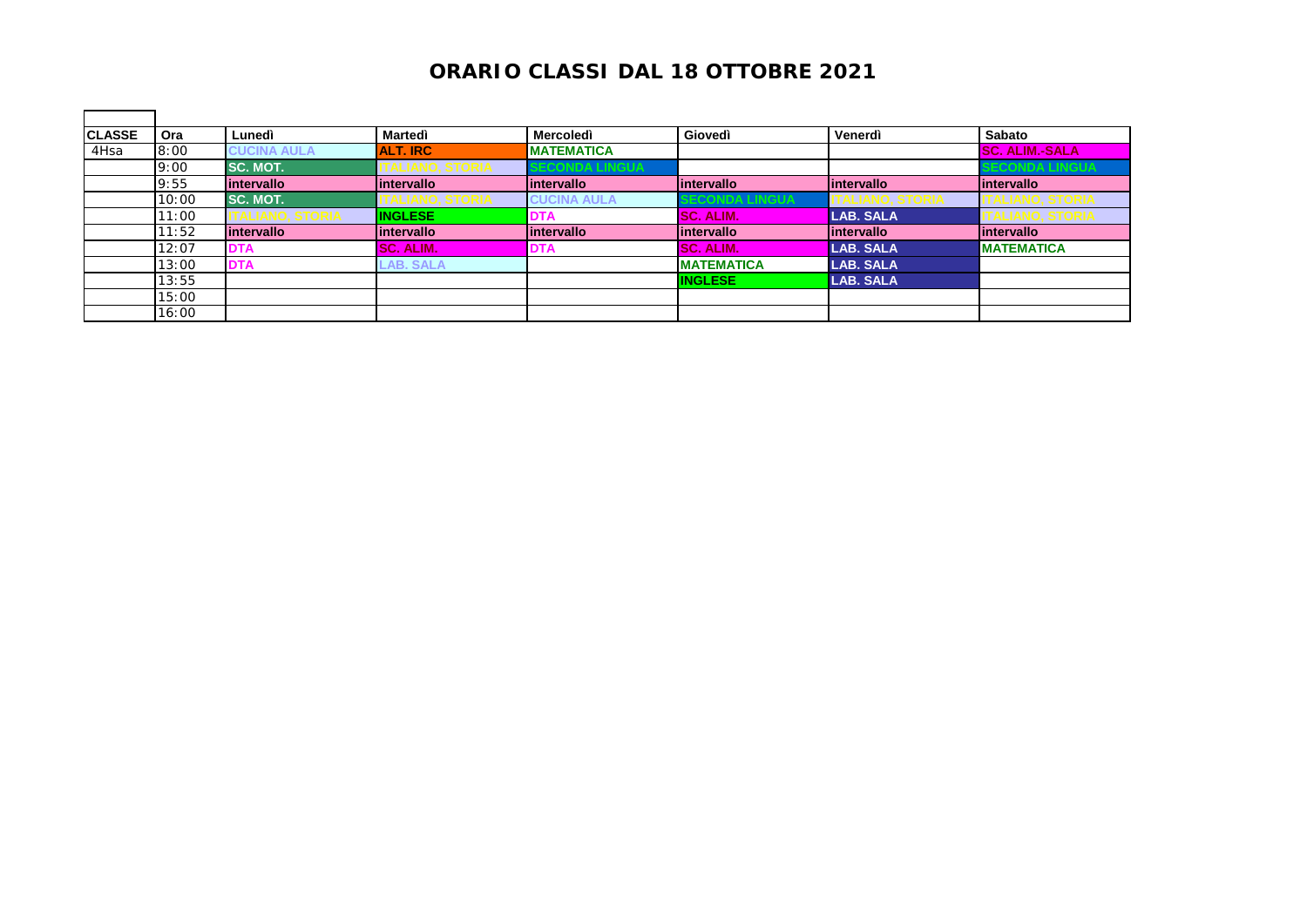| <b>CLASSE</b> | Ora   | Lunedì                   | Martedì           | <b>Mercoledì</b> | Giovedì           | Venerdì        | <b>Sabato</b>   |
|---------------|-------|--------------------------|-------------------|------------------|-------------------|----------------|-----------------|
| 50tu          | 8:00  | <b>SC. MOT.</b>          |                   |                  | <b>FRANCESE</b>   |                | <b>ARTE</b>     |
|               | 9:00  | <b>SC. MOT.</b>          | <b>FRANCESE</b>   |                  | <b>MATEMATICA</b> |                |                 |
|               | 9:55  | <i><b>Intervallo</b></i> | lintervallo       | lintervallo      | lintervallo       | lintervallo    | lintervallo     |
|               | 10:00 | <b>DIRITTO</b>           | <b>MATEMATICA</b> | <b>GEOGRAFIA</b> |                   | <b>TEDESCO</b> |                 |
|               | 11:00 | <b>DTA</b>               |                   | <b>GEOGRAFIA</b> | <b>DTA</b>        | <b>TEDESCO</b> | <b>INGLESE</b>  |
|               | 11:52 | intervallo               | lintervallo       | lintervallo      | lintervallo       | lintervallo    | lintervallo     |
|               | 12:07 | <b>IMATEMATICA</b>       | <b>INGLESE</b>    | <b>TEDESCO</b>   | <b>DTA</b>        | <b>INGLESE</b> | <b>FRANCESE</b> |
|               | 13:00 | <b>ARTE</b>              | <b>DIRITTO</b>    |                  |                   | <b>DIRITTO</b> |                 |
|               | 13:55 |                          |                   | <b>ALT. IRC</b>  |                   | <b>DTA</b>     |                 |
|               | 15:00 |                          |                   |                  |                   |                |                 |
|               | 16:00 |                          |                   |                  |                   |                |                 |

 $\mathbf{r}$ 

h